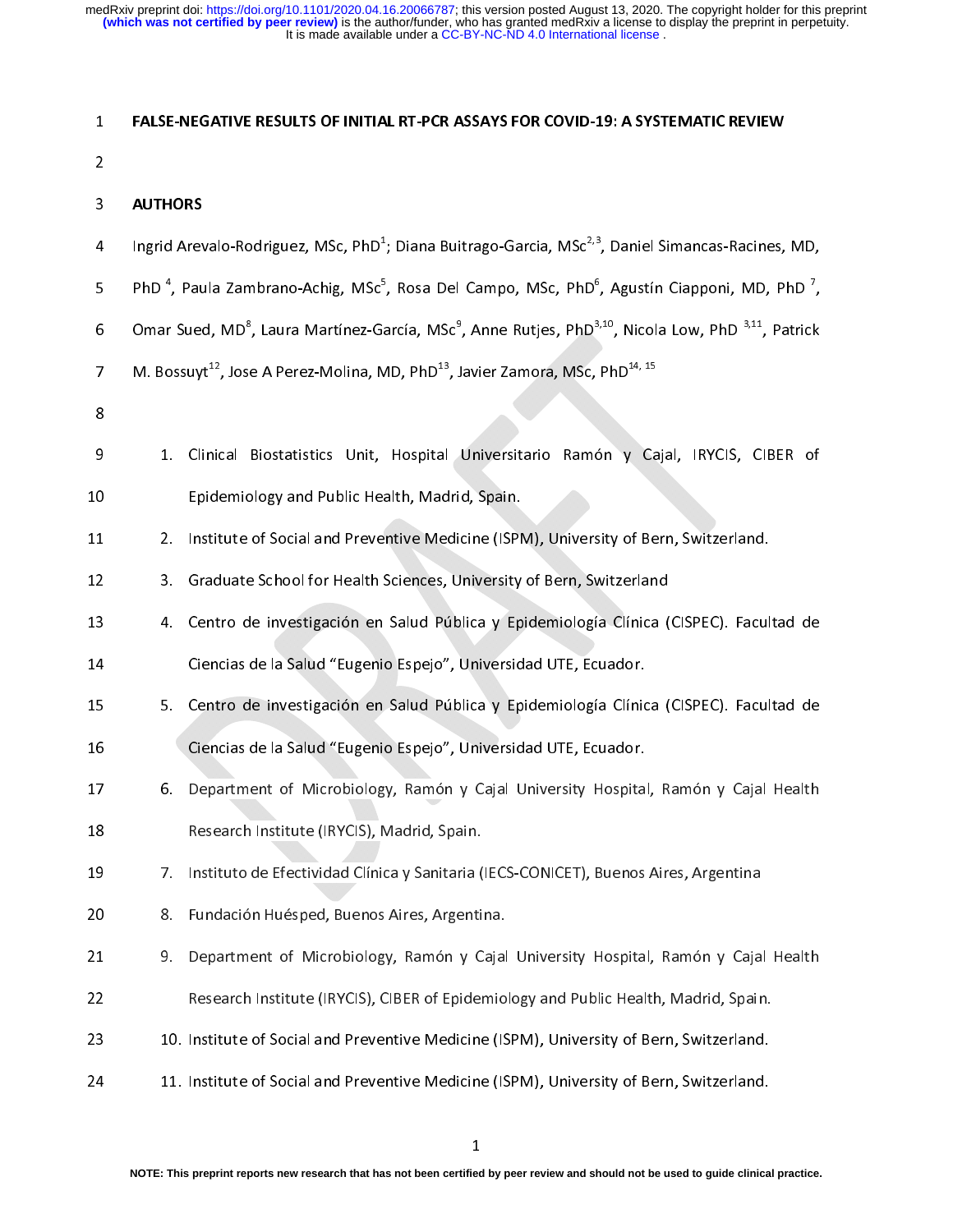| 25 | 12. Department of Clinical Epidemiology, Biostatistics and Bioinformatics, Amsterdam         |
|----|----------------------------------------------------------------------------------------------|
| 26 | University Medical Centres, University of Amsterdam, Amsterdam, The Netherlands.             |
| 27 | 13. National Referral Centre for Tropical Diseases, Infectious Diseases Department, Hospital |
| 28 | Universitario Ramón y Cajal, Insituto Ramón y Cajal de Investgación Sanitaria, Madrid,       |
| 29 | Spain.                                                                                       |
| 30 | 14. Clinical Biostatistics Unit, Hospital Universitario Ramón y Cajal, IRYCIS, CIBER of      |
| 31 | Epidemiology and Public Health, Madrid, Spain.                                               |
| 32 | 15. Barts and the London School of Medicine and Dentistry, Queen Mary University London      |
| 33 | (UK)                                                                                         |
| 34 |                                                                                              |
| 35 | <b>Corresponding author:</b>                                                                 |
| 36 | Ingrid Arevalo-Rodriguez                                                                     |
| 37 | Clinical Biostatistics Unit, Hospital Universitario Ramón y Cajal, IRYCIS                    |
| 38 | <b>CIBER of Epidemiology and Public Health</b>                                               |
| 39 | Madrid, Spain                                                                                |
| 40 | Email: inarev7@yahoo.com; ingrid.arevalo@salud.madrid.org                                    |
| 41 | ORCID ID: 0000-0002-7326-4504                                                                |
|    |                                                                                              |
|    |                                                                                              |
|    |                                                                                              |
|    |                                                                                              |
|    |                                                                                              |
|    |                                                                                              |
|    |                                                                                              |
|    |                                                                                              |
|    | $\overline{2}$                                                                               |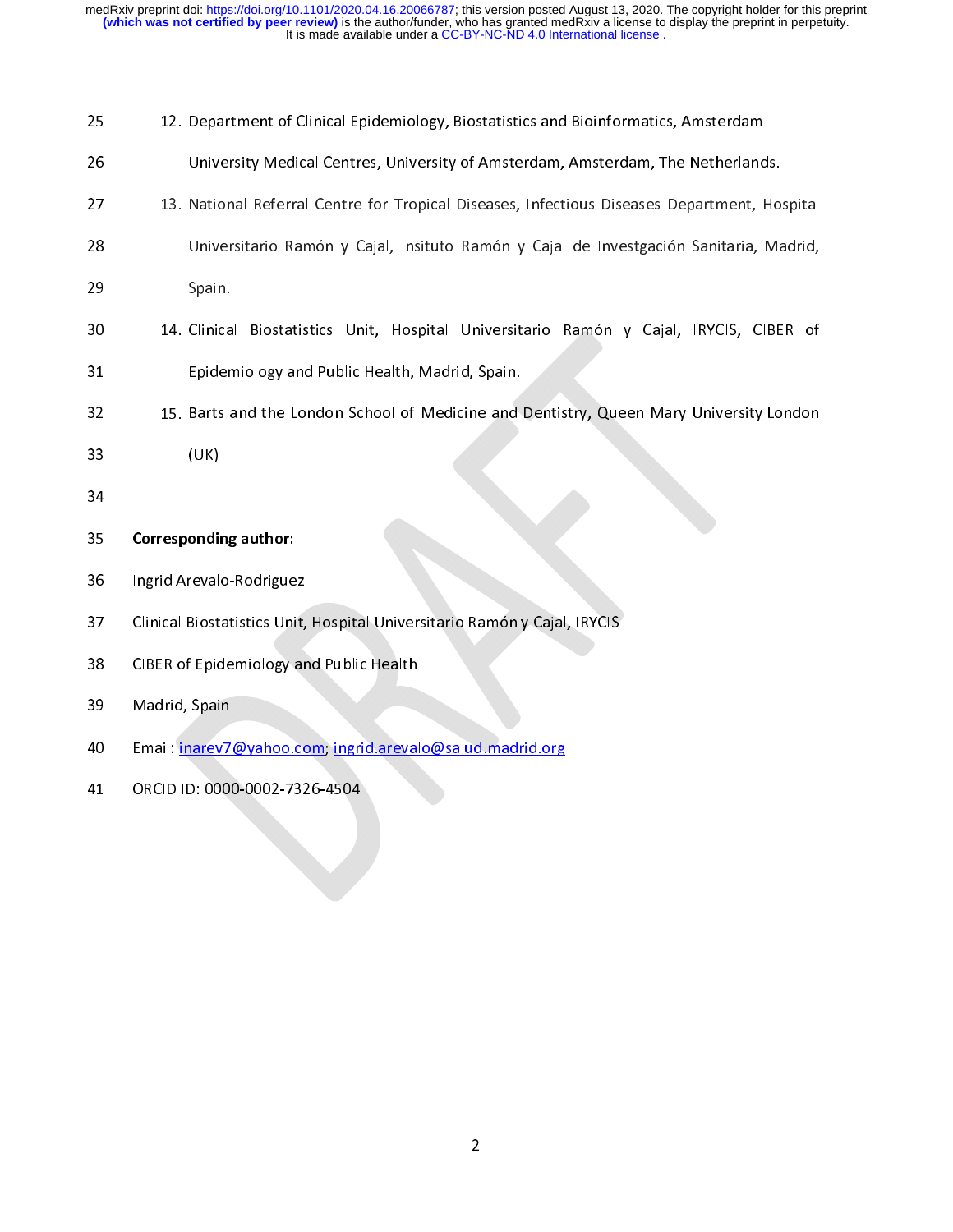Examples and the Mackground<br>44 2) infection<br>45 transcriptic<br>46 False-negat<br>47 people and<br>48 critically ap<br>49 Methods: \<br>50 EPPI-Centre Background: A false-inegative case of severe acade respiratory syntheme ediometrics 2 (SARS-Cov-<br>
2) infection is defined as a person with suspected infection and an initial negative result by reverse<br>
44 False-negative ca transcription-polymerase chain reaction (RT-PCR) test, with a positive result on a subsequent test.<br>
44 False-negative cases have important implications for isolation and risk of transmission of infected<br>
44 people and for False-negative cases have important implications for isolation and risk of transmission of infected<br>people and for the management of coronavirus disease 2019 (COVID-19). We aimed to review and<br>critically appraise evidence 947 people and for the management of coronavirus disease 2019 (COVID-19). We aimed to review and<br>148 critically appraise evidence about the rate of RT-PCR false-negatives at initial testing for COVID-19.<br>149 Methods: We se eritically appraise evidence about the rate of RT-PCR false-negatives at initial testing for COVID-19.<br>
49 **Methods:** We searched MEDLINE, EMBASE, LILACS, as well as COVID-19 repositories including the<br>
57 **Project** living EPPI-Centre living systematic map of evidence about COVID-19 repositories including the<br>EPPI-Centre living systematic map of evidence about COVID-19 and the Coronavirus Open Access<br>Project living evidence database. Two aut EPPI-Centre living systematic map of evidence about COVID-19 and the Coronavirus Open Access<br>
Project living evidence database. Two authors independently screened and selected studies<br>
according to the eligibility criteria Project living evidence database. Two authors independently screened and selected studies<br>according to the eligibility criteria and collected data from the included studies. The risk of bias<br>was assessed using the Quality Examples according to the eligibility criteria and collected data from the included studies. The risk of bias<br>
says assessed using the Quality Assessment of Diagnostic Accuracy Studies (QUADAS-2) tool. We<br>
calculated the p was assessed using the Quality Assessment of Diagnostic Accuracy Studies (QUADAS-2) tool. We<br>calculated the proportion of false-negative test results with the corresponding 95% CI using a<br>multilevel mixed-effect logistic r

Example 19 was assessed using the Californian Constrainer of Diagnostic Accuracy Constitution of the California<br>55 multilevel mixed-effect logistic regression model. The certainty of the evidence about false-<br>negative case multilevel mixed-effect logistic regression model. The certainty of the evidence about false-<br>negative cases was rated using the GRADE approach for tests and strategies. All information in this<br>article is current up to Jul Example is current up to July 17, 2020.<br>
56 Results: We included 34 studies enrolling 12,057 COVID-19 confirmed cases. All studies were<br>
56 affected by several risks of bias and applicability concerns. The pooled estimate Results: We included 34 studies er<br>affected by several risks of bias and<br>proportion was highly affected by un<br>interval from 0.02 to 0.54). The certa<br>bias, indirectness, and inconsistency<br>**Conclusions:** There is a substanti 158 Results: We included 34 studies enrolling 12,057 COVID-19 committed cases. All studies were<br>159 affected by several risks of bias and applicability concerns. The pooled estimate of false-negative<br>160 proportion was hig 59 proportion was highly affected by unexplained heterogeneity (tau-squared= 1.39; 90% prediction<br>51 interval from 0.02 to 0.54). The certainty of the evidence was judged as very low, due to the risk of<br>52 bias, indirectne

64 false-negative RT-PCR results. The collected evidence has several limitations, including risk of bias 61 proportion manner, the existency of the evidence was judged as very low, due to the risk of<br>bias, indirectness, and inconsistency issues.<br>**Conclusions:** There is a substantial and largely unexplained heterogeneity in th bias, indirectness, and inconsistency issues.<br> **Conclusions:** There is a substantial and largely unexplained heterogeneity in the proportion of<br>
false-negative RT-PCR results. The collected evidence has several limitations **Conclusions:** There is a substantial and laintial false-negative RT-PCR results. The collected issues, high heterogeneity, and concerns 64 false-negative RT-PCR results. The collected evidence has several limitations, including risk of bias<br>65 issues, high heterogeneity, and concerns about its applicability. Nonetheless, our findings<br>3 False-negative RT-PCR results. The concernegative RT-PCR results. The concerners about its applicability. Nonetheless, our findings of bias several risk of bias several results. The collections of bias several risk of bias  $\frac{1}{3}$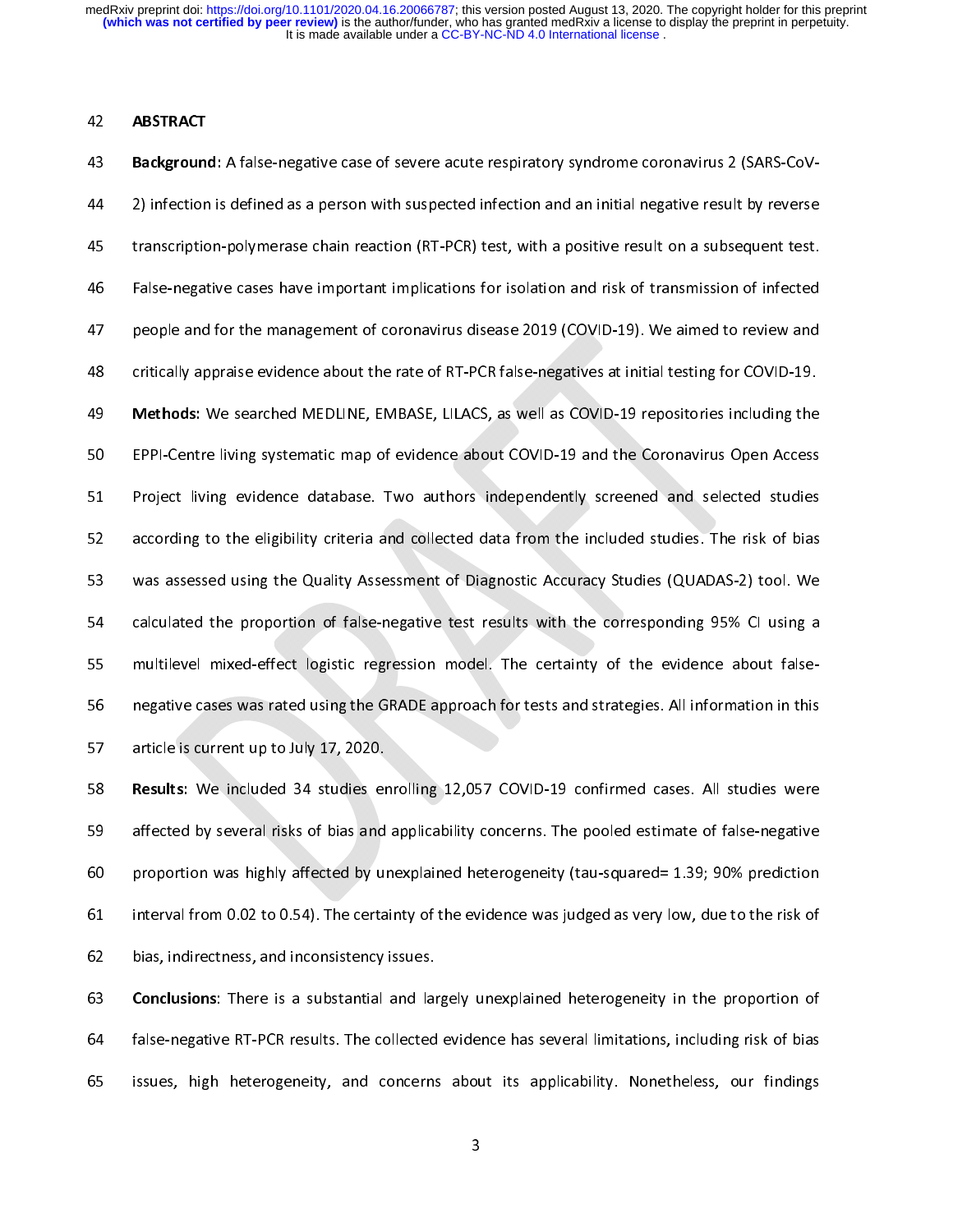| 66 | reinforce the need for repeated testing in patients with suspicion of SARS-CoV-2 infection given |
|----|--------------------------------------------------------------------------------------------------|
| 67 | that up to 54% of COVID-19 patients may have an initial false-negative RT-PCR (certainty of      |
| 68 | evidence: very low). An update of this review when additional studies become available is        |
| 69 | warranted.                                                                                       |
| 70 |                                                                                                  |
| 71 | Systematic review registration: Protocol available on the OSF website: https://osf.io/gp38w/     |
| 72 | Keywords: SARS-CoV-2 infection, reverse transcription-polymerase chain reaction assays,          |
| 73 | diagnostic testing, systematic review                                                            |
|    |                                                                                                  |
|    |                                                                                                  |
|    |                                                                                                  |
|    |                                                                                                  |
|    |                                                                                                  |

- 
- 71<br>72<br>73
- 72 Systematic review registration: Protocol available on the OSF website: <u>Intersection product</u><br>73 diagnostic testing, systematic review<br>73 diagnostic testing, systematic review The meywords: SARS-CoV-2 infection, reverse transcription-polymerase chain reaction assays,
- 73 diagnostic testing, systematic review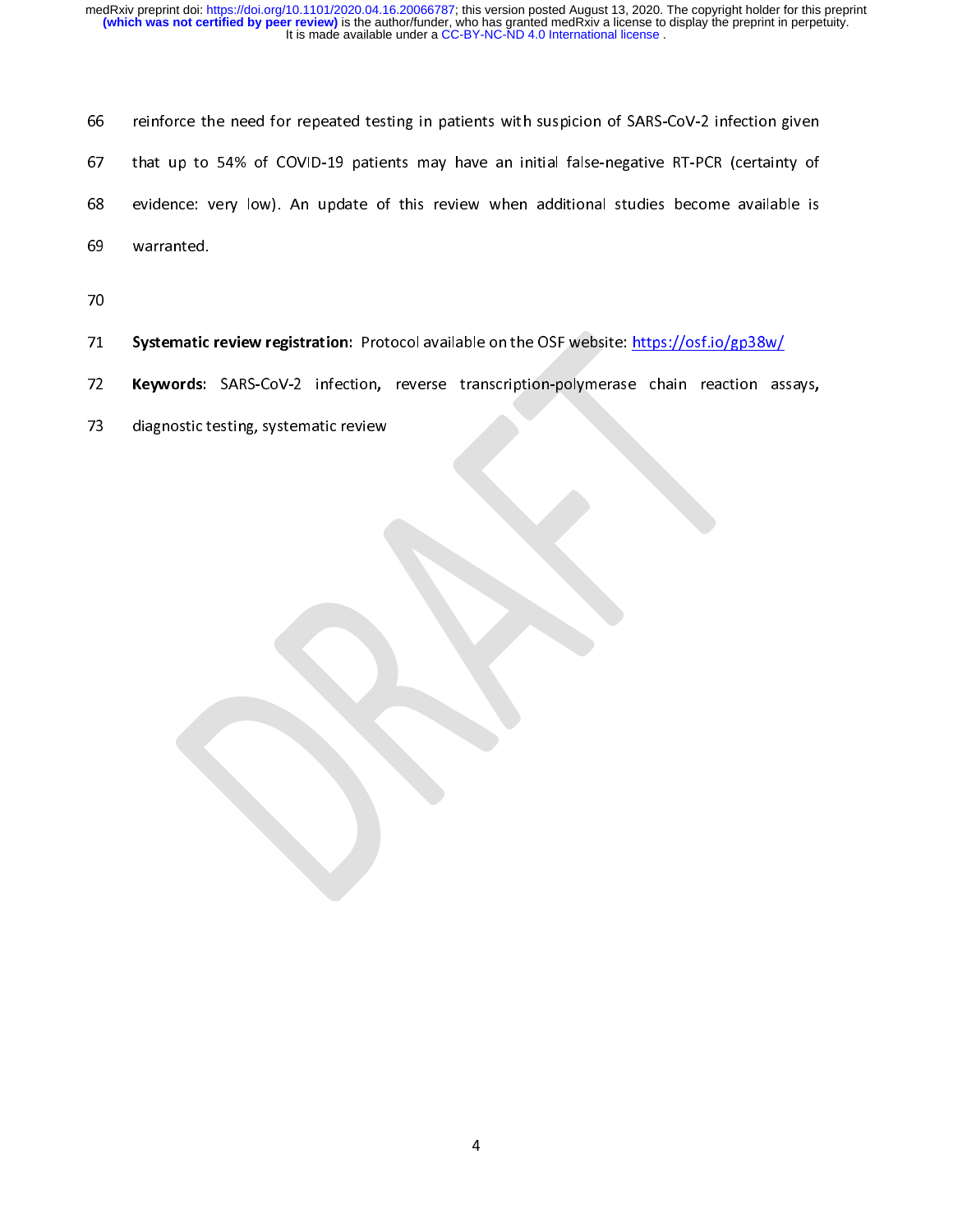| C F c c c c c 74 INTRODUCTION<br>75 On December 3:<br>76 patients with pne<br>77 a week later, ar<br>78 respiratory coron<br>79 coronavirus dise<br>80 and reached pan<br>81 countries and ter<br>82 Clinical suspicion patients with pneumonia in Wuhan City, Hubei province, China (1). Chinese authorities confirmed,<br>
27 a week later, an outbreak of a novel coronavirus. The virus has been named as severe acute<br>
27 respiratory coronavirus 2 a week later, an outbreak of a novel coronavirus. The virus has been named as severe acute<br>respiratory coronavirus 2 (SARS-CoV-2) (SARS-CoV-2) (2), and the clinical disease that it causes is<br>coronavirus disease 2019 (COVID

respiratory coronavirus 2 (SARS-CoV-2) (SARS-CoV-2) (2), and the clinical disease that it causes is<br>coronavirus disease 2019 (COVID-19), which has become a worldwide public health emergency<br>and reached pandemic status (3). coronavirus disease 2019 (COVID-19), which has become a worldwide public health emergency<br>and reached pandemic status (3). By the time of this article's writing, the virus has spread to 215<br>countries and territories and ha and reached pandemic status (3). By the time of this article's writing, the virus has spread to 215<br>
statutives and territories and has caused over 283,271 deaths worldwide (4).<br>
Clinical suspicion of COVID-19 is based pri and reached pandemic status (3). By the time of this article's writing, the virus has spread to 215<br>
scuntries and territories and has caused over 283,271 deaths worldwide (4).<br>
Clinical suspicion of COVID-19 is based prim Clinical suspicion of COVID-19 is based primarily on respiratory symptoms<br>and shortness of breath as primary manifestations (5, 6). The spectrum of s<br>signs associated with COVID-19 has expanded with increasing knowledg<br>Alt and shortness of breath as primary manifestations (5, 6). The spectrum of symptoms and clinical<br>signs associated with COVID-19 has expanded with increasing knowledge about SARS-CoV-2.<br>Although most of the cases present mil signs associated with COVID-19 has expanded with increasing knowledge about SARS-CoV-2.<br>
85 Although most of the cases present mild symptoms, some cases have developed pneumonia,<br>
86 severe respiratory diseases, kidney fai 85 Although most of the cases present mild symptoms, some cases have developed pneumonia,<br>86 severe respiratory diseases, kidney failure, and even death (7-9) SARS-CoV-2 mainly spreads<br>87 through person-to-person contact v severe respiratory diseases, kidney failure, and even death (7-9). SARS-CoV-2 mainly spreads<br>B7 through person-to-person contact via respiratory droplets from coughing and sneezing, and<br>through surfaces that have been cont 87 through person-to-person contact via respiratory droplets from coughing and sneezing, and<br>88 suggested the presence of asymptomatic cases in several different settings showing, that the<br>89 suggested the presence of asym BREAT THRAM SUNDA PERSON CONDED TO CONDED THE CONDED THRAM SURFACT CONDED THRAM SURFACT CONDED IN SURFACT CONTENTS SHOWING, that the proportion could be up to 29% (11). Furthermore, recent studies have shown the presence o

suggested the presence of asymptomatic cases in several different settings showing, that the<br>proportion could be up to 29% (11). Furthermore, recent studies have shown the presence of<br>asymptomatic cases in cluster families Brownton could be up to 29% (11). Furthermore, recent studies have shown the presence of asymptomatic cases in cluster families, possibly transmitting the virus before a virus-carrying person displays any symptom (12-14).<br> experience of the 29% (11). Furthermore, recent studies have shown that the presence of a structure of a structure of a structure presence of a structure presence of the up to 214).<br>Because the signs of infection mentioned 92 person displays any symptom (12-14).<br>
93 Because the signs of infection mentioned above are non-specific, confirmation of cases is currently<br>
94 based on the detection of nucleic acid amplification tests that detect vir Because the signs of infection mention<br>94 based on the detection of nucleic acid<br>95 sequences by reverse transcription-po<br>96 have been proposed, all of which inclu<br>97 alternative targets are the E gene, for based on the detection of nucleic acid amplification tests that detect viral ribonucleic acid (RNA)<br>95 sequences by reverse transcription-polymerase chain reaction (RT-PCR). Different RT-PCR assays<br>96 have been proposed, a 95 sequences by reverse transcription-polymerase chain reaction (RT-PCR). Different RT-PCR assays<br>96 have been proposed, all of which include the N gene that codes for the viral nucleocapsid. Other<br>97 alternative targets a 96 have been proposed, all of which include the N gene that codes for the viral nucleocapsid. Other<br>97 alternative targets are the E gene, for the viral envelope; the S gene for the spike protein; and the<br>97 5 97 alternative targets are the E gene, for the viral envelope; the S gene for the spike protein; and the<br>5 97 alternative targets are the E gene, for the viral envelope; the S gene for the spike protein; and the<br>5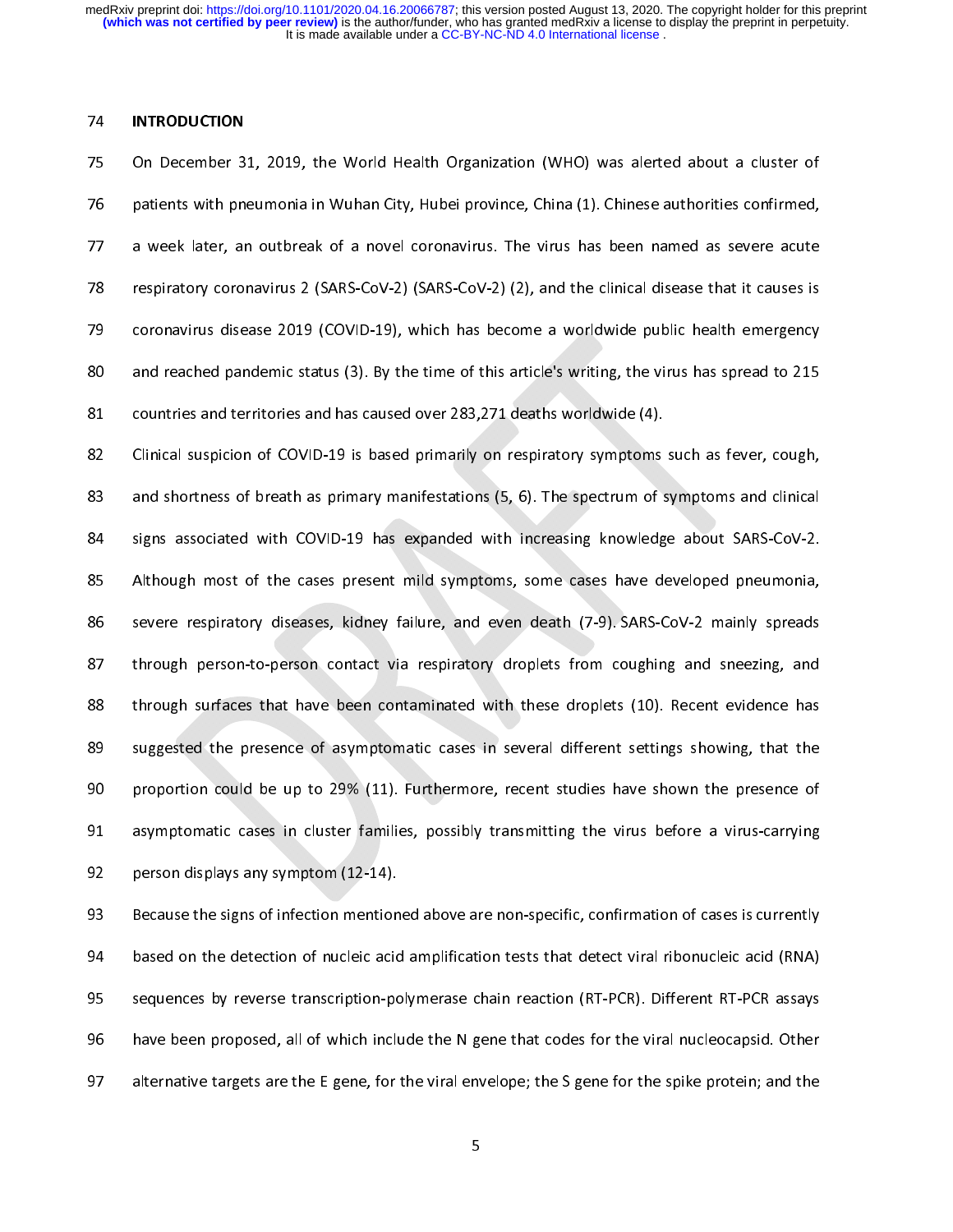The gene for the RNA polymerase gene (RdRp/Hendase) (15, 16). Molecular criteria for in vitro<br>diagnosis of COVID-19 disease are heterogeneous, and usually require the detection of two or<br>more SARS-CoV-2 genes (17).<br>RT-PCR 99 more SARS-CoV-2 genes (17).<br>
99 more SARS-CoV-2 genes (17).<br>
99 mesence of symptoms closely related to COVID-19, as numerous clinical practice guidelines and<br>
99 consensus statements recommend (18-22). Cases with negati 101 RT-PCR repeated testing might<br>102 presence of symptoms closel<br>103 consensus statements recom<br>104 and found to be positive in a :<br>105 negative diagnosis. Some rese<br>106 are related to multiple prear<br>107 specimen collecti The mision of properties the confirmed to COVID-19, as numerous clinical practice guidelines and<br>
103 consensus statements recommend (18-22). Cases with negative RT-PCR results at initial testing<br>
104 and found to be posit consensus statements recommend (18-22). Cases with negative RT-PCR results at initial testing<br>
and found to be positive in a subsequent test are commonly considered cases with an initial false-<br>
negative diagnosis. Some re and found to be positive in a subsequent test are commonly considered cases with an initial false-<br>
105 megative diagnosis. Some researchers have suggested that these failures in SARS-CoV-2 detection<br>
103 are related to mu 106 are related to multiple preanalytical and analytical factors, such as lack of standardisation for<br>107 specimen collection, delays or poor storage conditions before arrival in the laboratory, the use of<br>108 inadequately

113 epidemics caused by SARS-CoV and the Middle East Respiratory Syndrome Coronavirus (MERSspecimen collection, delays or poor storage conditions before arrival in the laboratory, the use of<br>inadequately validated assays, contamination during the procedure, insufficient viral specimens<br>and load, the incubation p inadequately validated assays, contamination during the procedure, insufficient viral specimens<br>
and load, the incubation period of the disease, and the presence of mutations that escape<br>
detection or PCR inhibitors (17, 2 and load, the incubation period of the disease, and the presence of mutations that escape<br>
110 detection or PCR inhibitors (17, 23).<br>
111 The availability of accurate laboratory tools for COVID-19 is essential for case ide 110<br>110 detection or PCR inhibitors (17, 23).<br>111 The availability of accurate laboratory tools for COVID-19 is essential for case identification,<br>112 contact tracing, and optimisation of infection control measures, as it The availability of accurate labora<br>
112 contact tracing, and optimisation of<br>
113 epidemics caused by SARS-CoV and<br>
114 CoV) (24-26). Due to the significant<br>
115 COVID-19 pandemic, and the potent<br>
116 we aimed to obtain t 112 contact tracing, and optimisation of infection control measures, as it was shown by previous<br>
113 epidemics caused by SARS-CoV and the Middle East Respiratory Syndrome Coronavirus (MERS-<br>
114 CoVID-19 pandemic, and the epidemics caused by SARS-CoV and the Middle East Respiratory Syndrome Coronavirus (MERS-CoV) (24-26). Due to the significant burden on health systems around the globe caused by the<br>COVID-19 pandemic, and the potential cons 115 COVID-19 pandemic, and the potential consequences at several levels of missing a COVID-19 case,<br>116 we aimed to obtain through a systematic review of the literature, a summary estimate of the<br>1147 proportion of false-n we aimed to obtain through a systematic review of the literature, a summary estimate of the<br>117 proportion of false-negatives related to the detection of SARS-CoV-2 using RT-PCR assays at the<br>118 first healthcare encounter 117 proportion of false-negatives related to the detection of SARS-CoV-2 using RT-PCR assays at the<br>118 first healthcare encounter (initial testing).<br>119<br>120 118 first healthcare encounter (initial testing).<br>119<br>120<br>6

119<br>120<br>121 ---<br>120<br>121 121<br>|<br>|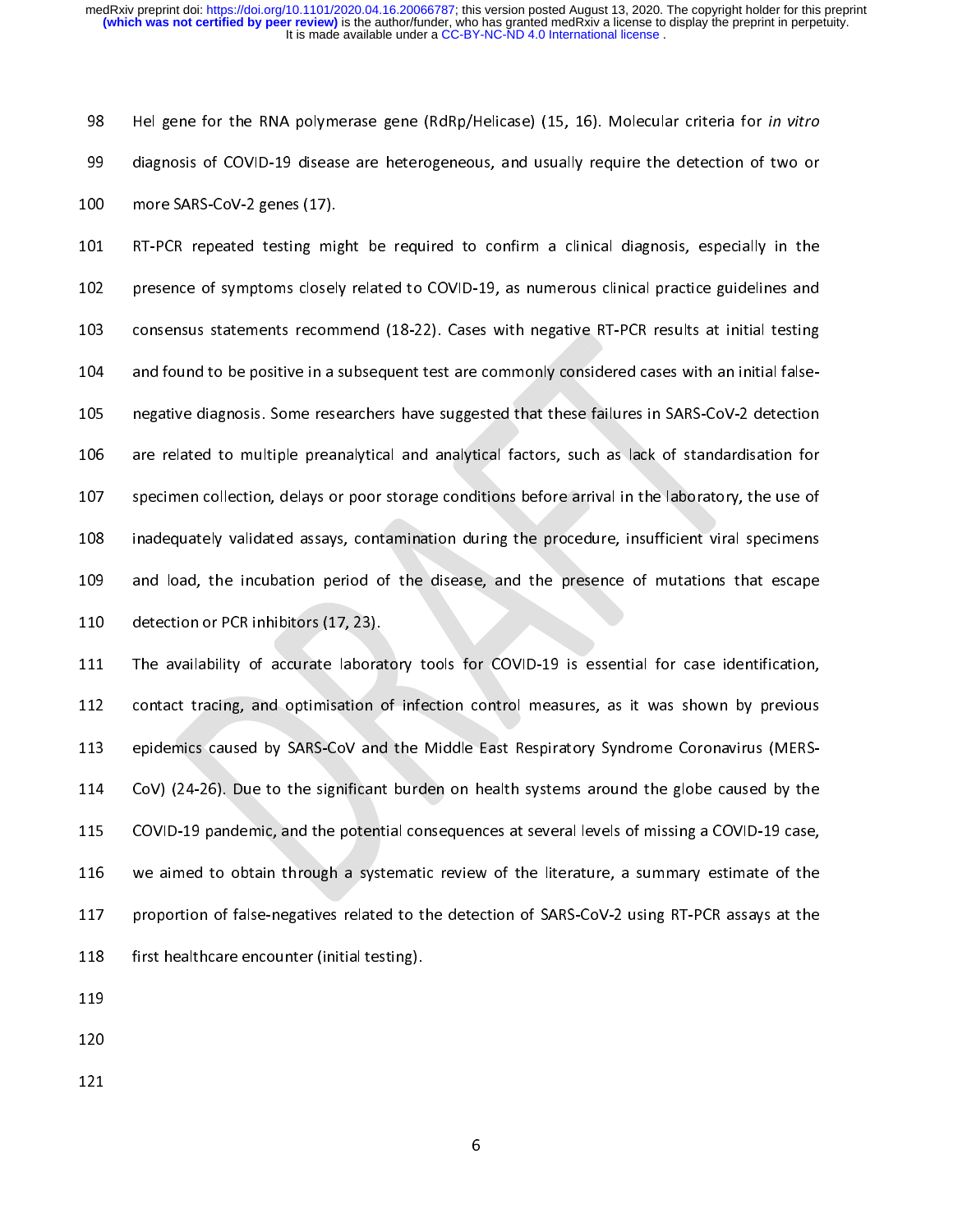| | |<br>| | |<br>| | | | | | We followed the Preferred<br>123 We followed the Preferred<br>124 Diagnostic Test Accuracy sti<br>125 review, as well as previous re<br>126 Framework repository for pu<br>127 *Criteria for considering studie*<br>128 We included observationa

Diagnostic Test Accuracy studies (PRISMA-DTA) to prepare this report (27). A protocol for this<br>125 review, as well as previous reports of findings by date of search, are available in the Open Science<br>126 Framework reposito review, as well as previous reports of findings by date of search, are available in the Open Science<br>
126 Framework repository for public consultation (https://osf.io/iserd/).<br>
127 Criteria for considering studies for this Framework repository for public consultation (https://osf.io/iserd/).<br>
127 Criteria for considering studies for this review<br>
128 We included observational studies (including accuracy studies) reporting the initial use of R Criteria for considering studies for this review<br>128 We included observational studies (including accuracy studies) repo<br>129 in the detection of SARS-CoV-2 RNA in patients under suspicio<br>130 epidemiological criteria. We pr EXTERT CHERT JOT CONSIDENTIFY STADES JOT THIS FEVIEW<br>129 in the detection of SARS-CoV-2 RNA in p:<br>130 epidemiological criteria. We primarily aimed 1<br>131 were receiving RT-PCR at first healthcare eno<br>132 SARS-CoV-2 infectio 129 In the detection of SARS-CoV-2 RNA in patients under suspicion of infection by clinical or<br>129 epidemiological criteria. We primarily aimed to include studies enrolling consecutive patients who<br>131 were receiving RT-PC

epidemiological criteria. We primarily aimed to include studies enrolling consecutive patients who<br>131 were receiving RT-PCR at first healthcare encounter (initial testing), with further confirmation of<br>132 SARS-CoV-2 infe 131 were receiving RT-PCR at first healthcare encounter (initial testing), with further confirmation of<br>132 SARS-CoV-2 infection and/or COVID-19 diagnosis (positive/negative) by an additional RT-PCR<br>133 evaluation. We did SARS-CoV-2 infection and/or COVID-19 diagnosis (positive/negative) by an additional RT-PCR<br>evaluation. We did not impose limits by age, gender, or study location.<br>134 We aimed to include all types of RT-PCR kits, regardles evaluation. We did not impose limits by age, gender, or study location.<br>
134 We aimed to include all types of RT-PCR kits, regardless of the brand or manufacturer, the RNA<br>
135 extraction method used, the number of target 134 We aimed to include all types of RT-PCR kits, regardless of the brand<br>135 extraction method used, the number of target gene assays assessed, compression.<br>136 for positivity. We excluded studies focus on other populatio extraction method used, the number of target gene assays assessed, or the cycle threshold value<br>for positivity. We excluded studies focus on other populations or reporting samples/specimens<br>instead of patients (such as mon 135 for positivity. We excluded studies focus on other populations or reporting samples/specimens<br>137 instead of patients (such as monitoring or discharge of COVID-19 confirmed cases, population<br>138 screening and patients instead of patients (such as monitoring or discharge of COVID-19 confirmed cases, population<br>
138 screening and patients with high-risk comorbidities), studies only providing the absolute number<br>
139 of false-negatives or screening and patients with high-risk comorbidities), studies only providing the absolute number<br>of false-negatives or without clear information about numerical information, as well as studies<br>reporting validation of novel 139 of false-negatives or without clear information about numerical information, as well as studies<br>139 of false-negatives or without clear information about numerical information, as well as studies<br>140 on agreement). Ful reporting validation of novel assays or comparing sample collection/sample specimens (i.e. focus<br>
141 on agreement). Full eligibility criteria can be found in the S1 Appendix.<br>
142 Search methods for identification of stud

141 on agreement). Full eligibility criteria can be found in the S1 Appendix.<br>
142<br>
143 Search methods for identification of studies<br>
144 We carried out a comprehensive and sensitive search strategy based on search terms d 142<br>143 Search methods for identification of studies<br>144 We carried out a comprehensive and sensitive search strategy based<br>145 for the COVID-19 Open Access Project by researchers and librarians a<br>145 143<br>144<br>145 143 Search methods for identification of stadies<br>144 We carried out a comprehensive and sensi<br>145 for the COVID-19 Open Access Project by r 145 for the COVID-19 Open Access Project by researchers and librarians at the Institute of Social and 7

 $\frac{1}{7}$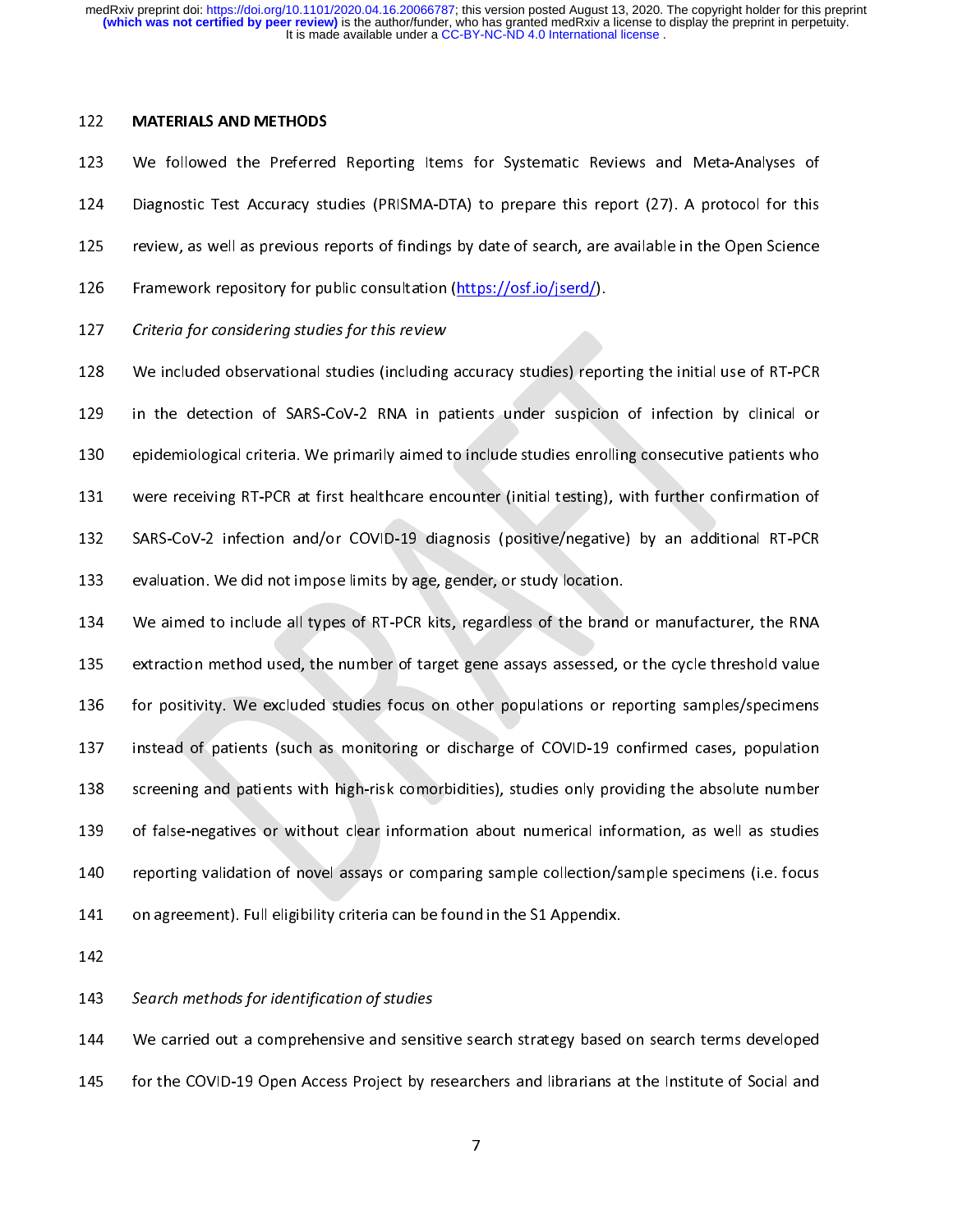146 Preventive (https://ispmbern.github.io/covid-19/living-Medicine, University of Bern

- 
- 
- 
- 

 155 Prelevant papers. Finally, we also screened the following resources for additional information: The WHO Database of publications on coronate the following the WHO Database of publications of the WHO Database of publications of the WHO Database of publications on coronate for the WHO Database of publications on corona • MEDLINE (Ovid SP, 1946 to July 17, 2020)<br>
• Embase (Ovid SP, 1982 to July 17, 2020)<br>
• LILACS (iAH English) (BIREME, 1982 to July<br>
151 We did not apply any language restrictions to e<br>
sources of potential studies, we sea • Embase (Ovid SP, 1982 to July 17, 2020)<br>150 • LILACS (iAH English) (BIREME, 1982 to July<br>151 We did not apply any language restrictions to<br>152 sources of potential studies, we searched in repo<br>153 for ongoing or recently 150 • LILACS (iAH English) (BIREME, 1982 to July 17, 2020)<br>151 We did not apply any language restrictions to electronic s<br>152 sources of potential studies, we searched in repositories of p<br>153 for ongoing or recently compl 152 sources of potential studies, we searched in repositories of preprint articles, clinical trials registries<br>
151 International Trials Registry and Platform, and the ISRCTN Registry), and the reference lists of all<br>
151 152 sources of publical studies, we search of the professor of the material studies.<br>
152 sources of all<br>
152 relevant papers. Finally, we also screened the following resources for additional information:<br>
152 The WHO Data 153 for ongoing or recently completed trials (clinicaltrials.gov; the World Health Organization's<br>
154 International Trials Registry and Platform, and the ISRCTN Registry), and the reference lists of all<br>
161 relevant pape

- 155 relevant papers. Finally, we also screened the following resources for additional information:<br>
154 The WHO Database of publications on coronavirus disease (COVID-19) (Available on<br>
154 Https://www.who.int/emergencies/ The WHO Database of publications on coronavirus disease (COVID-19) (Availab<br>
https://www.who.int/emergencies/diseases/novel-coronavirus-2019/global-research<br>
novel-coronavirus-2019-ncov).<br>
The LOVE (Living OVerview of Evid
- 

- The WHO Database of publications on coronavirus disease (COVID-19) (Available on<br>
https://www.who.int/emergencies/diseases/novel-coronavirus-2019/global-research-on-<br>
novel-coronavirus-2019-ncov).<br>
 The LOVE (Living OVe The LOVE (Living OVerview<br>
159 • The LOVE (Living OVerview<br>
160 Epistemonikos (available on htt<br>
161 • The Living systematic map of th<br>
162 • The COVID-19 Open Access<br>
163 Institute of Social and Pre<br>
164 https://ispmbern. • The LOVE (Living OVerview of Evidence) centralised repository developed by<br>
160 Epistemonikos (available on https://app.iloveevidence.com/topics)<br>
• The COVID-19 Open Access Project Living Evidence on COVID-19, developed The Living systematic map of the evidence about COVID-19 produce<br>
160 CDVID-19 Open Access Project Living Evidence on COVID-<br>
166 Institute of Social and Preventive Medicine, University of<br>
164 Inters://ispmbern.github.io/
- 

166 Data collection and analysis

The Living systematic map of the evidence about COVID-19 produced by EPPI-Centre (28).<br>
162 • The COVID-19 Open Access Project Living Evidence on COVID-19, developed at the<br>
163 Institute of Social and Preventive Medicine, • The COVID-19 Open Access Project Living Evidence on COVID-19, developed at the<br>
Institute of Social and Preventive Medicine, University of Bern (available on<br>
https://ispmbern.github.io/covid-19/)<br>
165<br> *Data collection* https://ispmbern.github.io/covid-19/)<br>165<br>166 *Data collection and analysis*<br>167 For the selection of eligible studies, two reviewers independently screened the search results<br>168 based on their titles and abstract. We ret 165<br>166 *Data collection and analysis*<br>167 For the selection of eligible studies, two rev<br>168 based on their titles and abstract. We retric<br>169 potentially eligible, and pairs of reviewers con ---<br>166<br>167<br>168<br>169 167 For the selection and analysis<br>168 based on their titles and a<br>169 potentially eligible, and pair 168 based on their titles and abstract. We retrieved the full-text copy of each study assessed as<br>169 potentially eligible, and pairs of reviewers confirmed eligibility according to the selection criteria.<br>169 169 based in the time absorber on the function the full-text copy of each study according<br>169 botentially eligible, and pairs of reviewers confirmed eligibility according to the selection criteria.<br>8  $\begin{array}{ccc} \texttt{16} & \texttt{16} & \texttt{16} & \texttt{16} & \texttt{16} \end{array}$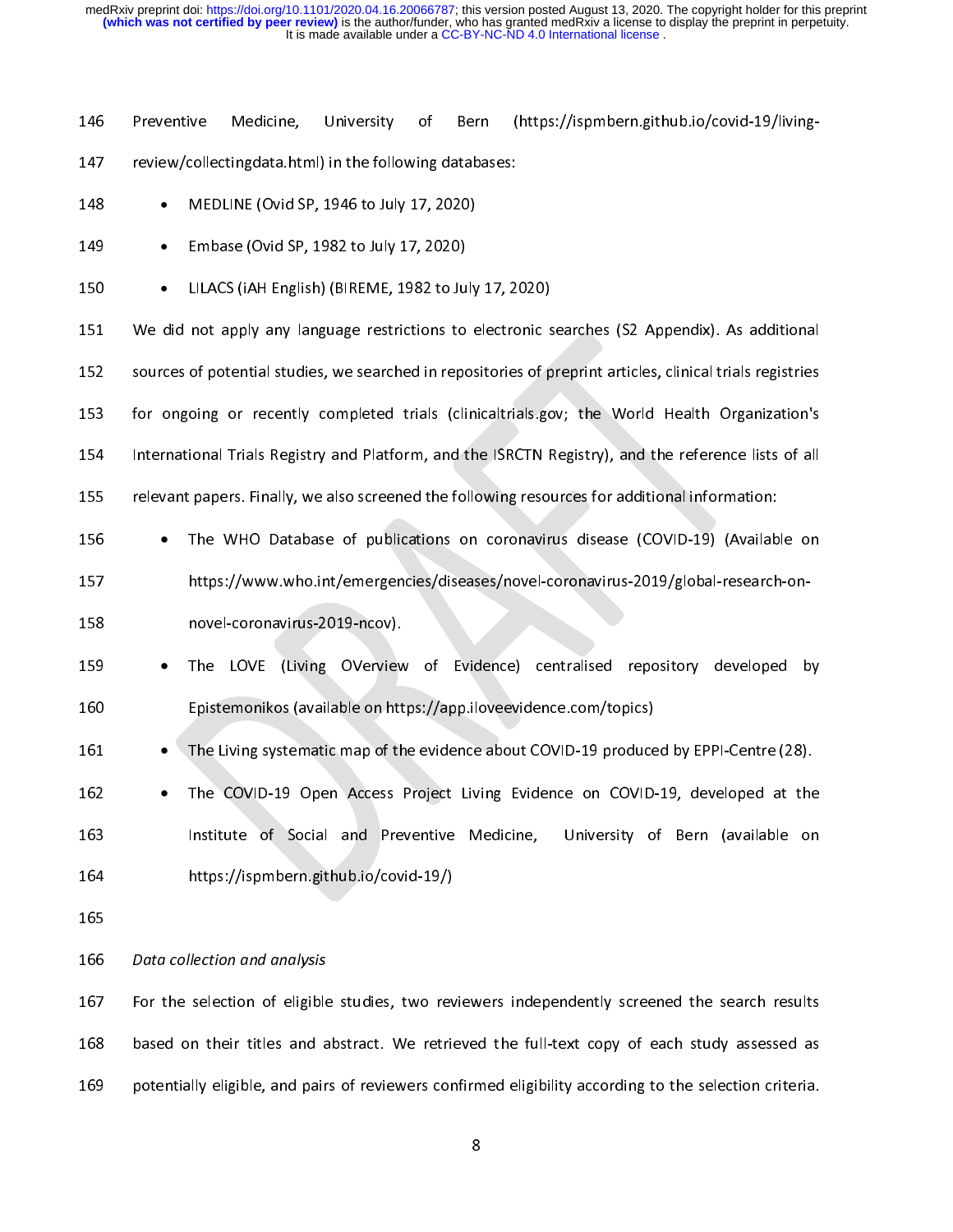| ∈ c i ∠ T r

171 extracted qualitative and quantitative data from eligible studies, and an additional reviewer<br>172 checked all the extracted information for accuracy. We contacted study authors to supply missing<br>173 information about c The checked all the extracted information for accuracy. We contacted study authors to supply missing<br>
173 information about critical characteristics of included studies,<br>
174 Assessment of methodological quality<br>
176 Two a 173 information about critical characteristics of included studies.<br>
174<br>
175 Assessment of methodological quality<br>
176 Two authors independently assessed the risk of bias of included studies, and disagreements were<br>
177 r 174<br>175 Assessment of methodological quality<br>176 Two authors independently assessed the risk of bias of inclu<br>177 resolved through discussion. We evaluated the method<br>178 Assessment of Diagnostic Accuracy Studies (QUADAS-2 175<br>176<br>177<br>178<br>179<br>180<br>181<br>181 175 Assessment of methodological quality<br>176 Two authors independently assessed 1<br>178 Assessment of Diagnostic Accuracy St<br>179 QUADAS-2 tool for case series studies<br>180 with these studies. However, for a<br>181 included studi 177 resolved through discussion. We evaluated the methodological quality using the Quality<br>178 Assessment of Diagnostic Accuracy Studies (QUADAS-2) tool (29). We decided to also apply the<br>179 QUADAS-2 tool for case series 178 Assessment of Diagnostic Accuracy Studies (QUADAS-2) tool (29). We decided to also apply the<br>179 QUADAS-2 tool for case series studies due to the lack of tools to assess the risk of bias associated<br>181 included studies 179 QUADAS-2 tool for case series studies due to the lack of tools to assess the risk of bias associated<br>180 with these studies. However, for a more comprehensive assessment of the limitations of the<br>181 included studies, with these studies. However, for a more comprehensive assessment of the limitations of the<br>
1791 included studies, we adapted the Joanna Briggs Institute Critical Appraisal Checklist for Case Series<br>
1792 (30). This tool i included studies, we adapted the Joanna Briggs Institute Critical Appraisal Checklist for Case Series<br>
182 (30). This tool included items about inclusion criteria, measurement of asymptomatic status,<br>
180 follow-up of the

182 (30). This tool included items about inclusion criteria, measurement of asymptomatic status,<br>183 follow-up of the course of the disease, and availability of numerator and denominator. We added<br>184 questions about the r 183 follow-up of the course of the disease, and availability of numerator and denominator. We added<br>
184 questions about the representativeness of the source and target populations as well.<br>
185 Statistical analysis and da 184<br>184 questions about the representativeness of the source and target populations as well.<br>185<br>185 *Statistical analysis and data synthesis*<br>187 For all included studies, we extracted data about the number of false-negat 185<br>186 Statistical analysis and data synthesis<br>187 For all included studies, we extracted data about the number of false-negative cases<br>188 total of confirmed cases by additional RT-PCR investigations (i.e. repeated testi 186<br>187<br>188<br>189<br>190<br>191<br>191<br>192 187 For all included studies, we extracted<br>188 total of confirmed cases by additional<br>189 the results of estimated proportions<br>190 variability. We aimed to calculate<br>191 corresponding 95% CI using a multi<br>192 This method a total of confirmed cases by additional RT-PCR investigations (i.e. repeated testing). We presented<br>the results of estimated proportions (with 95% Cls) in a forest plot to assess the between-study<br>variability. We aimed to c 189 the results of estimated proportions (with 95% Cls) in a forest plot to assess the between-study<br>189 variability. We aimed to calculate a summary estimate of the false-negative rate with the<br>191 corresponding 95% Cl us variability. We aimed to calculate a summary estimate of the false-negative rate with the<br>191 corresponding 95% CI using a multilevel mixed-effect logistic regression model in Stata 16<sup>®</sup>.<br>192 This method allowed us to est 191 corresponding 95% CI using a multilevel mixed-effect logistic regression model in Stata 16<sup>®</sup>.<br>
192 This method allowed us to estimate the between-study heterogeneity from the variance of study-<br>
193 specific random i 1912 This method allowed us to estimate the between-study heterogeneity from the variance of study-<br>1933 Specific random intercepts. We computed 90% prediction intervals to include the between-study<br>1938 Specific random in  $\begin{aligned} \mathbf{9} \end{aligned}$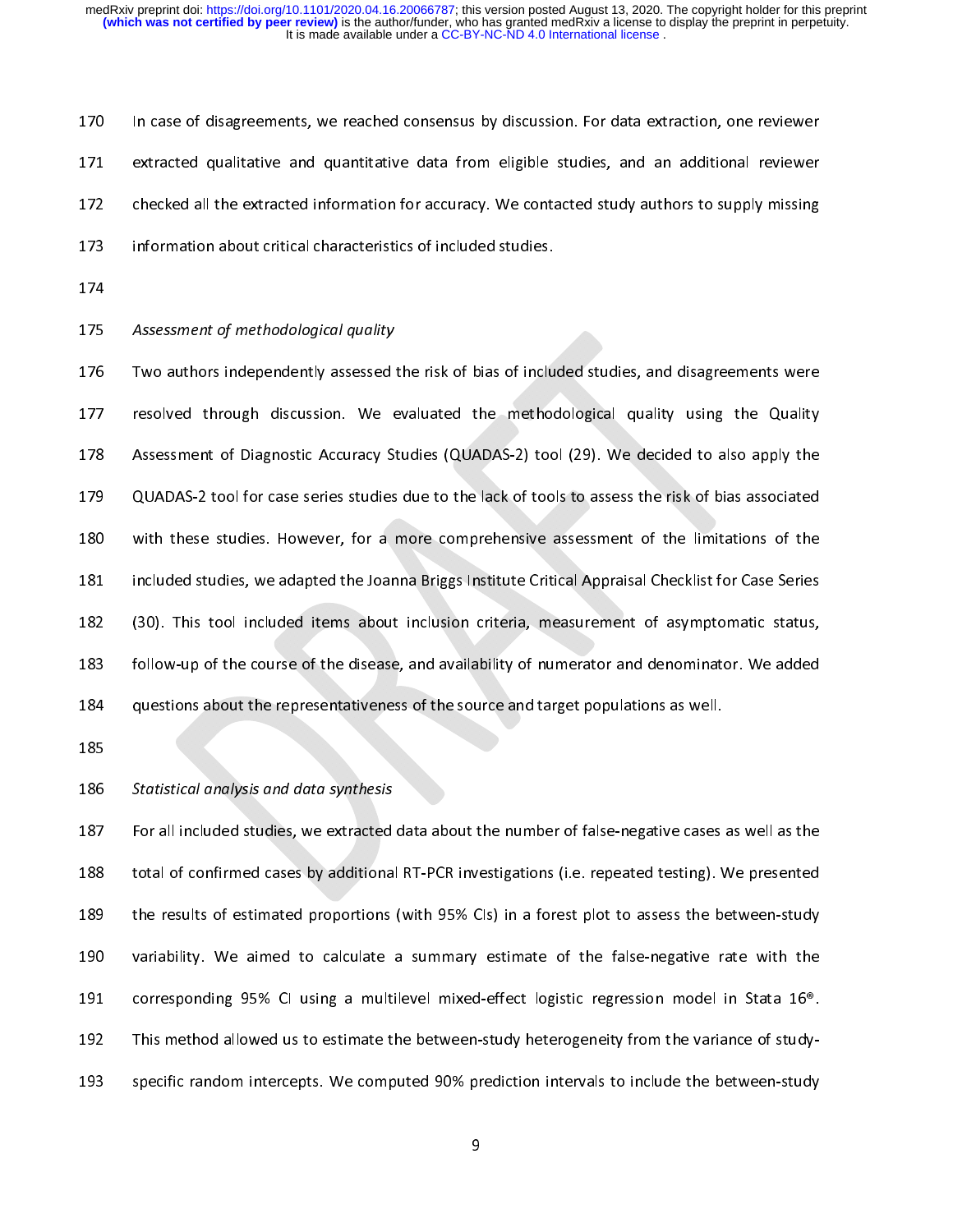| 194 | variation. The 90% prediction interval shows the range of true false-negative proportions that can |
|-----|----------------------------------------------------------------------------------------------------|
| 195 | be expected in 90% of future settings, comparable to the ones included in the meta-analysis. We    |
| 196 | expressed heterogeneity in primary study results using the Tau-square statistic.                   |
| 197 | We planned to investigate the potential sources of heterogeneity using a descriptive approach and  |
| 198 | performing a random-effects meta-regression analysis, including covariates, one at each time, into |
| 199 | the logistic model. Anticipated sources of heterogeneity included the type of specimen collected,  |
| 200 | the presence or not of clinical findings, the number of RNA targets genes under assessment, and    |
| 201 | the time of symptom evolution.                                                                     |
| 202 |                                                                                                    |
| 203 | Summary of findings and certainty of the evidence                                                  |
| 204 | We rated the certainty of the evidence about false-negative cases following the GRADE approach     |
| 205 | for tests and strategies (31, 32). We assessed the quality of evidence as high, moderate, low, or  |
| 206 | very low, depending on several factors, including risk of bias, imprecision, inconsistency,        |
| 207 | indirectness, and publication hias. We illustrate the consequences of the numerical findings in a  |

199 the logistic model. Anticipated sources of heterogeneity included the type of specimen conected,<br>
1990 the presence or not of clinical findings, the number of RNA targets genes under assessment, and<br>
1991 the time of s 202<br>202<br>202 *Summary of findings and certainty of the evidence*<br>204 We rated the certainty of the evidence about false-negative cases following the GRADE approach<br>205 for tests and strategies (31, 32). We assessed the qual 202<br>
202<br>
203 Summary of findings and certain<br>
204 We rated the certainty of the evolution<br>
205 for tests and strategies (31, 32)<br>
206 very low, depending on seve<br>
207 indirectness, and publication bis<br>
208 population of 1 ---<br>203<br>204<br>205<br>206<br>207<br>208<br>209<br>210 203 Summary of financy of findings and certainty of the evidence about false<br>205 for tests and strategies (31, 32). We assessed the<br>206 very low, depending on several factors, inclu-<br>207 indirectness, and publication bias. 205 for tests and strategies (31, 32). We assessed the quality of evidence as high, moderate, low, or<br>206 very low, depending on several factors, including risk of bias, imprecision, inconsistency,<br>207 indirectness, and pu 205 for tests and publication bias. We illustrate the consequences of the numerical findings in a<br>208 for tests and publication bias. We illustrate the consequences of the numerical findings in a<br>208 population of 100 test

indirectness, and publication bias. We illustrate the consequences of the numerical findings in a<br>
208 population of 100 tested, according to three different prevalence estimates of the disease<br>
209 provided by the stakeho 208 population of 100 tested, according to three different prevalence estimates of the disease<br>209 provided by the stakeholders involved in this review.<br>210<br>212 Electronic searches yielded 2536 references from the selected provided by the stakeholders involved in this review.<br>
210<br>
212 Electronic searches yielded 2536 references from the selected databases. In addition, we obtained<br>
213 Electronic searches yielded 2536 references from the se 210<br>
211 **RESULTS**<br>
212 Electronic searches yielded 2536 references from the<br>
213 186 additional references searching in other resource<br>
214 abstracts identified 171 references to assess in full te<br>
215 ineligible setting ---<br>211<br>212<br>213<br>214<br>215<br>216 211 RESULTS<br>212 Electronic<br>213 186 addit<br>214 abstracts<br>215 ineligible<br>216 and COV 213 186 additional references searching in other resources (Figure 1). Our initial screening of titles and<br>214 abstracts identified 171 references to assess in full text. We excluded 137 studies mostly due to: a)<br>215 ineli 214 abstracts identified 171 references to assess in full text. We excluded 137 studies mostly due to: a)<br>215 ineligible setting (no initial COVID-19 testing); b) incomplete or no data about false-negative cases<br>216 and CO ineligible setting (no initial COVID-19 testing); b) incomplete or no data about false-negative cases<br>
216 and COVID-19 confirmed cases; c) ineligible population (i.e. pooling sample, analysis based on<br>
10 216 and COVID-19 confirmed cases; c) ineligible population (i.e. pooling sample, analysis based on  $10$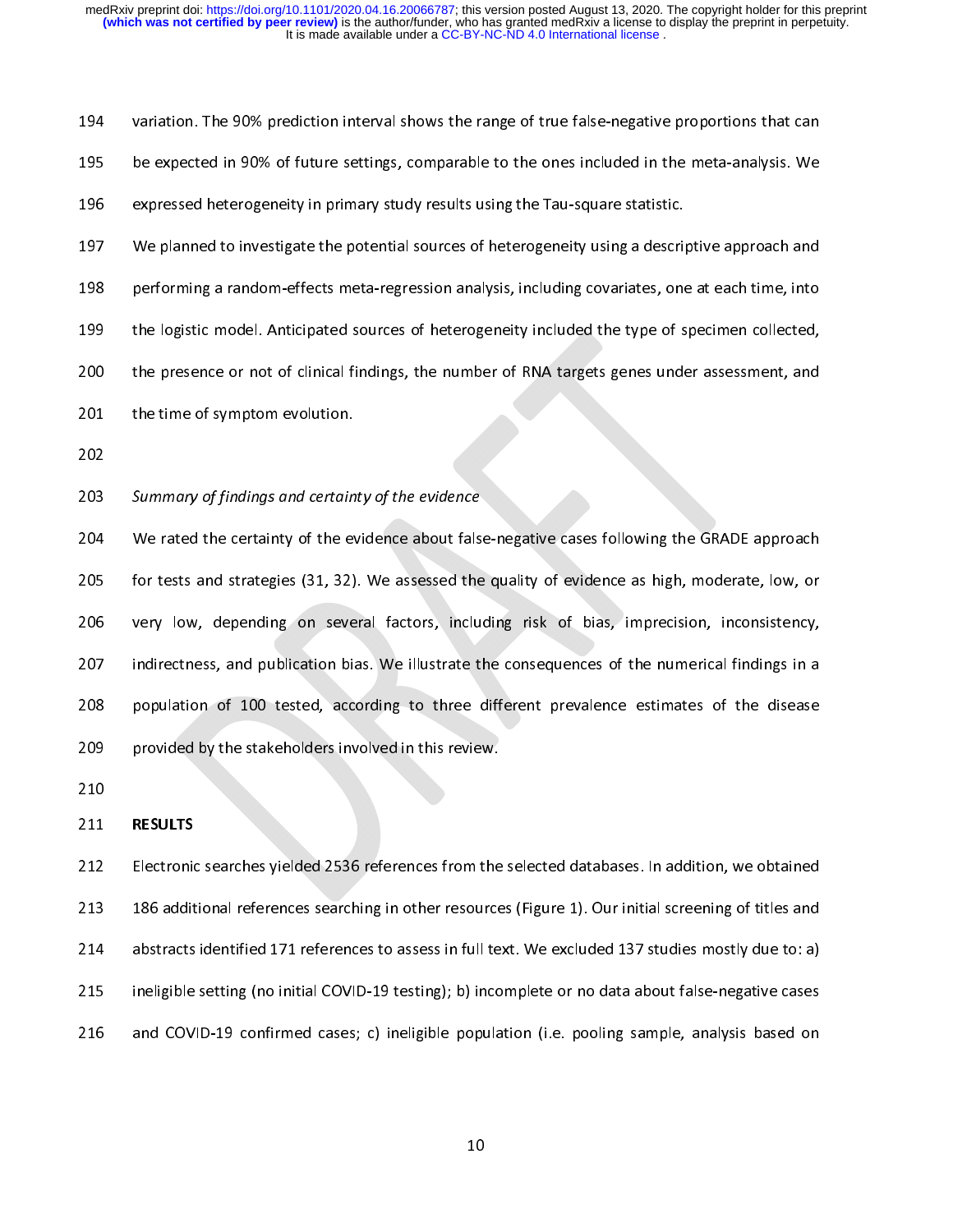- 
- 
- 



222

---<br>222<br>223<br>224<br>225 223<br>224<br>225 224 range  $-IQR = 46.5$  to 204). Twelve studies focused on the estimation of diagnostic test accuracy,<br>225 including populations with suspected COVID-19 at the beginning of the study (33, 36-38, 40, 43,<br>11 225 including populations with suspected COVID-19 at the beginning of the study (33, 36-38, 40, 43,  $11$ 225 including populations with suspected COVID-19 at the beginning of the study (33, 36-38, 40, 43,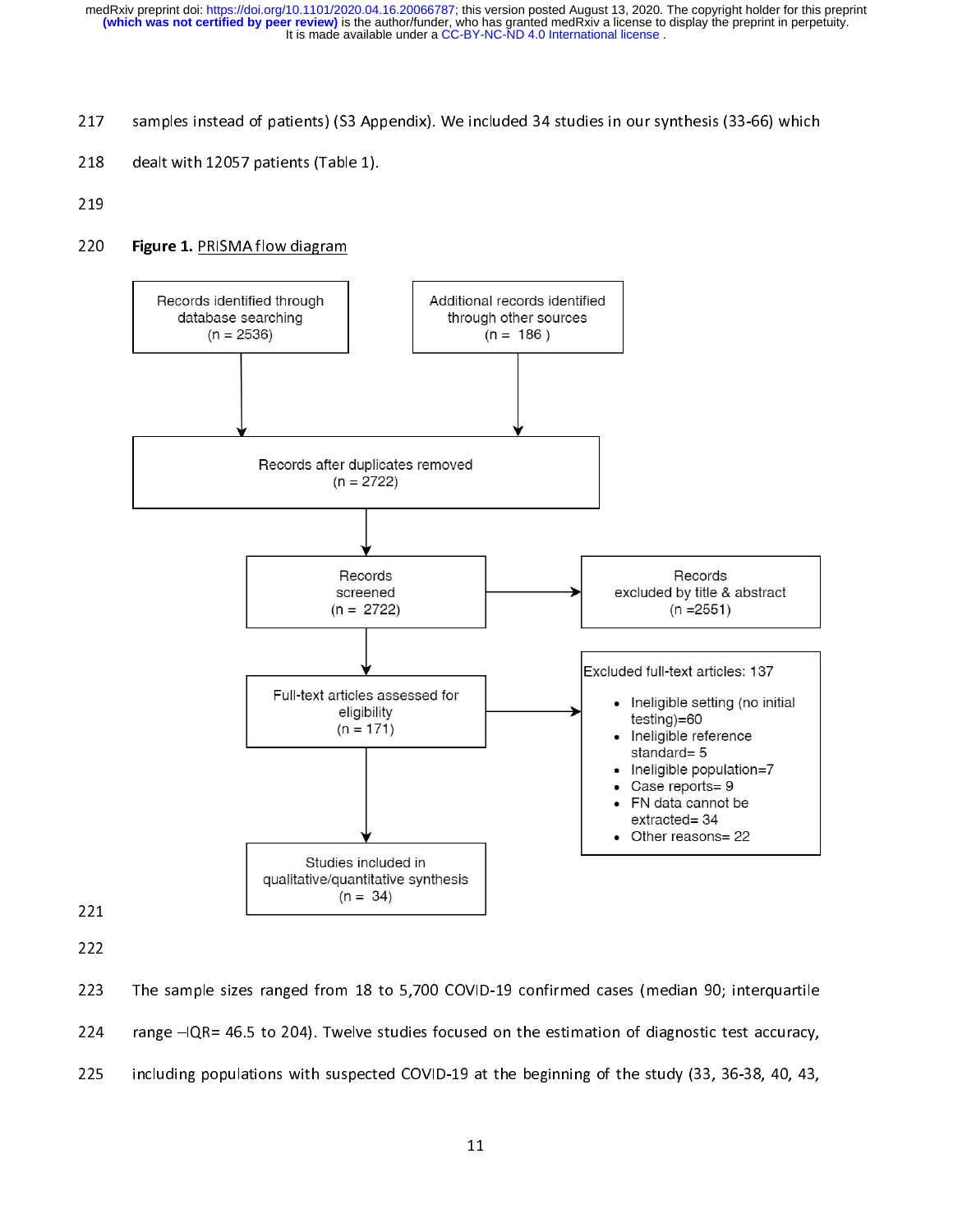Aius Heild 227 included confirmed cases of COVID-19 at the beginning of the study (34, 35, 41, 42, 44, 47-49, 51-<br>228 55, 57-63, 65, 66). One study focused its data collection only on children (52) and other only on<br>229 healthcare wo

228 55, 57-63, 65, 66). One study focused its data collection only on children (52) and other only on<br>
229 healthcare workers (47). Only three studies included a small number of patients without<br>
230 symptoms at the time healthcare workers (47). Only three studies included a small number of patients without<br>230 symptoms at the time of testing (from two to nine patients), but they did not provide subgroup<br>231 information of these cases (47, Example a statisticare workers (47, 52, 57).<br>
229 information of these cases (47, 52, 57).<br>
232 Included studies collected information from January 1 (57) to April 15, 2020 (40, 47); two studies<br>
233 did not provide comple information of these cases (47, 52, 57).<br>
232 Included studies collected information from January 1 (57) to April 15, 2020 (40, 47); two studies<br>
233 did not provide complete information about the time of recruitment (34, 232 Included studies collected information<br>
233 did not provide complete information<br>
234 carried out in institutions outside of C<br>
235 participants was reported heterogene<br>
236 confirmed cases (37-44, 46, 50, 52-54, 5<br>
2 232 Included studies complete information about the time of recruitment (34, 44). Ten studies were<br>234 carried out in institutions outside of China (34, 36, 40, 44, 45, 47, 48, 51, 53, 60). The age of<br>235 participants was carried out in institutions outside of China (34, 36, 40, 44, 45, 47, 48, 51, 53, 60). The age of<br>
235 participants was reported heterogeneously in 21 studies providing information of COVID-19<br>
236 confirmed cases (37-44, participants was reported heterogeneously in 21 studies providing information of COVID-19<br>
234 confirmed cases (37-44, 46, 50, 52-54, 57, 58, 60-64, 66); for studies reporting a mean, the average<br>
237 ranged from 2.5 (52)

confirmed cases (37-44, 46, 50, 52-54, 57, 58, 60-64, 66): for studies reporting a mean, the average<br>
ranged from 2.5 (52) to 56 years (57), while for studies reporting medians, the corresponding<br>
range was 45 (43) to 63 y ranged from 2.5 (52) to 56 years (57), while for studies reporting medians, the corresponding<br>
238 range was 45 (43) to 63 years (53). These 21 studies reported a total of 5331 men and 4067<br>
239 women (Table 1).<br>
240 In a 238 range was 45 (43) to 63 years (53). These 21 studies reported a total of 5331 men and 4067 women (Table 1).<br>
239 women (Table 1).<br>
240 In all cases, the presence of infection was confirmed after detection of SARS-CoV-2 women (Table 1).<br>
240 In all cases, the presence of infection was confirmed after detection of SARS-CoV-2 RNA in any<br>
241 real-time RT-PCR assay that was repeated after a negative result. The specimens collected for the<br>
2 240 In all cases, the p<br>241 real-time RT-PCR a<br>242 RT-PCR assessmer<br>243 reported the use<br>244 oropharyngeal sw<br>245 SARS-CoV-2 nucle<br>245 SARS-CoV-2 nucle<br>246 58, 60-62, 64), an<br>247 48-51, 54, 55, 57, real-time RT-PCR assay that was repeated after a negative result. The specimens collected for the<br>
242 RT-PCR assessment were heterogeneous in most of the included studies; in 13 studies the authors<br>
243 reported the use RT-PCR assessment were heterogeneous in most of the included studies; in 13 studies the authors<br>
243 reported the use of nasopharyngeal swabs (34-37, 44-46, 48, 51, 53, 57, 60, 65), along with<br>
244 oropharyngeal swabs in 7 reported the use of nasopharyngeal swabs (34-37, 44-46, 48, 51, 53, 57, 60, 65), along with<br>
243 reported the use of nasopharyngeal swabs (34-37, 44-46) (Table 1). The name/brand of the<br>
245 SARS-CoV-2 nucleic acid detecti comparying al swabs in 7 out of these 13 studies (34-37, 44-46) (Table 1). The name/brand of the<br>
245 SARS-CoV-2 nucleic acid detection kit used was reported by 19 studies (33-36, 45-51, 54, 55, 57,<br>
246 SARS-CoV-2 nucleic 245 SARS-CoV-2 nucleic acid detection kit used was reported by 19 studies (33-36, 45-51, 54, 55, 57, 58, 60-62, 64), and 13 studies reported the target genes under assessment for positivity (34, 45, 247 48-51, 54, 55, 57, 246 58, 60-62, 64), and 13 studies reported the target genes under assessment for positivity (34, 45, 48-51, 54, 55, 57, 58, 60, 62, 64), with the ORF1ab being the most frequently used (8 studies). Ten studies provided het 247 48-51, 54, 55, 57, 58, 60, 62, 64), with the ORF1ab being the most frequently used (8 studies). Ten<br>248 studies provided heterogeneous information about the time from the symptom onset to initial<br>249 testing (34, 35, 3 248 studies provided heterogeneous information about the time from the symptom onset to initial<br>249 testing (34, 35, 38, 39, 42, 43, 48, 50, 60, 64) (Table 1).<br>249  $\frac{12}{12}$ 249 testing (34, 35, 38, 39, 42, 43, 48, 50, 60, 64) (Table 1).<br>12 249 testing (34, 35, 38, 39, 42, 43, 48, 50, 60, 64) (Table 1).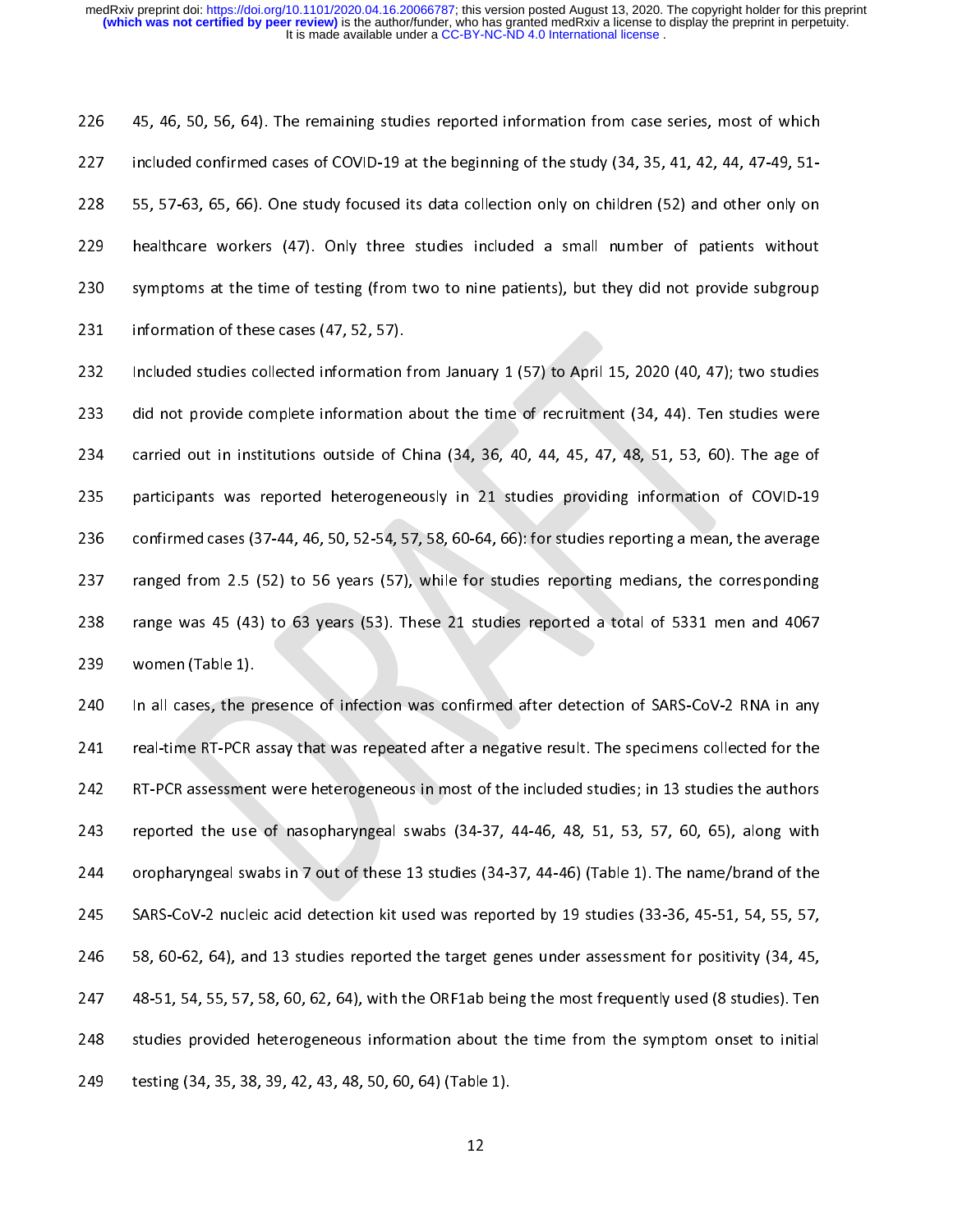# 250 Table 1. Characteristics of included studies

251

| ID                                | Data<br>collection          | Country | <b>Setting</b>                                                                                                                                                            | Age (years)                                                  | % Male: %<br>Female | Type of specimen                                                                                             | <b>RT-PCR Brand</b>                                                                                                                                                                                                                                                                                                                   | <b>Target genes</b> | Days<br>from<br>symptoms<br>onset (days) |
|-----------------------------------|-----------------------------|---------|---------------------------------------------------------------------------------------------------------------------------------------------------------------------------|--------------------------------------------------------------|---------------------|--------------------------------------------------------------------------------------------------------------|---------------------------------------------------------------------------------------------------------------------------------------------------------------------------------------------------------------------------------------------------------------------------------------------------------------------------------------|---------------------|------------------------------------------|
| Ai T 2020<br>(33)                 | January<br>6-<br>February 6 | China   | Tongji Hospital of Tongji MedicalCollege of<br>Huazhong University of Science and<br>Technology, Wuhan, Hubei, China                                                      | Mean $51 \pm 15$<br>Range from 2<br>to 95 <sup>b</sup>       | 46.54 <sup>b</sup>  | Throat swab                                                                                                  | TagMan One-Step RT-PCR<br>Kits from Shanghai Huirui<br>Biotechnology Co., Ltd<br>BioGerm<br>Shanghai<br>$\bullet$<br>Medical<br>Biotechnology<br>Co., Ltd                                                                                                                                                                             | Not reported        | Not reported                             |
| Albert E<br>2020<br>(34)          | Unclear-April<br>14         | Spain   | Hospital Clínico Universitario of Valencia                                                                                                                                | 65<br>Median<br>range<br>years;<br>from 3 to 98 <sup>°</sup> | 57.43 $\degree$     | Nasopharyngeal<br>or<br>or opharyngeal swabs, upper<br>RT samples                                            | LightMix<br>Modular<br>SARS-CoV-2 (COVID-19)<br>E-gene/LightMix Modular<br>SARS-CoV-2 (COVID-19)<br>RdRP gene from TIB<br>MOLBIOL GmHD<br>SARS-CoV-2<br>Real-time<br>PCR Kit from Vircell<br><b>Diagnostics</b><br>SARS-CoV-2 (S gene)-BD<br>(Viasure<br>Max System<br>Real-Time PCR Detection<br>Kits; CerTest, Zaragoza,<br>Spain). | E, RdRp, S          | Median 5 days;<br>range: 1-14 days       |
| Bernhei<br>A<br>m<br>2020<br>(35) | January 18-<br>February 2   | China   | Hospitals from four provinces in China:<br>(Jiangxi Province),<br>Zhuhai<br>Nanchang<br>(Guangdong Province), Chengdu (Sichuan<br>province) and Guilin (Guangxi province) | Mean 45 ±15,6                                                | 50:50 <sup>b</sup>  | Bronchoalveolar<br>lavage,<br>aspirate,<br>endotracheal<br>nasopharyngeal swab,<br>or<br>or opharyngeal swab | Biotech<br>Inc.<br>Sansure<br>(Changsha,<br>China),<br>Shanghai<br>Zhijiang<br>Biotechnology<br>Co.<br>(Shanghai, China),<br>Da An<br>Gene<br>Co.<br>(Guangzhou, China).                                                                                                                                                              | Not reported        | Range from 0 to<br>12                    |
| Besutti G<br>2020<br>(36)         | March 13-23                 | Italy   | AUSL-IRCCS di Reggio Emilia, Reggio Emilia,<br>Italy                                                                                                                      | Mean 59 ± 15.8                                               | 59.41 $b$           | Nasopharyngeal<br>and<br>or opharyngeal swabs                                                                | GeneFinder ™ COVID -19 PLUS<br>Real Real Amp Kit                                                                                                                                                                                                                                                                                      | Not reported        | Not reported                             |
| D<br>Chen<br>2020<br>(37)         | January 19-<br>February 20  | China   | Five non-specialised<br>infectious disease<br>hospitals in Guangzhou                                                                                                      | Mean 49.7 ±<br>15.7 <sup>a</sup>                             | 43.57 <sup>a</sup>  | Nasopharyngeal<br>or<br>or opharyngeal swabs                                                                 | Not reported                                                                                                                                                                                                                                                                                                                          | Not reported        | Not reported                             |
| Chen HJ<br>2020<br>(38)           | January 26-<br>February 4   | China   | Hainan General Hospital                                                                                                                                                   | Mean $54.5 \pm$<br>11.8 <sup>a</sup>                         | 68.32 <sup>a</sup>  | Not reported                                                                                                 | Not reported                                                                                                                                                                                                                                                                                                                          | Not reported        | Mean $6.3 \pm 5.6$<br>days               |
| Chen ZH<br>2020<br>(39)           | January 24-<br>February 6   | China   | The Hangzhou Xixi Hospital Affiliated to<br>Zhejiang Chinese Medical University                                                                                           | Mean $46.9$ $\pm$<br>11.1 <sup>a</sup>                       | 55:45 <sup>a</sup>  | Not reported                                                                                                 | Not reported                                                                                                                                                                                                                                                                                                                          | Not reported        | Mean 2; range 1<br>to 4,5 days           |
| Cinkooğl<br>u A 2020              | $15 -$<br>March<br>April 15 | Turkey  | Ege University Faculty of Medicine                                                                                                                                        | from<br>Means<br>39.9 to 51 <sup>a</sup>                     | 47:53 <sup>a</sup>  | Not reported                                                                                                 | Not reported                                                                                                                                                                                                                                                                                                                          | Not reported        | Not reported                             |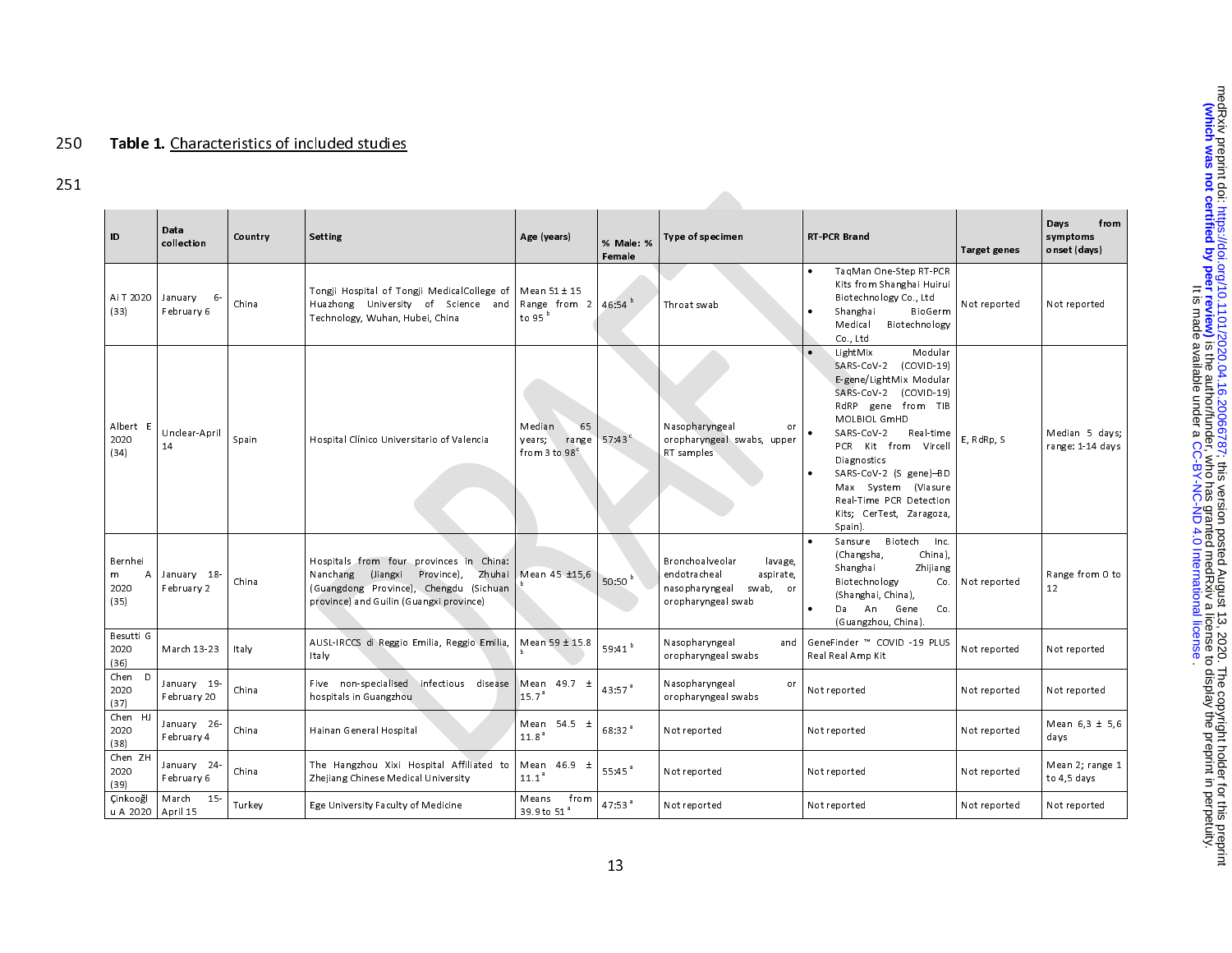| ID                               | Data<br>collection          | Country     | Setting                                                                                                                                      | Age (years)                                | % Male: %<br>Female | Type of specimen                                                                                             | <b>RT-PCR Brand</b>                                                                                                                                                                                                               | <b>Target genes</b>     | Days<br>from<br>symptoms<br>onset (days)                  |
|----------------------------------|-----------------------------|-------------|----------------------------------------------------------------------------------------------------------------------------------------------|--------------------------------------------|---------------------|--------------------------------------------------------------------------------------------------------------|-----------------------------------------------------------------------------------------------------------------------------------------------------------------------------------------------------------------------------------|-------------------------|-----------------------------------------------------------|
| (40)                             |                             |             |                                                                                                                                              |                                            |                     |                                                                                                              |                                                                                                                                                                                                                                   |                         |                                                           |
| H.<br>Dai<br>2020<br>(41)        | January 10-<br>February 7   | China       | 13 hospitals in Jiangsu                                                                                                                      | Mean 44.6 ±<br>14.8 <sup>a</sup>           | 5842 <sup>a</sup>   | Respiratory samples                                                                                          | Not reported                                                                                                                                                                                                                      | Not reported            | Not reported                                              |
| Duan<br>2020<br>(42)             | January 10-<br>February 8   | China       | The First Affiliated Hospital, College of<br>Clinical Medicine, Medical College of Henan<br>University of Science and Technology,<br>Luoyang | Mean 52 ± 19.3                             | 60.40 <sup>3</sup>  | Nasal and pharyngeal swab<br>specim ens                                                                      | Not reported                                                                                                                                                                                                                      | Not reported            | Mean $6,64$ $\pm$<br>3,82 days                            |
| Fang<br>2020<br>(43)             | January 19-<br>February 4   | China       | Taizhou Enze Medical Center (Group) Enze<br>Hospital, China                                                                                  | Median 45;<br>IQR: 39-55 <sup>a</sup>      | 57.43 <sup>a</sup>  | Throat swab, sputum                                                                                          | Not reported                                                                                                                                                                                                                      | Not reported            | Mean 3±3                                                  |
| Fechner<br>$C$ 2020<br>(44)      | Unclear                     | Switzerland | Cantonal Hospital Lucerne                                                                                                                    | Mean 63 ± 15.7                             | 75:25 <sup>a</sup>  | Nasopharyngeal<br>or<br>or opharyngeal swabs                                                                 | Not reported                                                                                                                                                                                                                      | Not reported            | Not reported                                              |
| Gietema<br>2020<br>(45)          | March 13-24                 | Netherlands | Maastricht University<br>Medical<br>Centre<br>(MUMC+), the Netherlands                                                                       | Median<br>66;<br>IQR: 55-76 <sup>b</sup>   | 59:41 <sup>b</sup>  | and/or<br>Nasopharyngeal<br>or opharyngeal swab                                                              | Tib-Molbiol<br>(Berlin,<br>Germany)<br>Biolegio (Netherlands)<br>$\bullet$                                                                                                                                                        | RdRp, E                 | Not reported                                              |
| He<br>JL<br>2020<br>(67)         | January 10 -<br>February 28 | China       | University of Hong Kong-Shenzhen Hospital,<br>China                                                                                          | Median<br>52,<br>range: 8 to 74            | $50:50^{a}$         | Nasopharyngeal<br>swab,<br>or opharyngeal<br>swab,<br>endotracheal aspirate,<br>or<br>bronchoalveolar lavage | BGI<br>(Shenzhen,<br>Genomics<br>China)                                                                                                                                                                                           | Not reported            | Not reported                                              |
| <b>FY</b><br>Lan<br>2020<br>(47) | $9-$<br>March<br>April 15   | <b>USA</b>  | healthcare<br>Massachusetts<br>community<br>system                                                                                           | Mean $43.6$ $\pm$<br>12.9 <sup>b</sup>     | 21:79 b             | Nasopharyngeal swabs                                                                                         | CDC 2019-Novel RT-PCR<br>$\bullet$<br>$\bullet$<br>Roche Cobas SARS-CoV-2<br>Abbott Real Time SARS-<br>$\bullet$<br>$Cov-2$                                                                                                       | Not reported            | Not reported                                              |
| Lee TH<br>2020<br>(48)           | January-<br>February 29     | Singapore   | National Centre for Infectious Diseases.<br>Singapore                                                                                        | Not reported                               | Not<br>reported     | Nasopharyngeal<br>swabs,<br>and<br>stool<br>if<br>sputum,<br>diarrhoea is present                            | Laboratory<br>developed<br>test<br>$\bullet$<br>A*STAR Fortitude<br>Kit<br>(Accelerate Technologies,<br>Singapore)                                                                                                                | N+ORF1ab                | Median 5 days;<br>range from 1 to<br>24 days              |
| Li Y 2020<br>(49)                | February 2-<br>17           | China       | Hankou Hospital of Wuhan, China                                                                                                              | 57;<br>Median<br>range: 22 to 88           | 56.44 $b$           | Pharyngeal swab specimens                                                                                    | Shengxiang Biotechnology Co<br>(novel coronavirus 2019-nCoV<br>nucleic acid detection kit<br>(fluorescence PCR method) <sup>d</sup>                                                                                               | $ORF1ab$ <sup>d</sup>   | Not reported                                              |
| Long<br>C<br>2020<br>(50)        | January 20-<br>February 8   | China       | Yichang Yiling Hospital, China                                                                                                               | 44,8<br>Mean<br>±18,2 <sup>a</sup>         | 56.44 <sup>a</sup>  | Not reported                                                                                                 | DAAN GENE <sup>d</sup>                                                                                                                                                                                                            | ORF1ab <sup>d</sup>     | Only duration of<br>fever reported:<br>$2,6 \pm 1,7$ days |
| Long DR<br>2020<br>(51)          | March 2-30                  | <b>USA</b>  | University of Washington Virology clinical<br>laboratory                                                                                     | Means<br>from<br>56.7 to 61.6 <sup>c</sup> | 57.43 <sup>c</sup>  | Nasopharyngeal swabs                                                                                         | Laboratory-developed<br>$\bullet$<br>(LDT)<br>two-<br>test<br>target/two-control assay<br>modified from the CDC<br>Fusion SARS<br>$\bullet$<br>Panther<br>CoV-2 assay (Hologic,<br>Marlborough, MA, target<br>genes two conserved | N1, N2, ORF1ab,<br>E, S | Not reported                                              |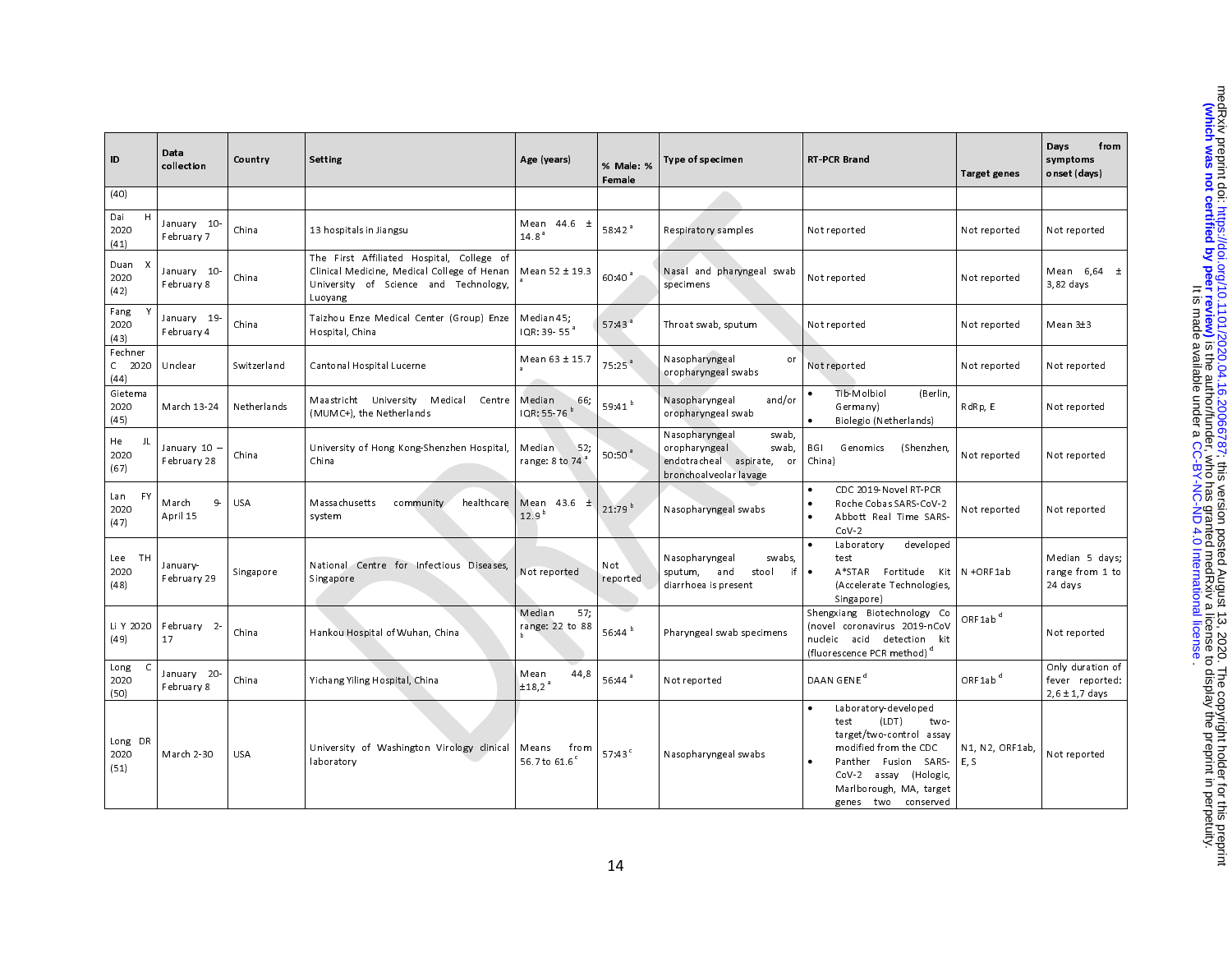| ID                            | Data<br>collection            | Country    | Setting                                                                                                                                                                                         | Age (years)                                | % Male: %<br>Female | Type of specimen                                                          | <b>RT-PCR Brand</b>                                                                                                                          | <b>Target genes</b> | Days<br>from<br>symptoms<br>onset (days) |
|-------------------------------|-------------------------------|------------|-------------------------------------------------------------------------------------------------------------------------------------------------------------------------------------------------|--------------------------------------------|---------------------|---------------------------------------------------------------------------|----------------------------------------------------------------------------------------------------------------------------------------------|---------------------|------------------------------------------|
|                               |                               |            |                                                                                                                                                                                                 |                                            |                     |                                                                           | regions of ORF1ab);<br>Roche RT-PCR (Basel,<br>Switzerland, target E<br>gene)<br>DiaSorin (Saluggia, Italy,<br>target ORF1ab and S<br>genes) |                     |                                          |
| H<br>Ma<br>2020<br>(52)       | January 21-<br>February 14    | China      | Wuhan Children's Hospital                                                                                                                                                                       | 2.5,<br>Mean<br>range: $0.9$ to $73$       | 56:44 <sup>a</sup>  | Not reported                                                              | Not reported                                                                                                                                 | Not reported        | Not reported                             |
| Richards<br>on 2020<br>(53)   | March<br>$1 -$<br>April 4     | <b>USA</b> | 12 hospitals in New York City, Long Island,<br>and Westchester County, New York<br>(Northwell Health system), USA                                                                               | Median<br>63;<br>IQR: 52-75 <sup>a</sup>   | 60 40 <sup>a</sup>  | Nasopharyngeal swabs                                                      | Not reported                                                                                                                                 | Not reported        | Not reported                             |
| Shen<br>N<br>2020<br>(54)     | January 22-<br>February 18    | China      | Tongji Hospital in Wuhan                                                                                                                                                                        | Median<br>56;<br>IQR: 42-66                | 49.51               | Throat swabs                                                              | SARS-CoV-2<br>nucleic<br>acid<br>detection kit (Shanghai Huirui<br>Biotechnology Co. Ltd)                                                    | N+ORF1ab            | Not reported                             |
| <b>W</b> ang<br>2020<br>(55)  | January 25-<br>March 16       | China      | First People's Hospital of Jingmen, Hubei<br>Province                                                                                                                                           | Median<br>58,<br>range: 21-95              | 46.54               | Throat swabs                                                              | BioGerm<br>RT-PCR<br>reagent<br>BioGerm<br>Medical<br>(Shanghai<br>Technology Co., Ltd.)                                                     | N+ORF1ab            | Not reported                             |
| Wen<br>z<br>2020<br>(56)      | January 21-<br>February 14    | China      | Two areas in Henan Province, China                                                                                                                                                              | Median<br>16;<br>range: 12 to 98           | 47:53               | throat-swab,<br>sputum,<br>or<br>alveolar<br>lavage<br>fluid<br>specimens | Not reported                                                                                                                                 | Not reported        | Not reported                             |
| W ong<br>HYF.<br>2020<br>(57) | January<br>$1 -$<br>March 5   | China      | Four tertiary and regional hospitals in Hong<br>Kong (Queen Mary Hospital, Pamela Youde<br>Eastern<br>Hospital,<br>Nethersole<br>Queen<br>Elizabeth Hospital, and Ruttonjee Hospital),<br>China | Mean<br>56,<br>range: 16 to 96             | 41:59 <sup>a</sup>  | nasopharyngeal<br>swabs and<br>throat swabs                               | QuantiNova Probe RT-PCR Kit<br>(QIAGEN, Hilden, Germany)                                                                                     | RdRp                | Not reported                             |
| Wu<br>2020<br>(58)            | January 22-<br>February 14    | China      | First People's Hospital of Yancheng City, the<br>Second People's Hospital of Yancheng City,<br>and the Fifth People's Hospital of Wuxi,<br>China                                                | Median 46.1,<br>IQR:<br>30.7 to<br>61.5    | 49.51               | swab and/or throat<br>nose<br>swab                                        | Bio-germ, Shanghai, China                                                                                                                    | N+ORF1ab            | Not reported                             |
| Xie<br>X<br>2020<br>(59)      | January 16-<br>February 2     | China      | Database of Radiology Quality Control<br>Centre, Hunan/ 3 cities in Hunan Province,<br>China                                                                                                    | Not reported                               | Not<br>reported     | swab test; no further details<br>provided                                 | Not reported                                                                                                                                 | Not reported        | Not reported                             |
| Young BE<br>2020<br>(60)      | January 23-<br>February 3     | Singapore  | Four hospitals in Singapore                                                                                                                                                                     | 47;<br>Median<br>range: 31-73 <sup>ª</sup> | 50:50 <sup>3</sup>  | Nasopharyngeal swabs                                                      | QuantiTect Probe RT-PCR kit<br>(Qiagen)                                                                                                      | N. S. ORF1ab        | Median<br>13;<br>range 5-24 days         |
| Zhang H<br>2020<br>(61)       | January 22-<br>February 28    | China      | Huanggang Central Hospital and The Second<br>Affiliated Hospital of Shandong First Medical<br>University                                                                                        | Median 48.3;<br>IQR: 33-56 <sup>a</sup>    | 56:44 <sup>a</sup>  | Not reported                                                              | The Beijing Genomics Institute<br>(BGI, Beijing, China)                                                                                      | Not reported        | Not reported                             |
| Zhang JJ<br>2020<br>(62)      | December<br>29-February<br>16 | China      | Zhongnan Hospital of Wuhan University and<br>No. 7 hospital of Wuhan, China                                                                                                                     | 57;<br>Median<br>range: 22 to 88           | 53.47 <sup>a</sup>  | Pharyngeal swab                                                           | Shanghai bio-germ<br>Medical<br>Technology Co Ltd                                                                                            | N+ORF1ab            | Not reported                             |
| Zhao<br>IJ<br>(63)            | January 11-<br>February 9     | China      | Shenzhen Third People's Hospital                                                                                                                                                                | 48,<br>Median<br>IQR: 35-61 <sup>a</sup>   | 49.51 $a$           | Throat swabs, Nasal swabs                                                 | Not reported                                                                                                                                 | Not reported        | Not reported                             |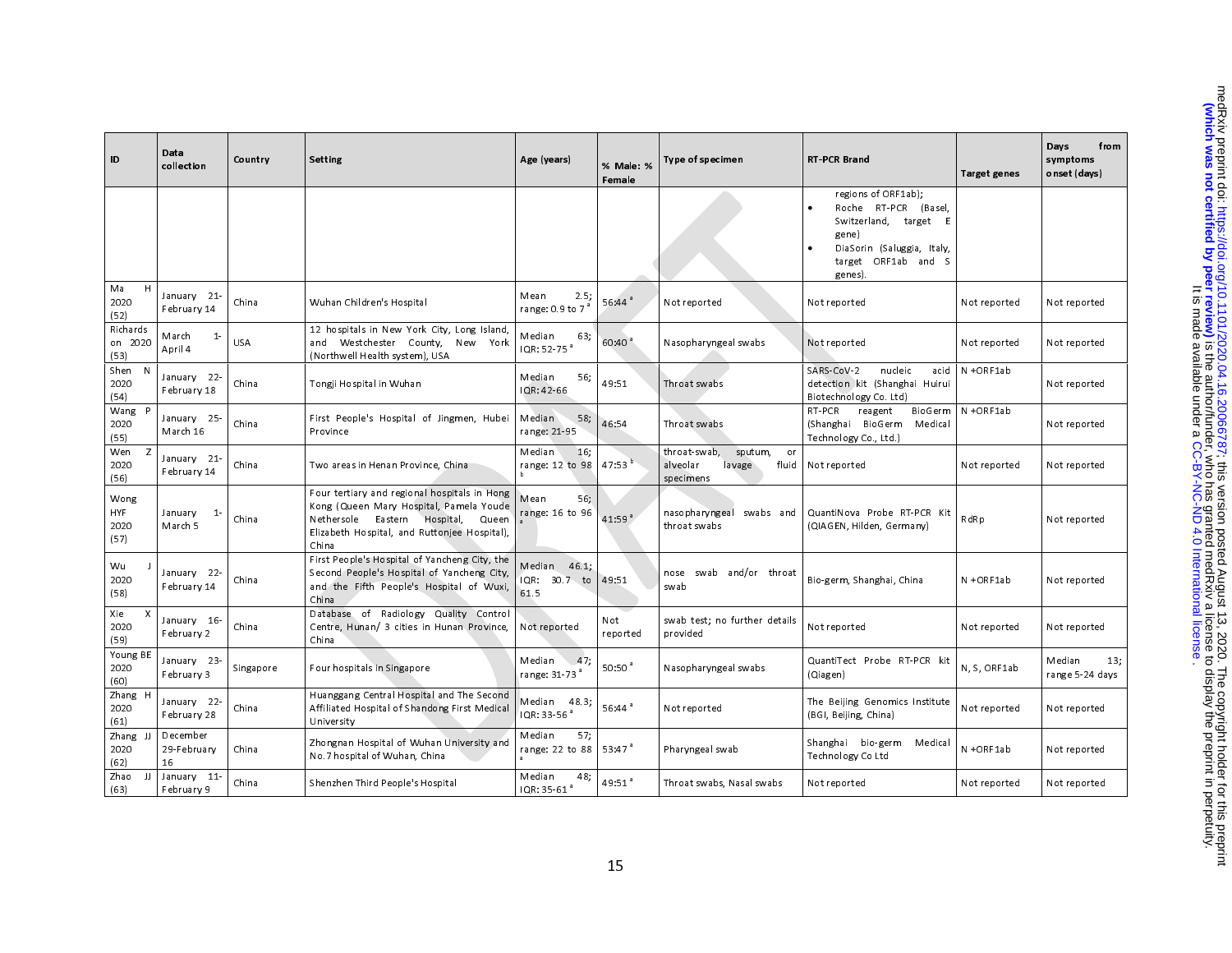| ID                        | Data<br>collection         | Country | Setting                                                                                          | Age (years)                                | % Male: %<br>Female  | Type of specimen                                                                            | <b>RT-PCR Brand</b>          | Target genes | from<br>Days<br>symptoms<br>onset (days) |
|---------------------------|----------------------------|---------|--------------------------------------------------------------------------------------------------|--------------------------------------------|----------------------|---------------------------------------------------------------------------------------------|------------------------------|--------------|------------------------------------------|
| Zhifeng<br>2020<br>(64)   | January 25-<br>February 6  | China   | Xiaogan Central Hospital, China                                                                  | Range: 23 to 82                            | $59.41$ <sup>a</sup> | Throat swabs                                                                                | Multiple brands <sup>a</sup> | N+ORF1ab     | Mean 6,5 days <sup>a</sup>               |
| Zhou<br>H<br>2020<br>(65) | January 19-<br>February 15 | China   | First Affiliated Hospital, Zhejiang University<br>School of Medicine                             | 53.3;<br>Mean<br>range: 14-96 <sup>c</sup> | 59 41 <sup>c</sup>   | Bronchoalveolar<br>lavage,<br>endotracheal<br>aspirate,<br><b>or</b><br>nasopharyngeal swab | Not reported                 | Not reported | Not reported                             |
| Zhou<br>2020<br>(66)      | January 16-<br>February 12 | China   | Tongji Hospital of Tongji Medical College,  <br>Huazhong University of Science and<br>Technology | Mean $52.3 \pm$<br>13.1 <sup>3</sup>       | 54 46 <sup>a</sup>   | Pharyngeal swab                                                                             | Not reported                 | Not reported | Not reported                             |

252

- 253 Notes: a) Information from COVID-19 confirmed cases only; b) Information from COVID-19 suspected (positive and negative); c) information from
- 254 other groups reported by the authors; d) data provided by the corresponding author (personal communication).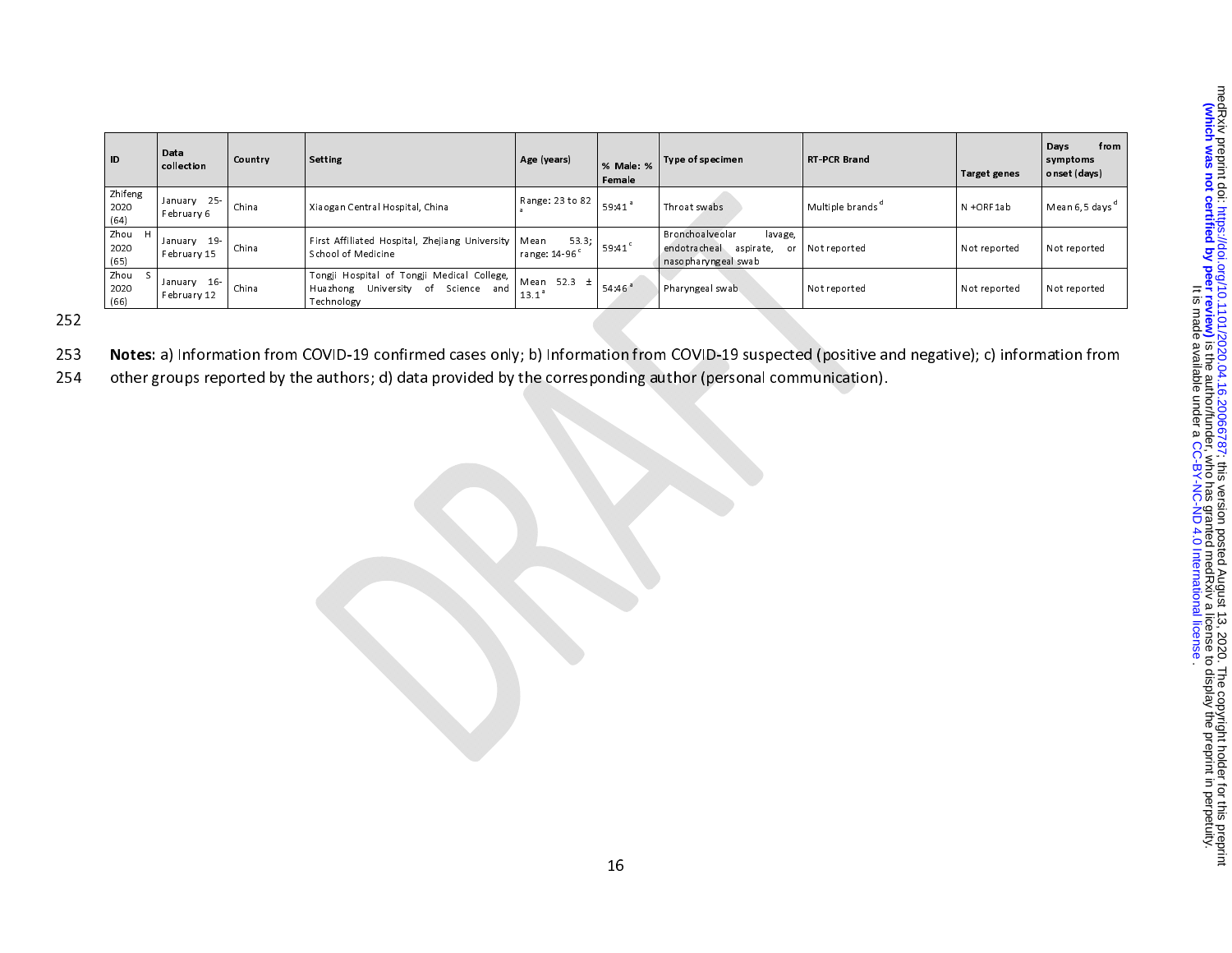$\frac{1}{1}$ 255 **Quanty of included statics**<br>256 We applied the QUADAS-2 1<br>257 the findings (Figure 2). In ac 256 We applied the QUADAS-2 tool to all included studies to reflect critical limitations in the validity of<br>257 the findings (Figure 2). In addition, given that to some of the studies were cohorts/case series, we<br>258 also 258 also applied the JBI tool for case series to all included studies for a comprehensive assessment of<br>259 their limitations (S4 Appendix).<br>260 According to the QUADAS-2 tool, the domain most affected by a high risk of bi 259 their limitations (S4 Appendix).<br>260 According to the QUADAS-2 tool, the domain most affected by a high risk of bias was the flow and<br>261 timing domain, as some studies had not repeated the RT-PCR testing to all patien 260 According to the QUADAS-2 too<br>261 timing domain, as some studies<br>262 results at initial testing (36, 44, 260 According to the QUADAS-2 tool, the domain most affected by a high risk of bias was the flow and<br>261 timing domain, as some studies had not repeated the RT-PCR testing to all patients with negative<br>262 results at initi 264 selection domain, the risk of bias and applicability concerns were judged as high or unclear for 263 about the interval of time for the administration of a new RT-PCR assay. Regarding the patient<br>264 selection domain, the risk of bias and applicability concerns were judged as high or unclear for<br>265 several studies se 264 selection domain, the risk of bias and applicability concerns were judged as high or unclear for<br>265 several studies selecting patients assessed by RT-PCR plus Chest CT findings or serology tests. In<br>266 most of the st 265 several studies selecting patients assessed by RT-PCR plus Chest CT findings or serology tests. In<br>266 most of the studies was unclear whether the administration of these tests was the standard<br>267 protocol of manageme 266 most of the studies was unclear whether the administration of these tests was the standard<br>267 protocol of management, or if the authors only enrolled patients undergoing all tests (33-35, 37-<br>268 40, 46, 47, 50, 52, 5 267 most of management, or if the authors only enrolled patients undergoing all tests (33-35, 37-<br>268 40, 46, 47, 50, 52, 56, 57, 59, 63, 66).<br>269 In regards to the index test domain, details about the criteria for positiv

268 40, 46, 47, 50, 52, 56, 57, 59, 63, 66).<br>269 In regards to the index test domain, details about the criteria for positive results, such as the<br>270 target genes under assessment of the SARS-CoV-2 nucleic acid detection 269 In regards to the index test domain<br>270 target genes under assessment of<br>271 provided by several studies. Their ri 270 target genes under assessment of the SARS-CoV-2 nucleic acid detection kit used, were not<br>271 provided by several studies. Their risk of bias and applicability were judged as unclear in both<br>272 cases (33, 35-44, 46, 4 271 provided by several studies. Their risk of bias and applicability were judged as unclear in both<br>272 cases (33, 35-44, 46, 47, 49, 50, 52, 53, 56, 59, 63, 65, 66). Finally, two studies were judged as<br>273 unclear in the 272 cases (33, 35-44, 46, 47, 49, 50, 52, 53, 56, 59, 63, 65, 66). Finally, two studies were judged as unclear in the reference standard domain, since the authors did not report in detail the characteristics of the repeate 273 unclear in the reference standard domain, since the authors did not report in detail the<br>274 characteristics of the repeated RT-PCR and their administration (38, 51). Six studies were<br>275 considered as at low risk of b 273 unclear in the reference standard domain, since the authors did not report in detail the<br>274 characteristics of the repeated RT-PCR and their administration (38, 51). Six studies were<br>275 considered as at low risk of b considered as at low risk of bias in all QUADAS-II domains assessed (48, 55, 58, 60, 61, 64), while<br>276 20 were considered as at unclear risk due to at least one domain was judged with unclear risk of<br>277 bias. The remaini 276 20 were considered as at unclear risk due to at least one domain was judged with unclear risk of<br>277 bias. The remaining eight studies were considered at high risk of bias (at least one domain judged<br>278 with high ris 277 bias. The remaining eight studies were considered at high risk of bias (at least one domain judged with high risk) (36, 37, 45, 50, 51, 53, 54, 62).<br>278 with high risk) (36, 37, 45, 50, 51, 53, 54, 62). 278 with high risk) (36, 37, 45, 50, 51, 53, 54, 62).<br>17  $278$  with high risk) (36, 37, 45, 50, 51, 51, 51, 51, 51, 51, 51, 62).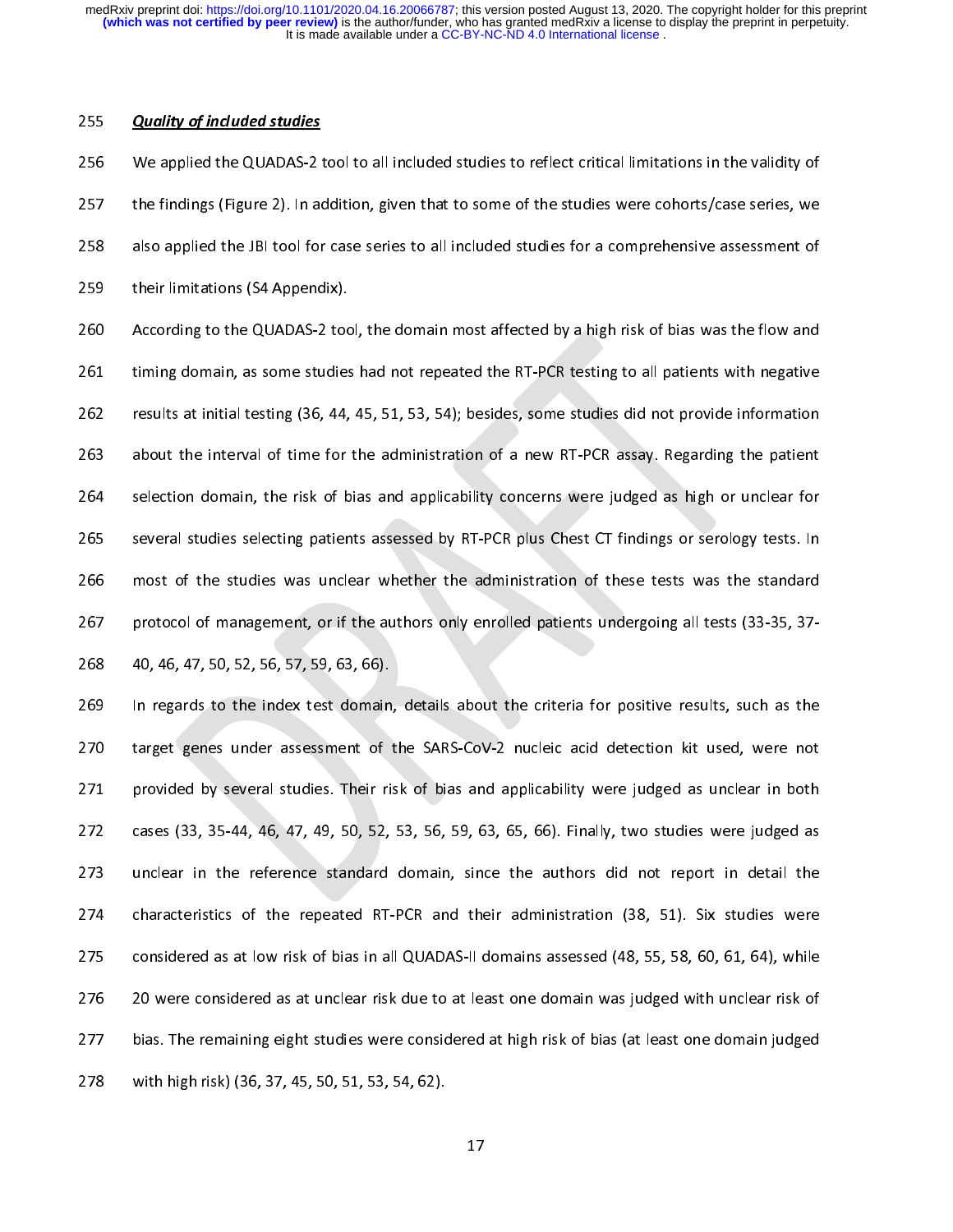$\frac{1}{2}$ 279 The analysis of limitations carried out with the adapted JBI case-series tool provided a similar<br>280 assessment of the quality of included studies due to the uncertainty regarding the consecutive<br>281 inclusion of patie 281 inclusion of patients and follow-up time after the first RT-PCR result. Additionally, due to the<br>282 selection of patients, the majority of included studies were not an adequate sample of the target<br>283 population (S4 282 selection of patients, the majority of included studies were not an adequate sample of the target<br>283 population (S4 Appendix).<br>284 283 population (S4 Appendix).<br>284<br>285 <u>Findings</u>

284<br>285 <u>Findings</u><br>286 We analysed information 285<br>286<br>287 285 <u>Finanties</u><br>286 Weanaly<br>287 to have<br>288 assessme 287 to have SARS-CoV-2 infection and 1060 cases with RT-PCR negative findings in their initial<br>288 assessment. False-negative rates ranged from 0.018 (44) to 0.58 (56) (Figure 2).<br>289 The summary estimate of the false-nega

288 assessment. False-negative rates ranged from 0.018 (44) to 0.58 (56) (Figure 2).<br>289 The summary estimate of the false-negative rate was 0.13 (95% Cl 0.09 to 0.19). The data were<br>290 characterised by a considerable bet 289 The summary estimate of the false-negative rate was 0.13 (95% Cl 0.09 to 0.1<br>290 characterised by a considerable between-study heterogeneity (tau-squared<br>291 prediction interval ranged from 0.02 to 0.54. The summary estimate of the false-negative rate was 0.13 (95% CI 0.09 to 0.19). The data were<br>
290 characterised by a considerable between-study heterogeneity (tau-squared = 1.39). The 90%<br>
291 prediction interval ranged f

291 prediction interval ranged from 0.02 to 0.54.<br>292 Assessment of the effect of potential sources of heterogeneity was limited due to the lack of<br>293 separate information of relevant subgroups (Table 2). There were no di 292 Assessment of the effect of potential sourc<br>293 separate information of relevant subgroups<br>294 duration of symptoms at the time of the first 293 separate information of relevant subgroups (Table 2). There were no differences related to the duration of symptoms at the time of the first RT-PCR test based on information derived from nine studies provided means and 293 separate information of relevant subgroups (Table 2). There were no differences related to the<br>294 duration of symptoms at the time of the first RT-PCR test based on information derived from nine<br>295 studies provided m 295 studies provided means and medians of symptoms onset (Table 2). Comparison of false-negative<br>296 rates of studies using different RT-PCR kits targetting (nucleocapside N-gene and/or ORF1ab gene)<br>297 makes no significan 296 rates of studies using different RT-PCR kits targetting (nucleocapside N-gene and/or ORF1ab gene)<br>297 makes no significant differences (Table 2). In addition, most of the studies (28 out of 34) reported<br>298 a mixture o 297 makes no significant differences (Table 2). In addition, most of the studies (28 out of 34) reported<br>298 a mixture of specimens collected for RT-PCR assessment; those reporting the use of<br>299 nasopharyngeal swabs provi 297 makes no significant differences (Table 2). In addition, most of the studies (28 out of 34) reported<br>298 a mixture of specimens collected for RT-PCR assessment; those reporting the use of<br>299 nasopharyngeal swabs provi masopharyngeal swabs provided a range of false-negative from 0.018 to 0.33, while those<br>200 reporting the additional use of oropharyngeal swabs reported a range of false-negative from 0.02<br>201 to 0.33. Only the analysis by 299 nasopharyngeal swabs provided a range of false-negative from 0.018 to 0.33, while those 301 to 0.33. Only the analysis by country (China versus other countries) showed a potential effect in<br>302 the summary estimations; studies developed in other countries provide a false-negative pooled<br>302 18 302 the summary estimations; studies developed in other countries provide a false-negative pooled 18 302 the summary estimations; studies developed in other countries provide a false-negative pooled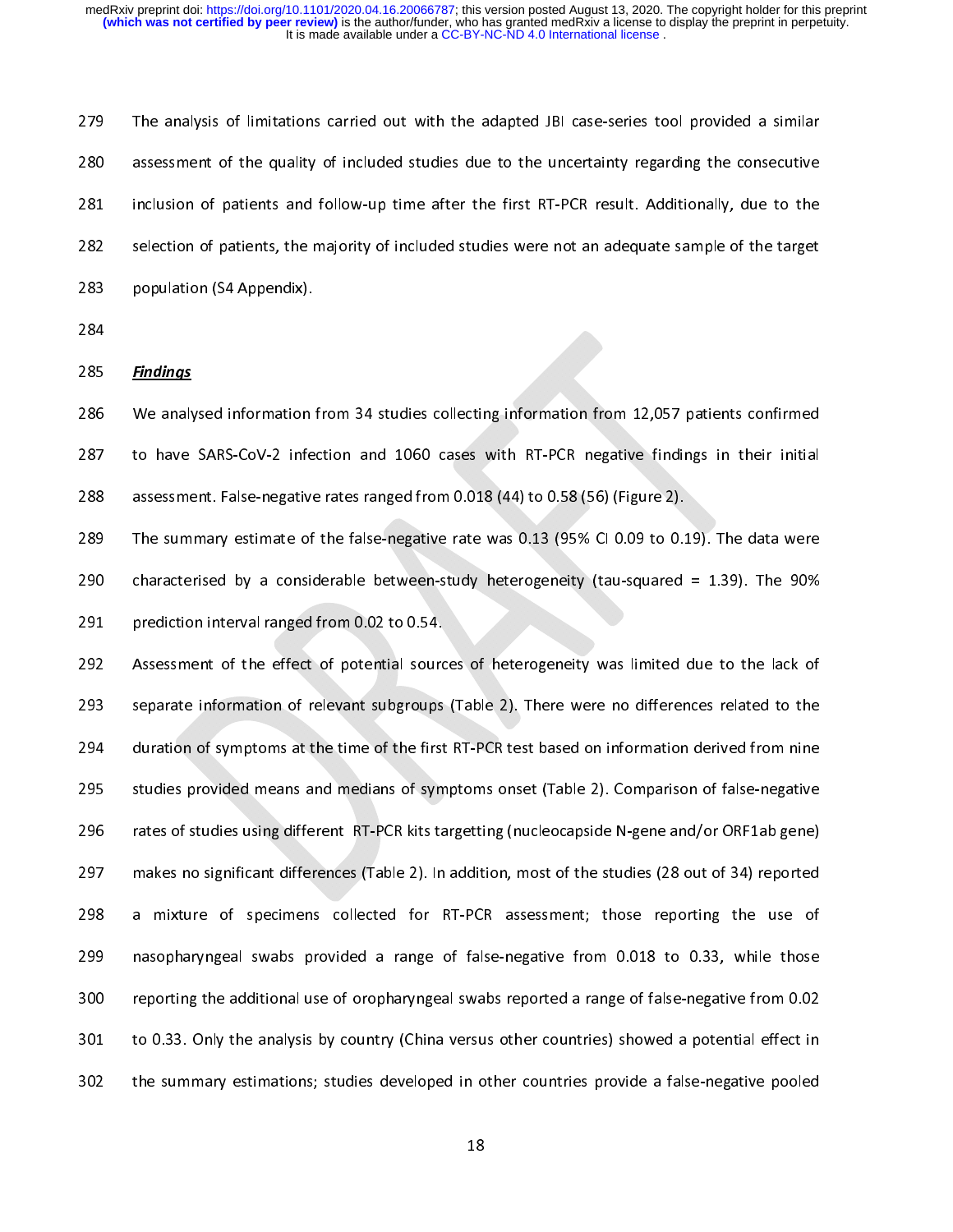،<br>ا 303 estimation of 0.06 (CI 95%= 0.04 to 0.09; 90% prediction interval 0.02 to 0.17; tau-squared= 0.36).<br>304 Using meta-regression, we found a positive association of country with the false-negative rate<br>305 (Table 2).

305 (Table 2).<br>306<br>307 Additional post-hoc analysis by type of study did not provide a reduction of the observed 306<br>307 Additiona<br>308 heteroger ---<br>307<br>308<br>309 307 Additional post-hoc analysis by type of study did not provide a reduction of the observed<br>308 heterogeneity (accuracy studies = 0.16, 95% CI 0.08 to 0.28, tau-squared= 1.52; cohorts/case-<br>309 series=0.12, 95% CI 0.08 t 308 heterogeneity (accuracy studies = 0.16, 95% CI 0.08 to 0.28, tau-squared= 1.52; cohorts/case-310 the QUADAS-II domains) showed a difference between high risk versus low risk studies (high-risk studies = 0.08, 95% CI 0.04 to 0.14, tau-square = 0.79; low-risk studies=0.33, 95% CI 0.20 to 0.49, Tau-square =0.60), alt 311 studies = 0.08, 95% CI 0.04 to 0.14, tau-square = 0.79; low-risk studies=0.33, 95% CI 0.20 to 0.49,<br>312 Tau-square =0.60), although the heterogeneity remains similar to those reported for the total<br>313 group (Table 2) studies = 0.08, 95% CI 0.04 to 0.14, tau-square = 0.79; low-risk studies=0.33, 95% CI 0.20 to 0.49,<br>312 Tau-square =0.60), although the heterogeneity remains similar to those reported for the total<br>313 group (Table 2).<br>314 313 group (Table 2).<br>314 Since we are not able to warrant that the summary estimate provided by the meta-analysis is a<br>315 valid representation of the false-negative rate that can be expected in current practice, because o 314 Since we are no<br>315 valid representary<br>316 the very large he 315 valid representation of the false-negative rate that can be expected in current practice, because of<br>316 the very large heterogeneity, we instead used the estimated prediction interval in the analysis of<br>317 the certai valid representation of the false-negative rate that can be expected in current practice, because of<br>316 the very large heterogeneity, we instead used the estimated prediction interval in the analysis of<br>317 the certainty 317 the certainty of the evidence using the GRADE approach.<br>318<br>319 318<br>319 the certainty of the evidence using the GRADE approach. 318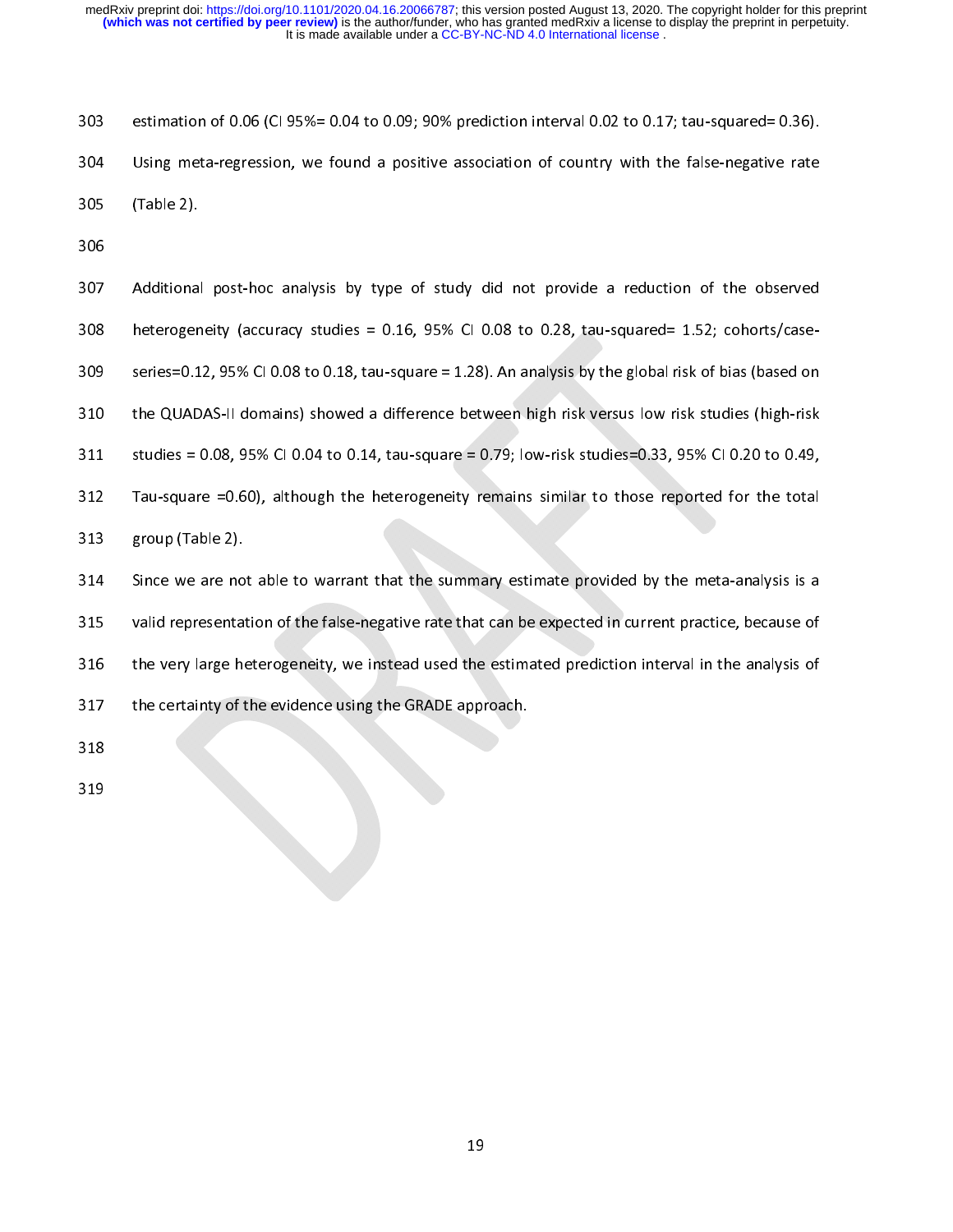# $\overline{a}$

| ID               | Country         | FN    | ТP   |                     | False-negative rate (CI 95%) |
|------------------|-----------------|-------|------|---------------------|------------------------------|
| Ai T 2020        | China           | 15    | 586  | 0.02 (0.01 to 0.04) |                              |
| Albert E 2020    | Spain           | 23    | 168  | 0.12 (0.08 to 0.18) |                              |
| Bernheim A 2020  | China           | 12    | 90   | 0.12 (0.06 to 0.20) |                              |
| Besutti G 2020   | Italy           | 12    | 551  | 0.02 (0.01 to 0.04) |                              |
| Chen D 2020      | China           | 7     | 14   | 0.33 (0.15 to 0.57) |                              |
| Chen HJ 2020     | China           | 10    | 24   | 0.29 (0.15 to 0.47) |                              |
| Chen ZH 2020     | China           | 12    | 21   | 0.36 (0.20 to 0.55) |                              |
| Çinkooğlu A 2020 | Turkey          | 10    | 175  | 0.05 (0.03 to 0.10) |                              |
| Dai H 2020       | China           | 6     | 228  | 0.03 (0.01 to 0.05) |                              |
| Duan X 2020      | China           | 3     | 22   | 0.12 (0.03 to 0.31) |                              |
| Fang Y 2020      | China           | 15    | 36   | 0.29 (0.17 to 0.44) |                              |
| Fechner C 2020   | Switzerland     | $1\,$ | 54   | 0.02 (0.00 to 0.10) |                              |
| Gietema HA 2020  | The Netherlands | 7     | 76   | 0.08 (0.03 to 0.17) |                              |
| He JL 2020       | China           | 7     | 27   | 0.21 (0.09 to 0.38) |                              |
| Lan FY 2020      | USA             | 9     | 83   | 0.10 (0.05 to 0.18) |                              |
| Lee TH 2020      | Singapore       | 8     | 62   | 0.11 (0.05 to 0.21) |                              |
| Li Y 2020        | China           | 73    | 168  | 0.30 (0.24 to 0.36) |                              |
| Long C 2020      | China           | 6     | 30   | 0.17 (0.06 to 0.33) |                              |
| Long DR 2020     | USA             | 13    | 289  | 0.04 (0.02 to 0.07) |                              |
| Ma H 2020        | China           | 5     | 45   | 0.10 (0.03 to 0.22) |                              |
| Richardson 2020  | USA             | 183   | 5517 | 0.03 (0.03 to 0.04) |                              |
| Shen N 2020      | China           | 231   | 1721 | 0.12 (0.10 to 0.13) |                              |
| Wang P 2020      | China           | 74    | 56   | 0.57 (0.48 to 0.66) |                              |
| Wen Z 2020       | China           | 51    | 37   | 0.58 (0.47 to 0.68) |                              |
| Wong HYF 2020    | China           | 6     | 58   | 0.09 (0.04 to 0.19) |                              |
| Wu J 2020        | China           | 39    | 41   | 0.49 (0.37 to 0.60) |                              |
| Xie X 2020       | China           | 5     | 162  | 0.03 (0.01 to 0.07) |                              |
| Young BE 2020    | Singapore       | 3     | 15   | 0.17 (0.04 to 0.41) |                              |
| Zhang H 2020     | China           | 82    | 112  | 0.42 (0.35 to 0.50) |                              |
| Zhang JJ 2020    | China           | 41    | 249  | 0.14 (0.10 to 0.19) |                              |
| Zhao JJ 2020     | China           | 65    | 108  | 0.14 (0.10 to 0.19) |                              |
| Zhifeng J 2020   | China           | 19    | 50   | 0.28 (0.17 to 0.40) |                              |
| Zhou H 2020      | China           | 3     | 26   | 0.10 (0.02 to 0.27) |                              |

323<br>324 323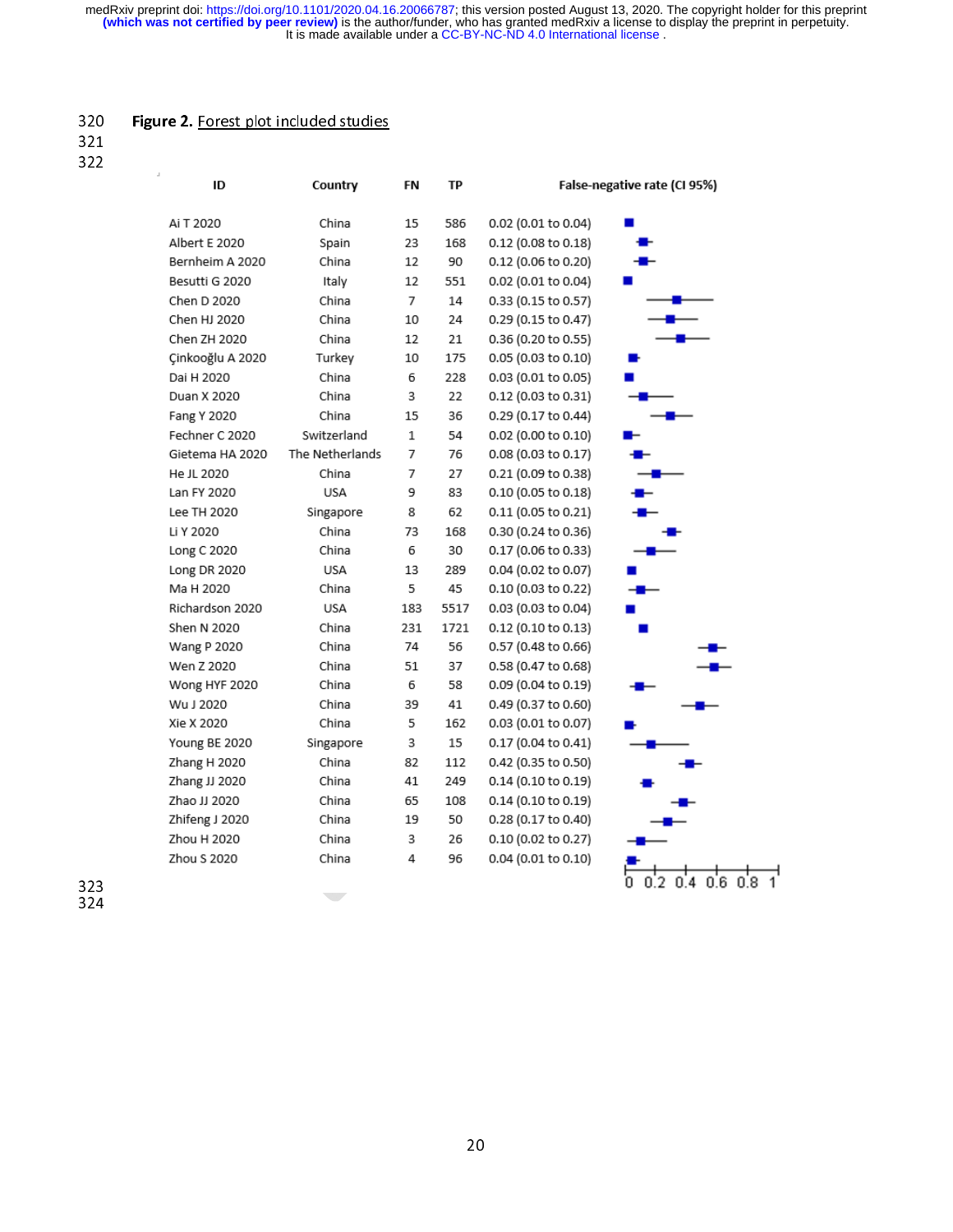|                        |                   | Number of studies | Heterogeneity |           |  |
|------------------------|-------------------|-------------------|---------------|-----------|--|
| Variable               |                   | (patients)        | (Tau-squared) | P-value   |  |
| of<br>Days<br>symptoms | Less than 5 days  | 3(120)            | 0.01          |           |  |
| (average/median)       | Five days or more | 6(817)            | 0.87          | 0.145     |  |
|                        | N gene            | 8(2911)           | 1.09          | 0.448     |  |
|                        | No N gene         | 5(615)            | 0.30          |           |  |
| <b>PCR target</b>      | ORF1ab gene       | 10 (3188)         | 0.91          |           |  |
|                        | No ORF1ab gene    | 3(338)            | 0.00          | 0.144     |  |
|                        | China             | 24 (4798)         | 131           |           |  |
| Country                | Other countries   | 10 (7259)         | 0.36          | 0.002     |  |
|                        | Accuracy          | 12 (1798)         | 1.52          |           |  |
| Type of design         | Cohorts/case      | 22 (10259)        | 1 2 8         | 0.407     |  |
|                        | series            |                   |               |           |  |
|                        | High risk         | 8(8947)           | 0.79          | Reference |  |
| Risk of bias           | Unclear risk      | 20 (2549)         | 131           | 0.357     |  |
|                        | Low risk          | 6(561)            | 0.60          | 0.004     |  |

326

327<br>328<br>329 328 We used the estimated p<br>329 findings following the GR.<br>330 negative rates in a popul. 328 We used the estimated prediction interval of the main meta-analysis to develop a summary of<br>329 findings following the GRADE approach. We illustrated the consequences of the range of false-<br>330 negative rates in a popu 329 findings following the GRADE approach. We illustrated the consequences of the range of falseseen in the current clinical practice for participant stakeholders and similar to those estimated by<br>332 the included studies (10%, 30%, and 50%) (Figure 3). Using a prevalence of 50%, we found that 1<br>333 to 27 cases would the included studies (10%, 30%, and 50%) (Figure 3). Using a prevalence of 50%, we found that 1<br>333 to 27 cases would be misdiagnosed and then they would not receive adequate clinical<br>334 management; in addition, they coul 333 to 27 cases would be misdiagnosed and then they would not receive adequate clinical<br>334 management; in addition, they could require repeated testing at some point in their<br>335 hospitalisation or require another testing 334 management; in addition, they could require repeated testing at some point in their<br>335 hospitalisation or require another testing for competing diagnoses. The quality of the evidence<br>336 was judged to be very low due 335 hospitalisation or require another testing for competing diagnoses. The quality of the evidence<br>336 was judged to be very low due to issues related to the risk of bias, indirectness, and inconsistency<br>337 (Figure 3). T was judged to be very low due to issues related to the risk of bias, indirectness, and inconsistency<br>337 (Figure 3). This numerical approach should be interpreted with caution due to the multiple<br>338 limitations of the evi 337 (Figure 3). This numerical approach should be interpreted with caution due to the multiple<br>338 limitations of the evidence described above (Figure 3).<br>339 338 limitations of the evidence described above (Figure 3).<br>339<br>340  $339$ <br> $340$ <br> $341$ 

340<br>341 340

 $21$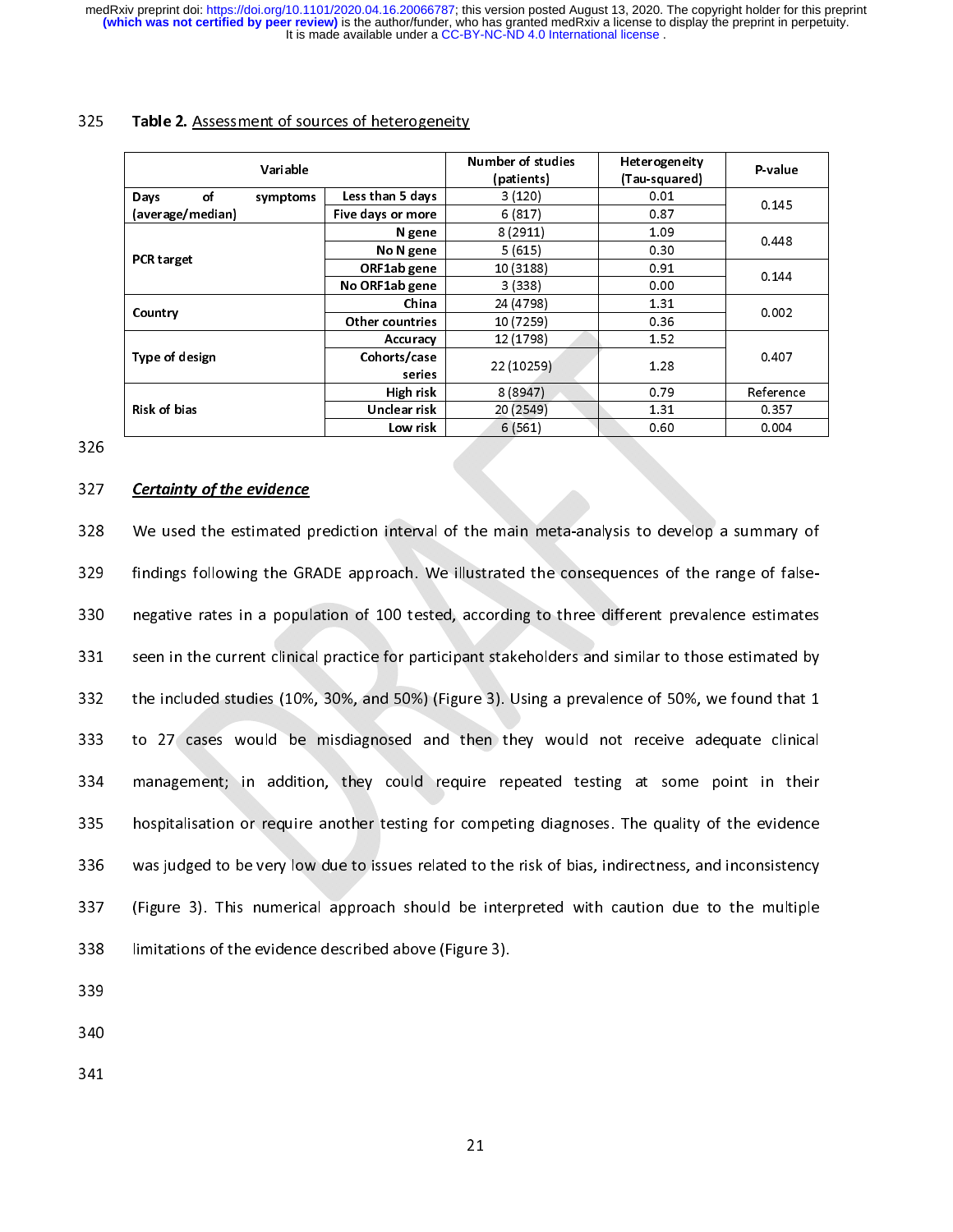# $\overline{a}$

| 90% Predictive         |                   | <b>Effect per 100 patient tested</b> |                   | Number of             | <b>Certainty of</b>       |
|------------------------|-------------------|--------------------------------------|-------------------|-----------------------|---------------------------|
| interval: ranged       | Prevalence 10%    | Prevalence 30%                       | Prevalence 50%    | participants          | the evidence              |
| from $0.02$ to         | Typically seen in | Typically seen in                    | Typically seen in | (studies)             | (GRADE)                   |
| 0.30                   |                   |                                      |                   |                       |                           |
| <b>False-negatives</b> |                   |                                      |                   |                       |                           |
| (patients)             |                   |                                      |                   |                       |                           |
| incorrectly            | $0$ to 5          | 1 to 16                              |                   | 12057 (34<br>studies) | $\theta$ OOO              |
| classified as not      |                   |                                      | 1 to 27           |                       | VERY LOW <sup>1,2,3</sup> |
| having COVID-          |                   |                                      |                   |                       |                           |
| 19)                    |                   |                                      |                   |                       |                           |

Notes= 1) Evidence downgraded one level due to risk of bias issues: multiple unclear risk related to patient selection and index test, several studies at high risk of bias in flow and timing Domain; 2) Evidence downgraded one level due to indirectness: unclear or high concerns about applicability of selected populations enrolled in studies; 3) Evidence downgraded one level due to inconsistency: tausquare  $=1.39$ .

344

343

343 ----<br>345<br>346<br>347 345 **DISCUSSION**<br>346 Our systemat<br>347 the proportic<br>348 use. Individ 347 the proportion of false-negative (FN) cases in the detection of SARS-CoV-2 by RT-PCR assays at first<br>348 use. Individual studies estimates of false-negative rate ranged from 0.018 to 0.58. Included<br>349 studies were aff 348 use. Individual studies estimates of false-negative rate ranged from 0.018 to 0.58. Included<br>349 studies were affected by several sources of potential bias, especially related to the administration<br>350 of an additional 349 studies were affected by several sources of potential bias, especially related to the administration<br>350 of an additional RT-PCR to rule in/rule out the presence of SARS-CoV-2 infection, the analysis of a<br>351 selected 350 of an additional RT-PCR to rule in/rule out the presence of SARS-CoV-2 infection, the analysis of a<br>351 selected sample of COVID-19 patients, as well as the unclear report of key index test<br>352 characteristics. 351 selected sample of COVID-19 patients, as well as the unclear report of key index test<br>352 characteristics.<br>353 The meta-analysis of the FN rates showed a considerable variability of data not explained by any of

2352 characteristics.<br>353 The meta-analysis of the FN rates showed a considerable variability of data not explained by any of<br>354 the foreseen potential sources of heterogeneity. This variability is a limitation for the 353 The meta-analy<br>353 The meta-analy<br>354 the foreseen<br>355 interpretation c 353 The meta-analysis of the FN rates showed a considerable variability of data not explained by any of<br>354 the foreseen potential sources of heterogeneity. This variability is a limitation for the<br>355 interpretation of th 355 interpretation of the mean proportion of the FN results as a summary estimate. Kucirka et al. also<br>356 detected similar uncertainties in their Bayesian modelling of false-negative rates of RT-PCR by time<br>357 since expo 356 detected similar uncertainties in their Bayesian modelling of false-negative rates of RT-PCR by time<br>357 since exposure, based on information from seven studies and 1330 respiratory samples (68). As an<br>358 alternative, 357 since exposure, based on information from seven studies and 1330 respiratory samples (68). As an<br>358 alternative, we chose to illustrate the impact of this heterogeneity by showing the number of<br>359 false-negative case 358 alternative, we chose to illustrate the impact of this heterogeneity by showing the number of false-negative cases expected in a cohort of 100 patients tested under three different prevalence of the disease scenarios. 359 false-negative cases expected in a cohort of 100 patients tested under three different prevalence<br>360 of the disease scenarios. We based our calculations on the limits of the false-negative prediction<br>22 360 of the disease scenarios. We based our calculations on the limits of the false-negative prediction<br>22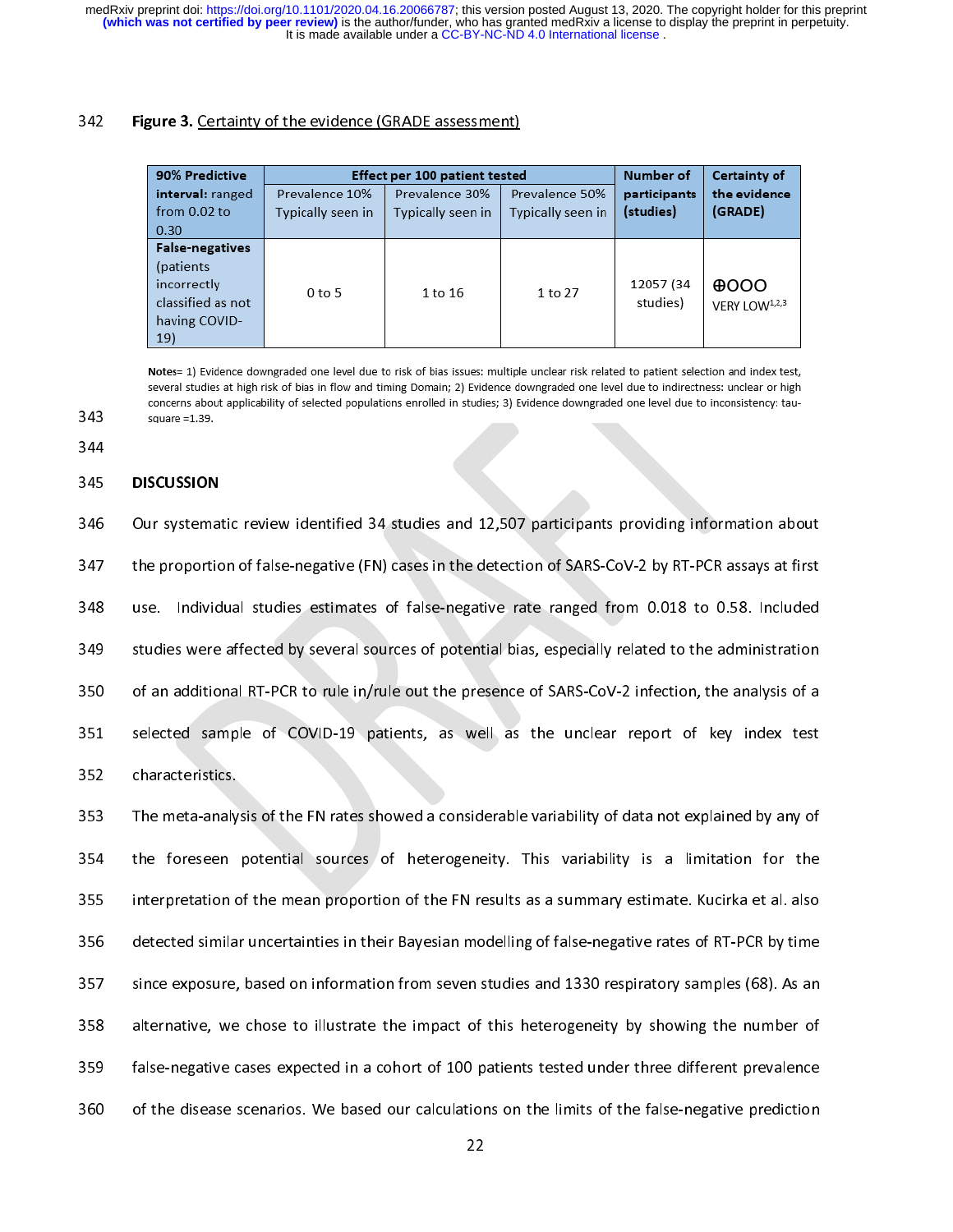i<br>i 361 interval. Using a prevalence of 50%, we found that up to 27 cases would be misdiagnosed and then<br>362 they would not receive adequate clinical management. We emphasised that these numerical<br>363 approaches should be inte 363 approaches should be interpreted with caution due to very low quality of evidence.<br>364<br>365 Our systematic review faced other challenges in its development. First, our study was initially

364<br>365 Our systematic review faced other challenges in its development. First, our studence.<br>366 planned as a rapid review aiming to provide a quick response to our local cl ---<br>365<br>366<br>367 365 Our systematic review faced other challenges in its development. First, our study was initially<br>366 planned as a rapid review aiming to provide a quick response to our local clinicians at the<br>367 beginning of the COVID 367 beginning of the COVID-19 pandemic. Due to the permanent involvement of clinicians managing<br>368 COVID-19 patients at this point, we were able to define a review question that responds to a<br>369 clinical inquiry relevant 368 COVID-19 patients at this point, we were able to define a review question that responds to a clinical inquiry relevant to current clinical practice (69-71). However, due to the increasing number of publications potenti clinical inquiry relevant to current clinical practice (69-71). However, due to the increasing number<br>370 of publications potentially eligible to answer the review question, our approach evolved into a<br>371 living-systemati 372 update of our literature searches with information current up to July 2020. To promote 371 living-systematic review with regular updates of the evidence. This manuscript reflects the third<br>372 update of our literature searches with information current up to July 2020. To promote<br>373 transparency in the devel update of our literature searches with information current up to July 2020. To promote<br>373 transparency in the development of this review, we have uploaded our previous results in the<br>374 Open Science Framework repository 373 transparency in the development of this review, we have uploaded our previous results in the<br>374 Open Science Framework repository for public consultation (https://osf.io/jserd/). We plan to<br>375 perform additional sear 373 transparency in the development of this review, we have uploaded our previous results in the<br>374 Open Science Framework repository for public consultation (https://osf.io/jserd/). We plan to<br>375 perform additional sear 375 perform additional searches after the publication of this manuscript to keep the conclusions as<br>376 update as possible.<br>377 A second challenge is related to the type of studies providing information about the false-neg

1376 update as possible.<br>377 A second challenge is related to the type of studies providing information about the false-negative<br>378 rate associated with RT-PCR at initial testing. We expected to find studies specifically 377 A second challenge<br>378 rate associated wit<br>379 estimate the numb 378 rate associated with RT-PCR at initial testing. We expected to find studies specifically aimed to<br>379 estimate the number of initial negative results of RT-PCR assays, with further confirmation of<br>380 SARS-CoV-2 infect 379 estimate the number of initial negative results of RT-PCR assays, with further confirmation of<br>380 SARS-CoV-2 infection with an additional RT-PCR within the following days to the first result. On the<br>381 contrary, we f 380 SARS-CoV-2 infection with an additional RT-PCR within the following days to the first result. On the<br>381 contrary, we found that the reporting of false-negative rate was not the primary aim of any of the<br>382 include st 381 contrary, we found that the reporting of false-negative rate was not the primary aim of any of the<br>382 include studies. In some cases, these figures were reported as descriptive statistics of the collected<br>383 sample. 382 include studies. In some cases, these figures were reported as descriptive statistics of the collected<br>383 sample. Although we carried out a comprehensive and sensitive search strategy including major<br>384 databases and stample. Although we carried out a comprehensive and sensitive search strategy including major<br>384 databases and repositories of preprint publications, we cannot discard that some eligible studies<br>23 384 databases and repositories of preprint publications, we cannot discard that some eligible studies<br>23  $33$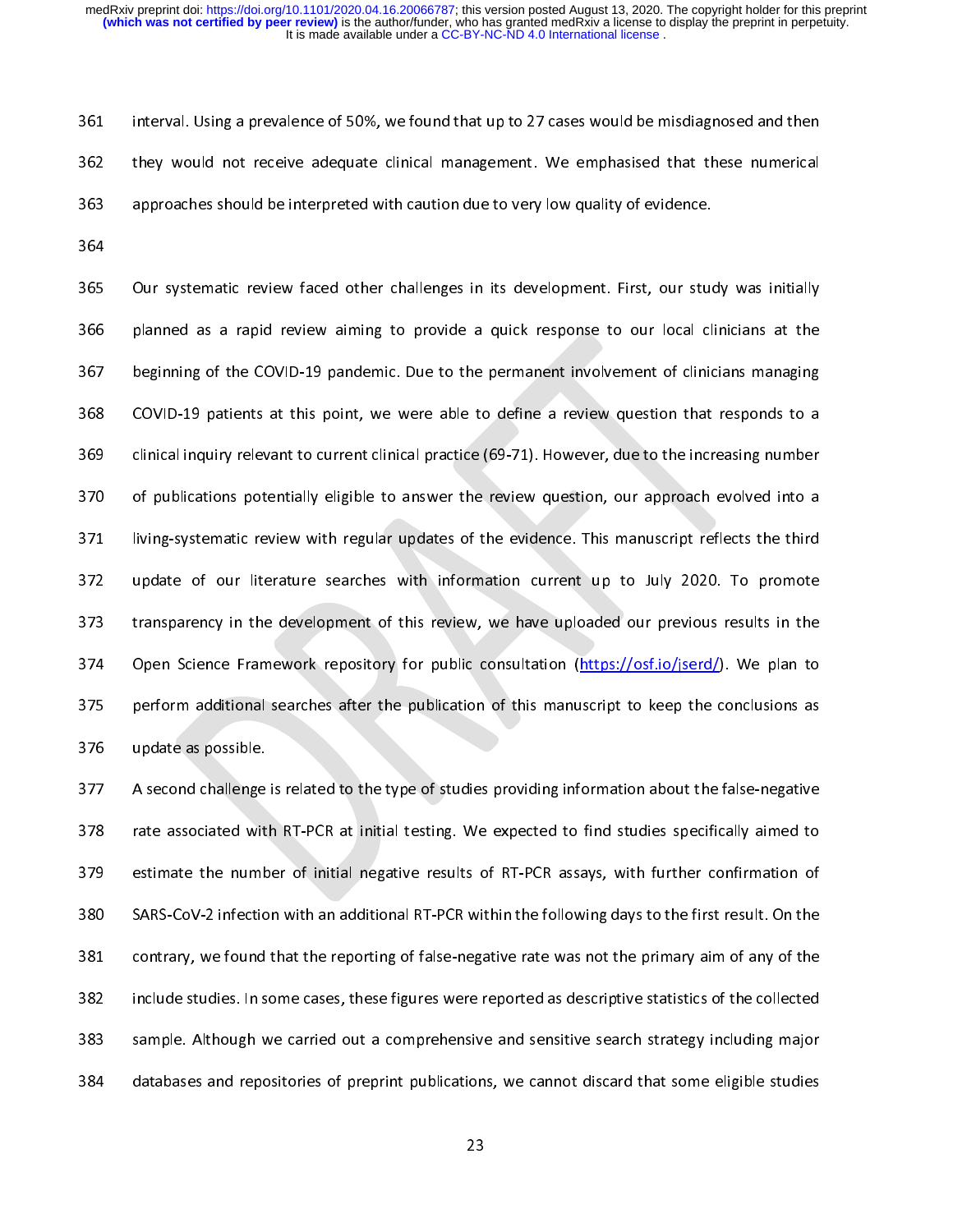|<br>|<br>|

285 have not been identified yet due to the limitation of the reporting in key study sections, such as<br>386 the abstract and methods.<br>387 Finally, as we have remarked in the findings section of this review, we found a consi 387 Finally, as we have remar<br>388 heterogeneity of data not<br>389 heterogeneity such as the 388 heterogeneity of data not explained by the statistical analysis performed. Suggested sources of<br>389 heterogeneity such as the type of specimen collected, the time to onset of symptoms (as an<br>390 approach to viral load) 389 heterogeneity such as the type of specimen collected, the time to onset of symptoms (as an approach to viral load), as well as the name of the RT-PCR kit used (to know essential characteristics as their analytical prop 390 approach to viral load), as well as the name of the RT-PCR kit used (to know essential<br>391 characteristics as their analytical properties), were insufficiently reported or not reported at all for<br>392 collected studies. 291 characteristics as their analytical properties), were insufficiently reported or not reported at all for<br>292 collected studies. This variability on COVID-19 testing data and the challenge to provide a pooled<br>293 estima 392 collected studies. This variability on COVID-19 testing data and the challenge to provide a pooled<br>393 estimation with a useful clinical meaning have been previously remarked as the main constraint in<br>394 the developme 393 estimation with a useful clinical meaning have been previously remarked as the main constraint in<br>394 the development of systematic reviews on this field (72). Despite our efforts in the analysis of<br>395 data, we only w 394 the development of systematic reviews on this field (72). Despite our efforts in the analysis of data, we only were able to find some reduction of this variability comparing those studies performed in China versus thos 395 data, we only were able to find some reduction of this variability comparing those studies<br>396 performed in China versus those carried out in other countries (i.e. USA, Singapore, and the<br>397 Netherlands). We believe t 396 performed in China versus those carried out in other countries (i.e. USA, Singapore, and the<br>397 Netherlands). We believe that information provided by Chinese studies reflects early experiences<br>398 with the diagnosis o 397 Netherlands). We believe that information provided by Chinese studies reflects early experiences<br>398 with the diagnosis of COVID-19; their findings are probably affected by several unreported issues,<br>399 such as the RT 398 with the diagnosis of COVID-19; their findings are probably affected by several unreported issues,<br>399 such as the RT-PCR kits in use (likely the first kits developed for SARS-CoV-2 detection), the lack of<br>300 standard 399 such as the RT-PCR kits in use (likely the first kits developed for SARS-CoV-2 detection), the lack of standardised methods for COVID-19 testing and, in general, the limited knowledge about this new infection at the be 399 such as the RT-PCR kits in use (likely the first kits developed for SARS-CoV-2 detection), the lack of<br>400 standardised methods for COVID-19 testing and, in general, the limited knowledge about this new<br>401 infection a

403 Despite the heterogeneous information answering the review question, our study carried out a 402<br>403 Despite the heterogeneous inform<br>404 rigorous assessment of potential so 403<br>404<br>405 rigorous assessment of potential sources of bias, a formal statistical analysis of results and a final<br>405 evaluation of the certainty of the evidence under a well-known system (GRADE). Although not all<br>406 studies include 405 evaluation of the certainty of the evidence under a well-known system (GRADE). Although not all<br>406 studies included in this review were accuracy studies, we decided to apply the QUADAS-II tool<br>407 regardless of the ty 406 studies included in this review were accuracy studies, we decided to apply the QUADAS-II tool<br>407 regardless of the type of design. However, even though QUADAS-II was not developed to evaluate<br>408 case series, we prefe regardless of the type of design. However, even though QUADAS-II was not developed to evaluate<br>accuracy studies and apply the Multiple Studies, we preferred to standardise the quality assessment to report on a common pool 408 case series, we preferred to standardise the quality assessment to report on a common pool of 24  $^{24}$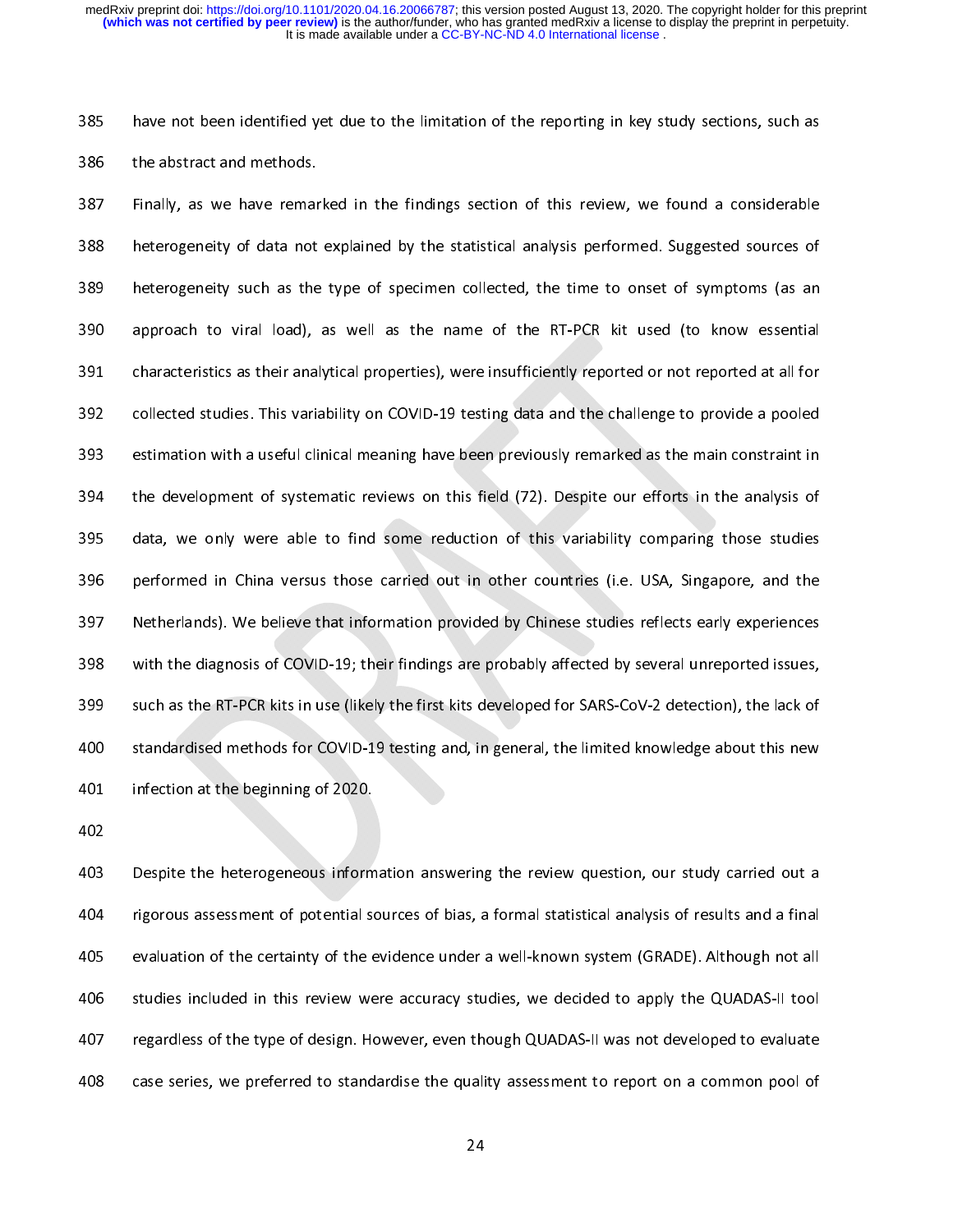| 409 |           | issues. We added as an appendix the assessment of all studies using an adapted checklist tool for  |
|-----|-----------|----------------------------------------------------------------------------------------------------|
| 410 |           | case-series to provide complementary information to this assessment. Due to the multiple           |
| 411 |           | difficulties associated with the lack of reporting of included studies, and due to the high        |
| 412 |           | probability of new studies being published in the short-term, we provided some recommendations     |
| 413 |           | for future studies candidates to be included in an update of this review:                          |
| 414 | $\bullet$ | Inclusion of a series of consecutive patients instead of selected groups, to avoid spectrum bias.  |
| 415 |           | Description of RT-PCR scheme in use, including target genes under assessment and positivity        |
| 416 |           | criteria.                                                                                          |
| 417 |           | Description of preanalytical steps (conservation of samples, time until being sent to the          |
| 418 |           | laboratory, training of personal).                                                                 |
| 419 |           | Clear reporting of the time since the onset of symptoms, especially for those patients with        |
| 420 |           | clinical findings at admission                                                                     |
| 421 |           | Reporting of the number of additional RT-PCR assays performed                                      |
| 422 |           | Details about the application of the reference standard, including the time of administration      |
| 423 |           | after the index test (initial RT-PCR)                                                              |
| 424 |           | If possible, database sharing could allow re-analyses by independent researchers, including        |
| 425 |           | individual-patient data (IPD)-meta-analysis and increasing thus the confidence on the new          |
| 426 |           | evidence                                                                                           |
| 427 |           | Adding serological samples to a cohort of individuals with compatible symptoms and negative        |
| 428 |           | PCR to warrant an independent verification of infection.                                           |
| 429 |           |                                                                                                    |
| 430 |           | <b>CONCLUSIONS</b>                                                                                 |
| 431 |           | Our findings reinforce the need for repeated testing in patients with suspicion of being infected, |
| 432 |           | due to either clinical or epidemiological reasons, given that up to 54% of COVID-19 patients may   |
|     |           | 25                                                                                                 |
|     |           |                                                                                                    |
|     |           |                                                                                                    |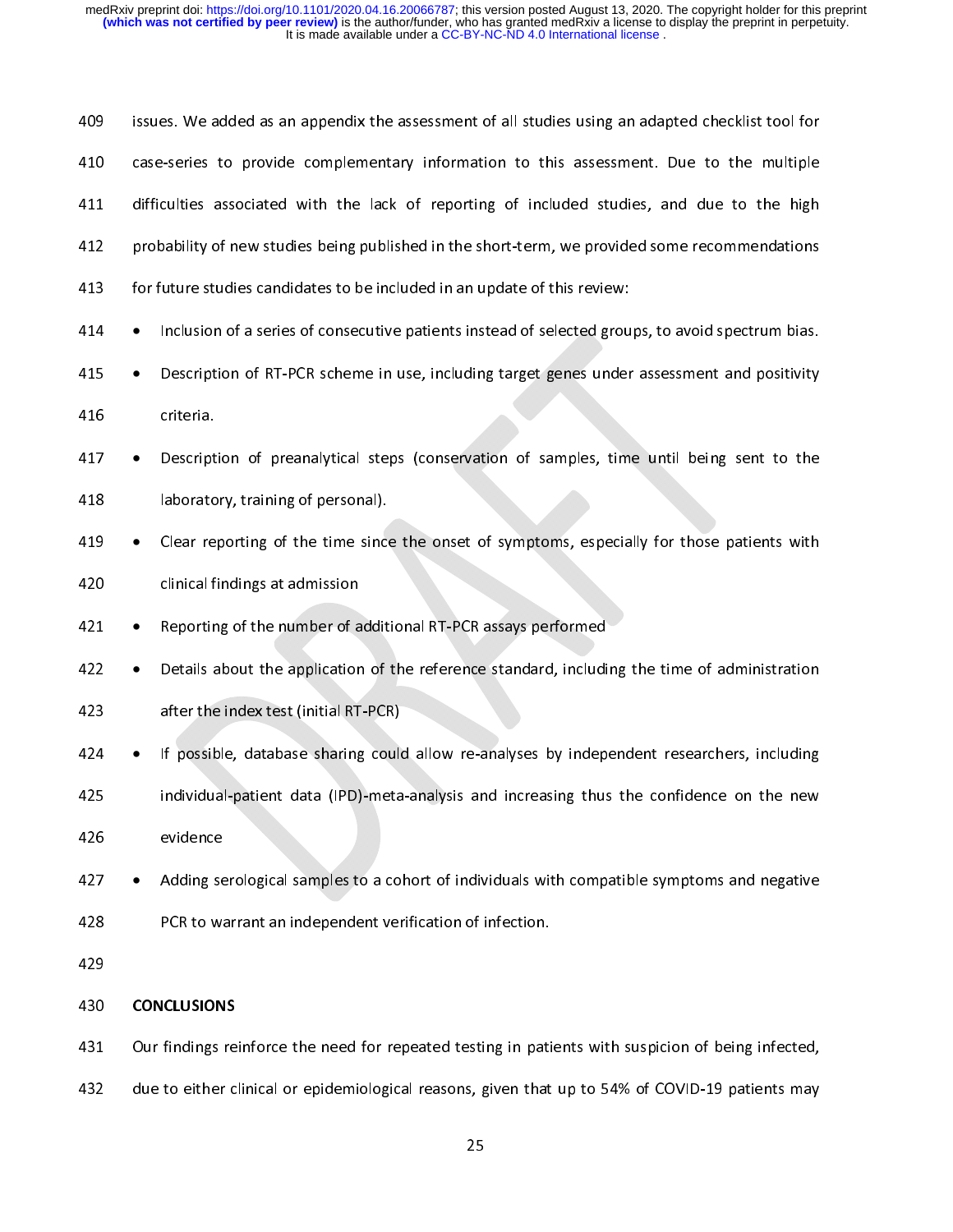- 
- 
- l<br>f 433 have an initial negative RT-PCR result (certainty of evidence: very low). The collected evidence has<br>434 several limitations in terms of risk of bias and applicability; besides, lack of reporting of several key<br>435 fac factors remains a significant constraint for a comprehensive analysis of collected data. A new<br>436 update of this review when additional studies become available is warranted.<br>437
- 436 update of this review when additional studies become available is warranted.<br>437<br>438 437<br>438<br>
- 
- 438<br>|<br>|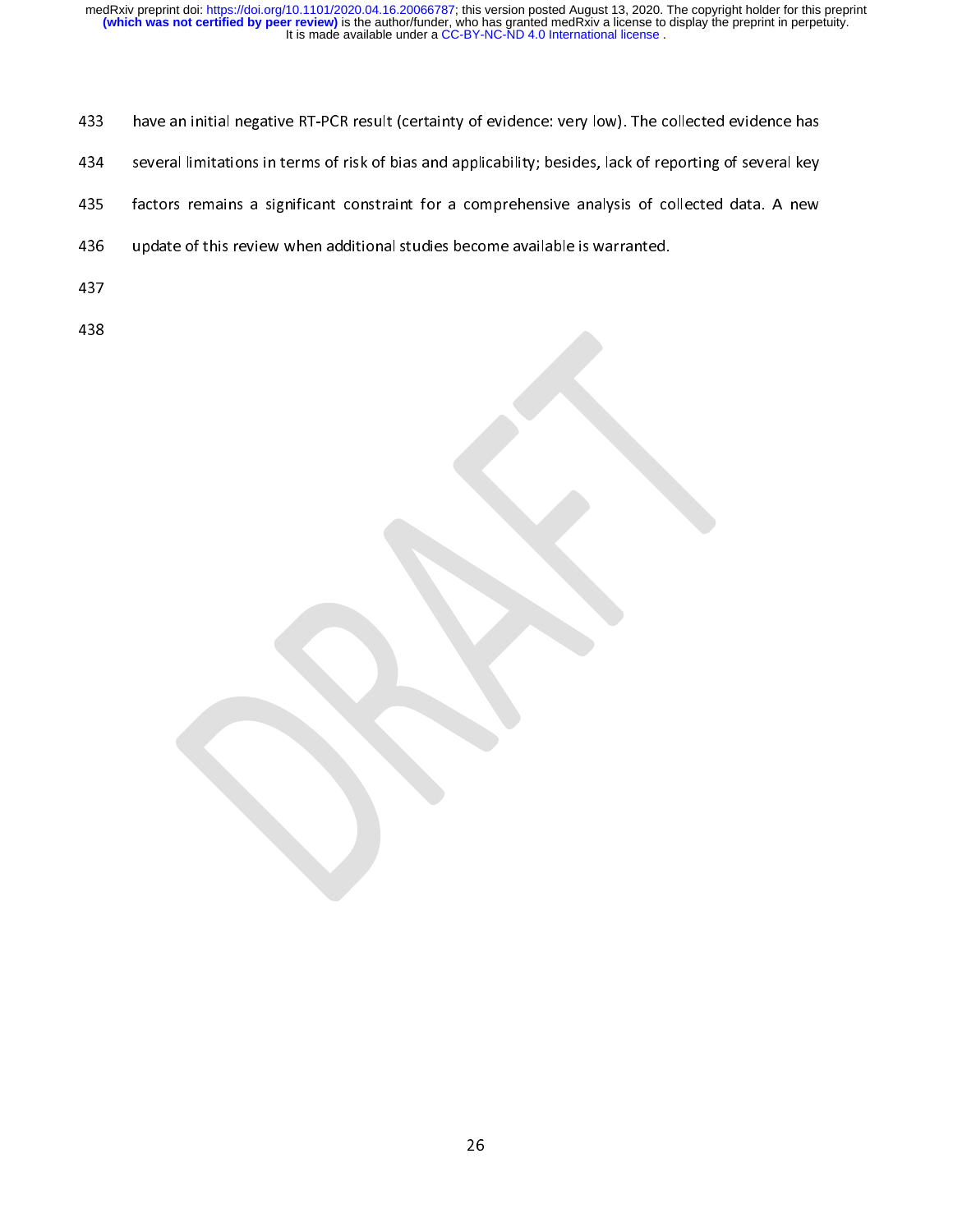- 
- |<br>|<br>| 439 LIST OF ABBREVIATIONS<br>440 Chest CT Chest Cor<br>441 COVID-19 coronavir<br>442 GRADE Grading o
- 2440 Chest Chest Computed tomography<br>441 COVID-19 coronavirus disease 2019<br>442 GRADE Grading of Recommendations,<br>2443 PRISMA Preferred Reporting Items for
- FRISMA PRESSITE Grading of Recommendations, Assessment, Development and Evaluation<br> **PRISMA** Preferred Reporting Items for Systematic Reviews and Meta-Analyses<br> **QUADAS-II** Quality Assessment of Diagnostic Accuracy Studies
- 441 COVID-19 coronavirus disease 2019<br>442 **GRADE** Grading of Recommendat<br>443 **PRISMA** Preferred Reporting Items<br>444 **QUADAS-II** Quality Assessment of Dia THISMA Preferred Reporting Tems for Systematic Reviews and Meta-Analyses<br> **QUADAS-II** Quality Assessment of Diagnostic Accuracy Studies-II tool<br> **RT-PCR** reverse transcription-polymerase chain reaction<br> **SARS-CoV-2** Severe
- 444 **RT-PCR** reverse transcription-polymerase chain reaction<br>446 **SARS-CoV-2** Severe Acute Respiratory Coronavirus 2<br>447 **WHO** World Health Organization
- 1445 RT-PCR reverse transcription-polymerase chain reaction<br>446 SARS-CoV-2 Severe Acute Respiratory Coronavirus 2<br>447 WHO World Health Organization
- 447 WHO World Health Organization 447 WHO World Health Organization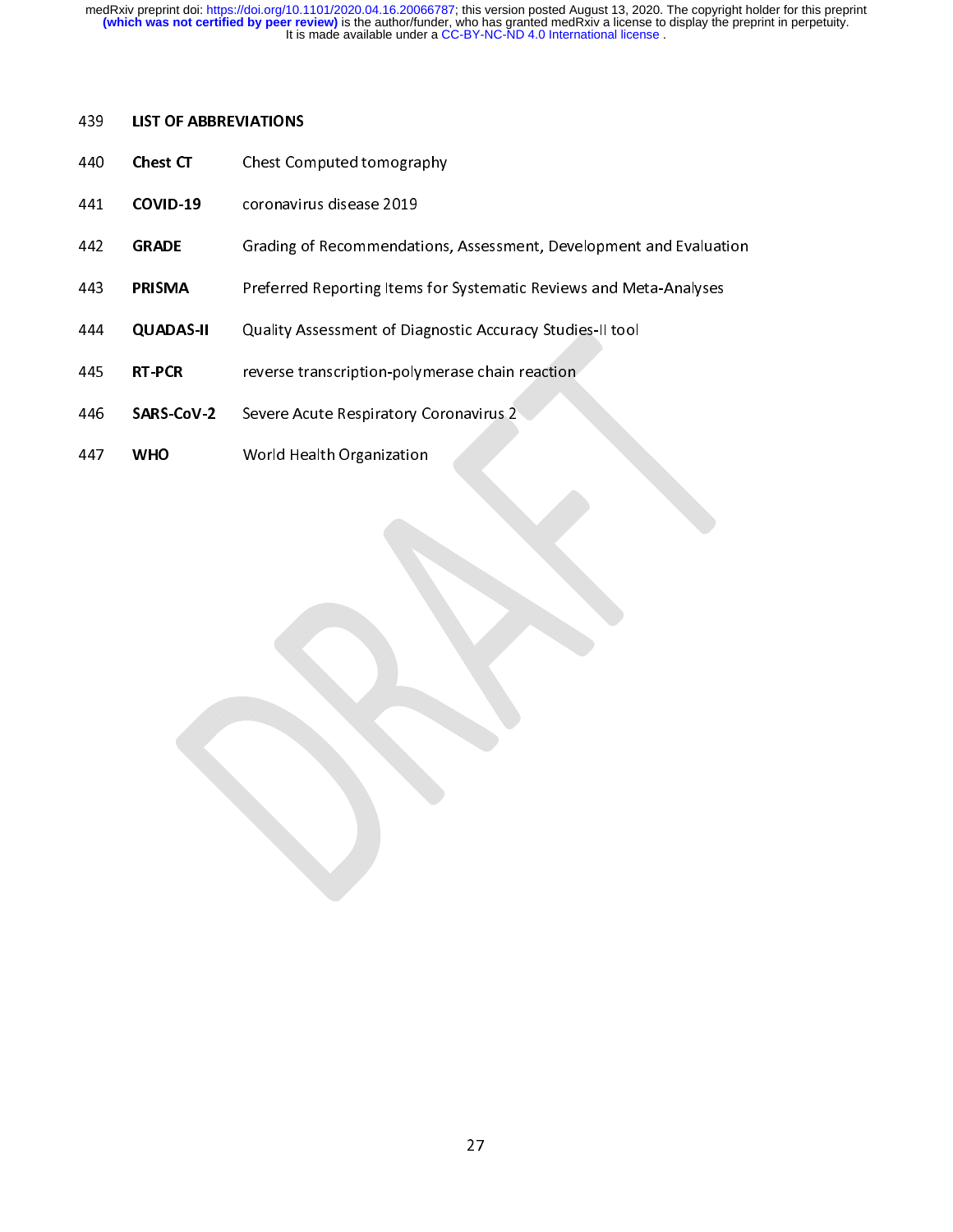- |<br>|<br>| 448 **DECENTRATIONS**<br>449 **Ethics approval**<br>450 **Consent for pub**<br>451 **Availability of d**
- 
- Ethics approval and consent to participate: Not applicable<br>450 **Consent for publication:** Not applicable<br>451 **Availability of data and material:** The datasets used and/o<br>452 available from the corresponding author on reaso 450 Consent for publication: Not applicable<br>451 Availability of data and material: The d<br>452 available from the corresponding author<br>453 online at https://tinyurl.com/vvbgqya.
- 451 Availability of data and material: The datasets used and/or analysed during the current study are<br>available from the corresponding author on reasonable request. The study protocol is available<br>online at https://tinyurl
- 
- online at <u>https://tinyurl.com/vvbgqya.</u><br>454 **Competing interests**: The authors declare that they have no competing interests<br>455 **Funding:** No specific funding was received for the development of this research 454 **Competing interests**: The authors deck<br>455 **Funding:** No specific funding was received<br>456 **Authors' contribution:** IAR, DBG, DS and
- 

454 Competing interests: The authors declare that they have no competing interests<br>455 **Funding:** No specific funding was received for the development of this research<br>456 **Authors' contribution:** IAR, DBG, DS and JZ conce **Funding:** No specific funding was received for the development of this research<br> **Authors' contribution:** IAR, DBG, DS and JZ conceived the study. IAR, DBG, DSR, RDC, JAPM and JZ<br>
designed the study. IAR, DBG, DSR, PZA sc

Authors' contribution: IAR, DBG, DS and JZ conceived the study. IAR, DBG, DSR, RDC, JAPM and JZ<br>457 designed the study. IAR, DBG, DSR, PZA screened titles and abstracts for inclusion. IAR, DBG, DSR,<br>458 PZA, AR and JZ extr 458 PZA, AR and JZ extracted and analysed data. RDC, JAPM, AC, OS and NL assisted in the<br>459 interpretation from a clinical viewpoint. IAR, DBG, DSR and JZ wrote the first draft, which all<br>460 authors revised for critical

interpretation from a clinical viewpoint. IAR, DBG, DSR and JZ wrote the first draft, which all<br>460 authors revised for critical content. All authors approved the final manuscript. IAR and JZ are the<br>461 guarantors. The co a continuous and a content of a content and a clinical viewpoint. All authors approved the final manuscript. IAR and JZ are the guarantors. The corresponding author attests that all listed authors meet authorship criteria authors revised for critical content. All authors approved the final manuscript. IAR and JZ are the<br>
461 guarantors. The corresponding author attests that all listed authors meet authorship criteria and<br>
462 that no others

462 that no others meeting the criteria have been omitted.<br>463 **Acknowledgements:** Ingrid Arevalo-Rodriguez is funded by the Instituto de Salud Carlos III<br>464 through the "Acción Estrategica en Salud 2013-2016 / Contratos **463 Acknowledgements:** Ingrid Arevalo-Rodriguez is fund<br>464 through the "Acción Estrategica en Salud 2013-201<br>465 2017/CD17/00219" (Co-funded by European Social Fund 463 Acknowledgements: Ingrid Arevalo-Rodriguez is funded by the Instituto de Salud Carlos III<br>464 through the "Acción Estrategica en Salud 2013-2016 / Contratos Sara Borrell convocatoria<br>465 2017/CD17/00219" (Co-funded by 1446 through the "Accidom Estrategica" en Salud 2014-2020, "Entrated Call 2014-2016" (Co-funded by European Social Fund 2014-2020, "Investing in your future").<br>466 465 2017/CD17/00219" (Co-funded by European Social Fund 2014-2020, "Investing in your future").

28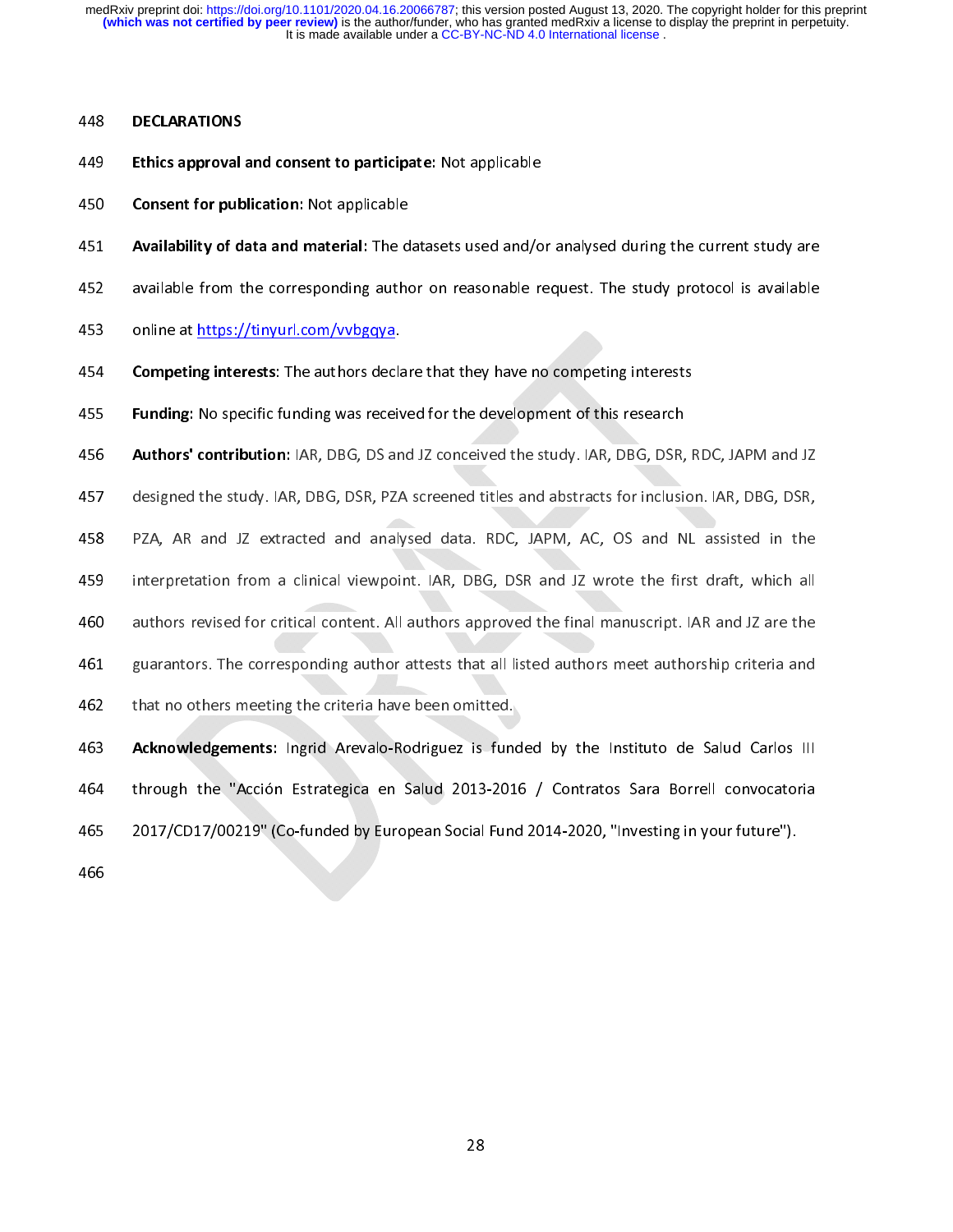| 467        | <b>REFERENCES</b>                                                                                                                   |
|------------|-------------------------------------------------------------------------------------------------------------------------------------|
| 468        |                                                                                                                                     |
| 469        | Perrella A, Carannante N, Berretta M, Rinaldi M, Maturo N, Rinaldi L. Novel Coronavirus<br>1.                                       |
| 470        | 2019 (Sars-CoV2): a global emergency that needs new approaches? European review for medical                                         |
| 471        | and pharmacological sciences. 2020;24(4):2162-4.                                                                                    |
| 472        | Pang J, Wang MX, Ang IYH, Tan SHX, Lewis RF, Chen JI, et al. Potential Rapid Diagnostics,<br>$2 -$                                  |
| 473        | Vaccine and Therapeutics for 2019 Novel Coronavirus (2019-nCoV): A Systematic Review. J Clin                                        |
| 474        | Med. 2020;9(3).                                                                                                                     |
| 475        | Meo SA, Alhowikan AM, Al-Khlaiwi T, Meo IM, Halepoto DM, Iqbal M, et al. Novel<br>3.                                                |
| 476        | coronavirus 2019-nCoV: prevalence, biological and clinical characteristics comparison with SARS-                                    |
| 477        | CoV and MERS-CoV. European review for medical and pharmacological sciences. 2020;24(4):2012-                                        |
| 478        | 9.                                                                                                                                  |
| 479        | World Health Organization. Coronavirus disease 2019 (COVID-19): Situation Report - 113.<br>4.                                       |
| 480        | Geneve, Switzerland; 2020. Report No.: May 12 2020.                                                                                 |
| 481        | Huang C, Wang Y, Li X, Ren L, Zhao J, Hu Y, et al. Clinical features of patients infected with<br>5.                                |
| 482        | 2019 novel coronavirus in Wuhan, China. Lancet. 2020;395(10223):497-506.                                                            |
| 483        | Chen Q, Quan B, Li X, Gao G, Zheng W, Zhang J, et al. A report of clinical diagnosis and<br>6.                                      |
| 484        | treatment of nine cases of coronavirus disease 2019. J Med Virol. 2020.                                                             |
| 485        | Paules CI, Marston HD, Fauci AS. Coronavirus Infections-More Than Just the Common<br>7.                                             |
| 486        | Cold. JAMA. 2020;323(8):707-8.                                                                                                      |
| 487        | Young BE, Ong SWX, Kalimuddin S, Low JG, Tan SY, Loh J, et al. Epidemiologic Features and<br>8.                                     |
| 488        | Clinical Course of Patients Infected With SARS-CoV-2 in Singapore. JAMA. 2020.                                                      |
| 489        | Verity R, Okell LC, Dorigatti I, Winskill P, Whittaker C, Imai N, et al. Estimates of the<br>9.                                     |
| 490        | severity of coronavirus disease 2019: a model-based analysis. The Lancet Infectious Diseases.                                       |
| 491        | Azman AS, Luquero FJ. From China: hope and lessons for COVID-19 control. The Lancet<br>10.                                          |
| 492        | Infectious Diseases.                                                                                                                |
| 493        | 11.<br>Buitrago-Garcia DC, Egli-Gany D, Counotte MJ, Hossmann S, Imeri H, Salanti G, et al. The                                     |
| 494        | role of asymptomatic SARS-CoV-2 infections: rapid living systematic review and meta-analysis.<br>medRxiv. 2020.2020.04.25.20079103. |
| 495<br>496 | Zou L, Ruan F, Huang M, Liang L, Huang H, Hong Z, et al. SARS-CoV-2 Viral Load in Upper<br>12.                                      |
| 497        | Respiratory Specimens of Infected Patients. N Engl J Med. 2020;382(12):1177-9.                                                      |
| 498        | 13. Al-Sadeq DW, Nasrallah GK. The incidence of the novel coronavirus SARS-CoV-2 among                                              |
| 499        | asymptomatic patients: a systematic review. International journal of infectious diseases : IJID :                                   |
| 500        | official publication of the International Society for Infectious Diseases. 2020.                                                    |
| 501        | Walsh KA, Jordan K, Clyne B, Rohde D, Drummond L, Byrne P, et al. SARS-CoV-2 detection,<br>14.                                      |
| 502        | viral load and infectivity over the course of an infection. J Infect. 2020;81(3):357-71.                                            |
| 503        | Corman VM, Landt O, Kaiser M, Molenkamp R, Meijer A, Chu DKW, et al. Detection of 2019<br>15.                                       |
| 504        | novel coronavirus (2019-nCoV) by real-time RT-PCR. Euro surveillance : bulletin Europeen sur les                                    |
| 505        | maladies transmissibles = European communicable disease bulletin. 2020;25(3).                                                       |
| 506        | Chu DKW, Pan Y, Cheng SMS, Hui KPY, Krishnan P, Liu Y, et al. Molecular Diagnosis of a<br>16.                                       |
| 507        | Novel Coronavirus (2019-nCoV) Causing an Outbreak of Pneumonia. Clinical chemistry.                                                 |
| 508        | 2020;66(4):549-55.                                                                                                                  |
| 509        | Lippi G, Simundic AM, Plebani M. Potential preanalytical and analytical vulnerabilities in<br>17 <sub>1</sub>                       |
| 510        | the laboratory diagnosis of coronavirus disease 2019 (COVID-19). Clinical chemistry and laboratory                                  |
| 511        | medicine. 2020.                                                                                                                     |
| 512        | World Health Organization. Laboratory testing for coronavirus disease (COVID-19) in<br>18.                                          |
| 513        | suspected human cases. Interim guidance. Geneve, Switzerland: World Health Organization,; 2020.                                     |
|            |                                                                                                                                     |
|            | 29                                                                                                                                  |
|            |                                                                                                                                     |
|            |                                                                                                                                     |
|            |                                                                                                                                     |
|            |                                                                                                                                     |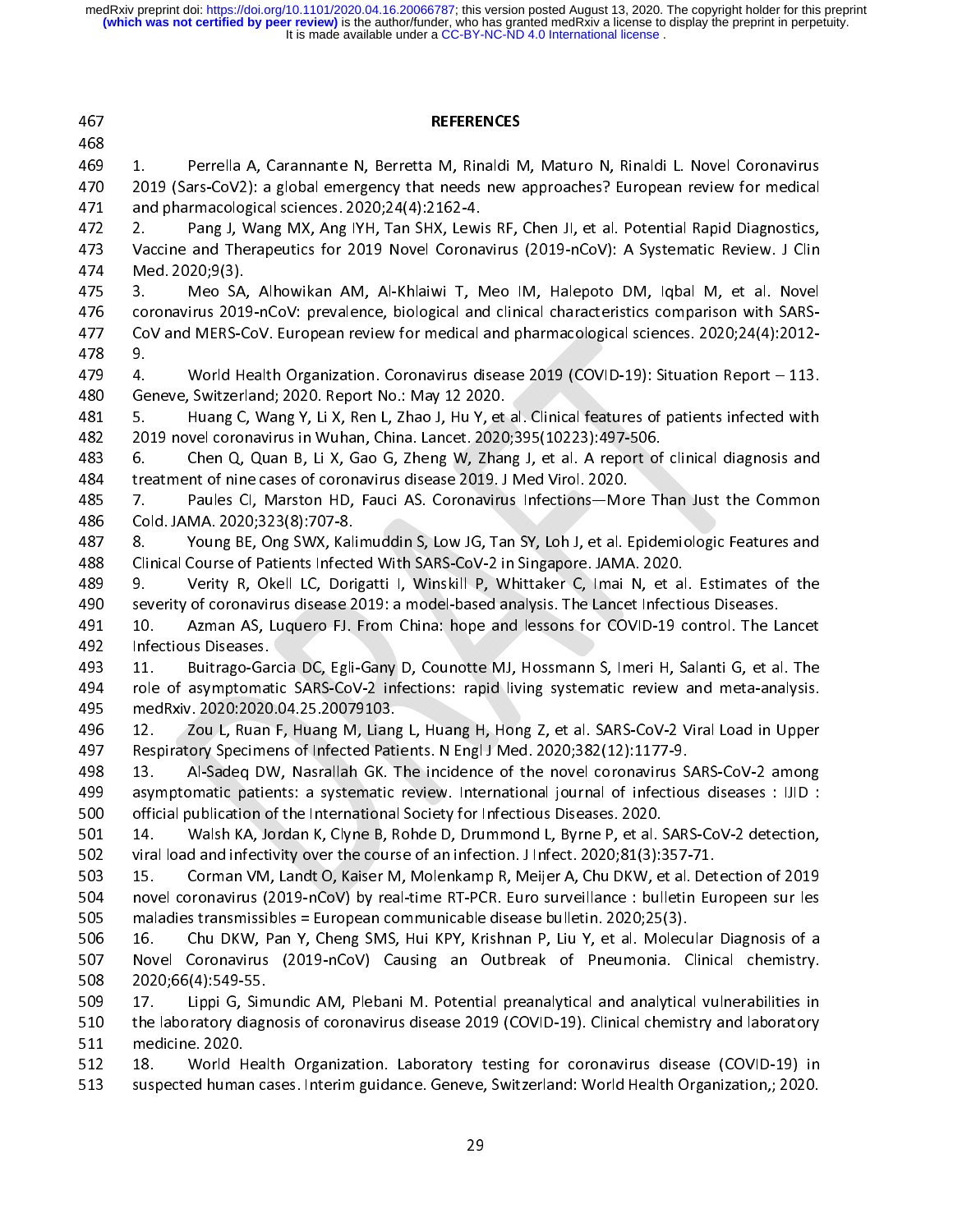$\frac{1}{2}$   $\frac{1}{2}$   $\frac{1}{2}$   $\frac{1}{2}$   $\frac{1}{2}$   $\frac{1}{2}$   $\frac{1}{2}$   $\frac{1}{2}$   $\frac{1}{2}$   $\frac{1}{2}$   $\frac{1}{2}$   $\frac{1}{2}$   $\frac{1}{2}$   $\frac{1}{2}$   $\frac{1}{2}$   $\frac{1}{2}$   $\frac{1}{2}$   $\frac{1}{2}$   $\frac{1}{2}$   $\frac{1}{2}$   $\frac{1}{2}$   $\frac{1}{2}$ 

Manejo de la Infección por SARS-CoV-2/COVID-19 en establecimientos de atención de la salud.<br>
516 Infectio. 2020;24(3 (S1)):1-163.<br>
517 20. KE Hanson, AM Caliendo, CA Arias, JA Englund, MJ Lee, M Loeb, et al. Infectious Dis

Infectio. 2020;24(3 (S1)):1-163.<br>
517 20. KE Hanson, AM Caliendo, CA Arias, JA Englund, MJ Lee, M Loeb, et al. Infectious Diseases<br>
518 Society of America Guidelines on the Diagnosis of COVID-19. Arlington, VA: Infectious 517 20. KE Hanson, AM Caliend<br>518 Society of America Guidelines<br>519 Society of America; 2020.<br>520 21. National Institute for<br>521 Suspected or confirmed COVID-<br>522 Republic of South Africa; 2020.<br>523 22. Pakistan Chest Soci Society of America Guidelines on the Diagnosis of COVID-19. Arlington, VA: Infectious Diseases<br>
Society of America; 2020.<br>
520 21. National Institute for Communicable Diseases Department. Clinical Management of<br>
521 Suspec Society of America; 2020.<br>
519 Society of America; 2020.<br>
520 21. National Institute for Communicable Diseases Department. Clinical Management of<br>
521 Suspected or confirmed COVID-19 Disease. In: Department of Health, edit Face Patter, National Institute<br>521 Suspected or confirmed C<br>522 Republic of South Africa; 2<br>523 22. Pakistan Chest Society<br>524 Patients with COVID-19. P<br>525 23. Li D, Wang D, Doi<br>526 Reverse-Transcriptase Po

Sall Suspected or confirmed COVID-19 Disease. In: Department of Health, editor. V2 ed. South Africa:<br>
Sall Suspected or confirmed COVID-19 Disease. In: Department of Health, editor. V2 ed. South Africa:<br>
Sall 22. Pakistan 522 Republic of South Africa; 2020.<br>523 22. Pakistan Chest Society (PCS) Guidelines Working Group. Guidelines on Management of<br>524 Patients with COVID-19. Pakistan: Pakistan Chest Society; 2020.<br>525 23. Li D, Wang D, Dong 523 22. Pakistan Chest Society<br>524 Patients with COVID-19. Pakista<br>525 23. Li D, Wang D, Dong J, N<br>526 Reverse-Transcriptase Polyme<br>527 Coronavirus 2: Role of Deep-L<br>528 journal of radiology. 2020;21(4)<br>529 24. Gostin LO. Patients with COVID-19. Pakistan: Pakistan Chest Society; 2020.<br>525 23. Li D, Wang D, Dong J, Wang N, Huang H, Xu H, et al. False-Negative Results of Real-Time<br>526 Reverse-Transcriptase Polymerase Chain Reaction for Severe 23. Li D, Wang D, Dong J, Wang N, Huang H, Xu H, et al. F<br>526 Reverse-Transcriptase Polymerase Chain Reaction for Seve<br>27 Coronavirus 2: Role of Deep-Learning-Based CT Diagnosis and<br>28 journal of radiology. 2020; 21(4): 50 525 23. Li D, Wang D, Dong J, Wang N, Huang H, Xu H, et al. False-Negative Results of Real-Time

527 Coronavirus 2: Role of Deep-Learning-Based CT Diagnosis and Insights from Two Cases. Korean<br>528 journal of radiology. 2020;21(4):505-8.<br>529 24. Gostin LO. Public Health Emergency Preparedness: Globalizing Risk, Localiz 528 journal of radiology. 2020;21(4):505-8.<br>529 24. Gostin LO. Public Health Emergency Preparedness: Globalizing Risk, Localizing Threats.<br>530 JAMA. 2018;320(17):1743-4.<br>531 25. Lin C, Ye R, Xia YL. A meta-analysis to eval 529 24. Gostin LO. Public Health Eme<br>530 JAMA. 2018;320(17):1743-4.<br>531 25. Lin C, Ye R, Xia YL. A meta-ar<br>532 diagnosing novel coronavirus infe<br>533 2015;14(4):15634-41.<br>534 26. Sharfstein JM, Becker SJ, Mello<br>535 2020. JAMA. 2018;320(17):1743-4.<br>531 25. Lin C, Ye R, Xia YL. A meta-analysis to evaluate the effectiveness of real-time PCR for<br>532 diagnosing novel coronavirus infections. Genetics and molecular research : GMR.<br>533 2015;14(4): 531 25. Lin C, Ye R, Xia YL.<br>532 diagnosing novel coronav<br>533 2015;14(4):15634-41.<br>534 26. Sharfstein JM, Becke<br>535 2020.<br>536 27. McInnes MDF, Mohe<br>637 reporting items for a systema

diagnosing novel coronavirus infections. Genetics and molecular research : GMR.<br>533 2015;14(4):15634-41.<br>534 26. Sharfstein JM, Becker SJ, Mello MM. Diagnostic Testing for the Novel Coronavirus. JAMA.<br>535 27. McInnes MDF, 2015;14(4):15634-41.<br>534 26. Sharfstein JM, Becker SJ, Mello MM. Diagnostic Testing for the Novel Coronavirus. JAMA.<br>535 2020.<br>736 27. McInnes MDF, Moher D, Thombs BD, McGrath TA, Bossuyt PM, Clifford T, et al. Preferred<br>7 534 26. Sharfstein JM,<br>535 2020.<br>536 27. McInnes MDF,<br>537 reporting items for a s<br>538 PRISMA-DTA statemer<br>539 28. Digital Solutio<br>540 Research Institute, Un 2020.<br>536 27. McInnes MDF, Moher D, Thombs BD, McGrath TA, Bossuyt PM, Clifford T, et al. Preferred<br>537 reporting items for a systematic review and meta-analysis of diagnostic test accuracy studies: The<br>28. Digital Solutio 535 2020.

Face 2011;155(8):529-36.<br>
Face 2011;155(8):529-36.<br>
2011;155(8):529-36.<br>
2011;155(8):529-36.<br>
2011;155(8):529-36. PRISMA-DTA statement. JAMA. 2018;319(4):338-96.<br>
539 28. Digital Solution Foundry, EPPI-Centre. EPPI-Mapper. Version 125: EPPI-Centre, UCL Social<br>
Research Institute, University Collegue London; 2020.<br>
541 29. Whiting PF, 28. Digital Solution Foundry, EPPI-Centre. EPPI-1<br>540 Research Institute, University Collegue London; 2020<br>541 29. Whiting PF, Rutjes AW, Westwood ME, Mall<br>542 revised tool for the quality assessment of diagnostic<br>543 2011 Research Institute, University Collegue London; 2020.<br>
541 29. Whiting PF, Rutjes AW, Westwood ME, Mallett S, Deeks JJ, Reitsma JB, et al. QUADAS-2: a<br>
542 revised tool for the quality assessment of diagnostic accuracy stu 541 29. Whiting PF, Rutjes AW, Westwood ME, Mallet<br>542 revised tool for the quality assessment of diagnostic a<br>543 2011;155(8):529-36.<br>544 30. The Joanna Briggs Institute. Checklist for Case<br>545 Institute,; 2017.<br>546 31. S

Face Transfer of diagnostic accuracy studies. Annals of internal medicine.<br>
542 revised tool for the quality assessment of diagnostic accuracy studies. Annals of internal medicine.<br>
543 2011;155(8):529-36.<br>
544 30. The Joa 2011;155(8):529-36.<br>
544 30. The Joanna Briggs Institute. Checklist for Case Series Adelaide, Australia: The Joanna Briggs<br>
1545 Institute,; 2017.<br>
546 31. Schünemann HJ, Mustafa RA, Brozek J, Steingart KR, Leeflang M, Mur 544 30. The Joanna B<br>545 Institute,; 2017.<br>546 31. Schünemann<br>547 guidelines: 21 part 1<br>548 body of evidence for<br>549 32. Schünemann<br>550 guidelines: 21 part 2.

11. Schünemann HJ, Mustafa RA, Brozek J, Steingart KR, Leeflang M, Murad MH, et al. GRADE<br>
546 31. Schünemann HJ, Mustafa RA, Brozek J, Steingart KR, Leeflang M, Murad MH, et al. GRADE<br>
547 guidelines: 21 part 1. Study des 546 31. Schünen<br>547 guidelines: 21 p<br>548 body of evidence<br>549 32. Schünen<br>550 guidelines: 21 pa<br>551 certainty of evidence guidelines: 21 part 1. Study design, risk of bias and indirectness in rating the certainty across a<br>548 body of evidence for test accuracy. Journal of Clinical Epidemiology.<br>549 32. Schünemann HJ, Mustafa RA, Brozek J, Ste body of evidence for test accuracy. Journal of Clinical Epidemiology.<br>
549 32. Schünemann HJ, Mustafa RA, Brozek J, Steingart KR, Leeflang M, Murad MH, et al. GRADE<br>
550 guidelines: 21 part 2. Inconsistency, Imprecision, p 549 32. Schünemann HJ, Mustafa RA, Brozek J, Steingart KR, Leeflan guidelines: 21 part 2. Inconsistency, Imprecision, publication bias an certainty of evidence for test accuracy and presenting it in evide findings tables. guidelines: 21 part 2. Inconsistency, Imprecision, publication bias and other domains for rating the<br>551 certainty of evidence for test accuracy and presenting it in evidence profiles and summary of<br>552 findings tables. Jo

For the particular process of the correct of the accuracy and presenting it in evidence profiles and summary of<br>552 findings tables. Journal of Clinical Epidemiology.<br>553 33. Ai T, Yang Z, Hou H, Zhan C, Chen C, Lv W, et findings tables. Journal of Clinical Epidemiology.<br>
552 findings tables. Journal of Clinical Epidemiology.<br>
553 33. Ai T, Yang Z, Hou H, Zhan C, Chen C, Lv W, et al. Correlation of Chest CT and RT-PCR Testing<br>
554 in Coron 33. Ai T, Yang Z, Hou H, Zhan C, Chen C, Lv W<br>554 in Coronavirus Disease 2019 (COVID-19) in China<br>555 34. Albert E, Ferrer B, Torres I, Serrano A, Al<br>556 glucoronidase gene for appraising the accuracy<br>557 respiratory tract

in Coronavirus Disease 2019 (COVID-19) in China: A Report of 1014 Cases. Radiology. 2020:200642.<br>
555 34. Albert E, Ferrer B, Torres I, Serrano A, Alcaraz MJ, Buesa J, et al. Amplification of human β-<br>
556 glucoronidase ge 34. Albert E, Ferrer B, Torres I, Serrano A, Alcaraz MJ, Buesa J, et al. Amplification of human β-<br>556 glucoronidase gene for appraising the accuracy of negative SARS-CoV-2 RT-PCR results in upper<br>557 respiratory tract sp Figure 19 Glucoronical State Glucoronical State Glucoronic Coverage and State Glucoronic Coverage and SARS-Coverage generations of the accuracy Coronavirus Disease-19 (COVID-19): Relationship to Duration of Infection. Radi 558 35. Bernheim A, Mei X, Huang M, Yang \,<br>559 Coronavirus Disease-19 (COVID-19): Relat<br>560 2020.200463. 559 Coronavirus Disease-19 (COVID-19): Relationship to Duration of Infection. Radiology.<br>560 2020:200463.<br>30 560 2020:200463.<br>30<br> $30$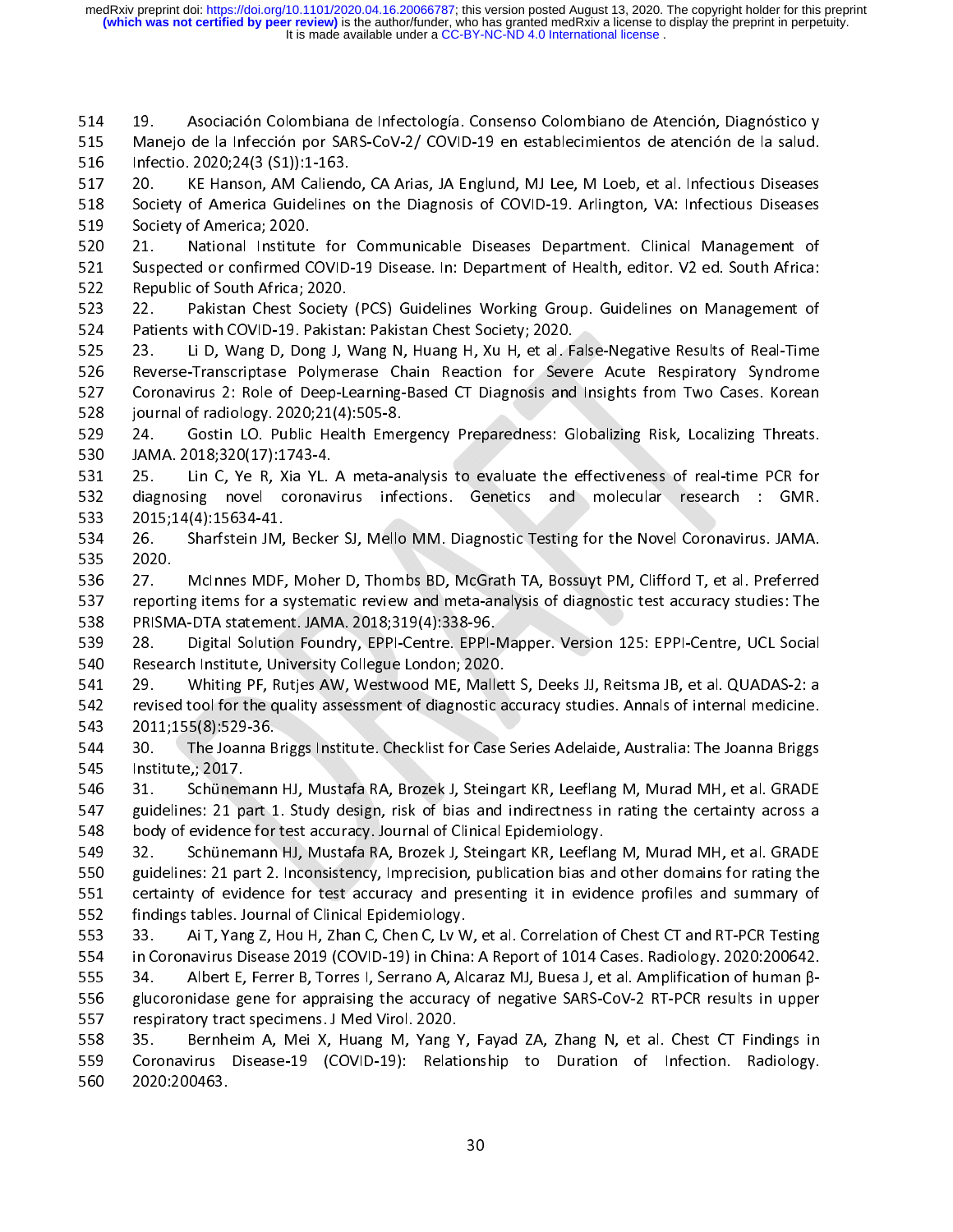ミ ハーミー

cohort of symptomatic patients with suspected COVID-19 pneumonia during the outbreak peak in<br>
1662 Cohort of symptomatic patients with suspected COVID-19 pneumonia during the outbreak peak in<br>
1664 37. Chen D, Jiang X, Hon

1563 Italy. European radiology. 2020.<br>
564 37. Chen D, Jiang X, Hong Y, Wen Z, Wei S, Peng G, et al. Can Chest CT Features Distinguish<br>
565 Patients With Negative From Those With Positive Initial RT-PCR Results for Coronav 564 37. Chen D, Jiang X, Hong Y<br>565 Patients With Negative From TH<br>566 (COVID-19)? AJR American journ<br>567 38. Chen HJ QJ, Wu B, Huan<br>568 Patients with 2019 Novel Corc<br>569 Prognosis. In: College) HGHAHHc<br>570 39. Chen ZH, Li Patients With Negative From Those With Positive Initial RT-PCR Results for Coronavirus Disease<br>
566 (COVID-19)? AJR American journal of roentgenology. 2020:01-May.<br>
38. Chen HJ QJ, Wu B, Huang T, Gao Y, Wang ZP, Chen Y, Ch (COVID-19)? AJR American journal of roentgenology. 2020:01-May.<br>
567 38. Chen HJ QJ, Wu B, Huang T, Gao Y, Wang ZP, Chen Y, Cheng F. Early Chest CT Features of<br>
768 Patients with 2019 Novel Coronavirus (COVID-19) Pneumonia 567 38. Chen HJ QJ, Wu B, Huang T, Gao Y, Wang ZP, Chen Y, Cher<br>568 Patients with 2019 Novel Coronavirus (COVID-19) Pneumonia:<br>569 Prognosis. In: College) HGHAHHoHM, editor.: Research Square; 2021<br>570 39. Chen ZH, Li YJ, W

Patients with 2019 Novel Coronavirus (COVID-19) Pneumonia: Relationship to Diagnosis and<br>569 Prognosis. In: College) HGHAHHoHM, editor.: Research Square; 2020. p. 21.<br>570 39. Chen ZH, Li YJ, Wang XJ, Ye YF, Wu BL, Zhang Y, Prognosis. In: College) HGHAHHoHM, editor.: Research Square; 2020. p. 21.<br>
570 39. Chen ZH, Li YJ, Wang XJ, Ye YF, Wu BL, Zhang Y, et al. Chest CT of COVID-19 in patients with<br>
571 a negative first RT-PCR test: Comparison 39. Chen ZH, Li YJ, Wang XJ, Ye YF, Wu BL, Zhang Y, et al. Chest CT of CO<br>571 a negative first RT-PCR test: Comparison with patients with a positive first<br>572 (Baltimore). 2020;99(26):e20837.<br>573 40. Cinkooğlu A, Hepdurgun

a negative first RT-PCR test: Comparison with patients with a positive first RT-PCR test. Medicine<br>572 (Baltimore). 2020;99(26):e20837.<br>573 40. Cinkooğlu A, Hepdurgun C, Bayraktaroğlu S, Ceylan N, Savaş R. CT imaging featu (Baltimore). 2020;99(26):e20837.<br>573 40. Cinkooğlu A, Hepdurgun C, Bayraktaroğlu S, Ceylan N, Savaş R. CT imaging features of<br>574 COVID-19 pneumonia: initial experience from Turkey. Diagn Interv Radiol. 2020.<br>575 41. Dai H 573 40. Cinkooğlu A, Hepdurgun<br>574 COVID-19 pneumonia: initial expe<br>575 41. Dai H, Zhang X, Xia J, Zha<br>576 and Clinical Characteristics of Pa<br>577 journal of infectious diseases : IJI<br>578 Diseases. 2020;95:106-12.<br>579 42. D 574 COVID-19 pneumonia: initial experience from Turkey. Diagn Interv Radiol. 2020.<br>575 41. Dai H, Zhang X, Xia J, Zhang T, Shang Y, Huang R, et al. High-resolution Chest CT Features<br>576 and Clinical Characteristics of Pati 41. Dai H, Zhang X, Xia J, Zhang T, Shang Y, Huang R, et al. High-resolution<br>576 and Clinical Characteristics of Patients Infected with COVID-19 in Jiangsu, C<br>577 journal of infectious diseases : JJID : official publicatio and Clinical Characteristics of Patients Infected with COVID-19 in Jiangsu, China. International<br>577 journal of infectious diseases : JJID : official publication of the International Society for Infectious<br>578 Diseases. 20 incomound of infectious diseases : IJID : official publication of the International Society for Infectious<br>
578 Diseases. 2020;95:106-12.<br>
579 42. Duan X, Guo X, Qiang J. A retrospective study of the initial 25 COVID-19 pa

578 Diseases. 2020;95:106-12.<br>579 42. Duan X, Guo X, Qiang J. A retrospective study of the initial 25 COVID-19 patients in<br>580 Luoyang, China. Jpn J Radiol. 2020;38(7):683-90.<br>581 43. Fang Y, Zhang H, Xie J, Lin M, Ying L, 579 42. Duan X, Guo X, C<br>580 Luoyang, China. Jpn J Radic<br>581 43. Fang Y, Zhang H, X<br>582 Comparison to RT-PCR. Rac<br>583 44. Fechner C, Strobel<br>584 the role of imaging: early e<br>585 45. Gietema HA, Zelis I

Luoyang, China. Jpn J Radiol. 2020;38(7):683-90.<br>
581 43. Fang Y, Zhang H, Xie J, Lin M, Ying L, Pang P, et al. Sensitivity of Chest CT for COVID-19:<br>
582 Comparison to RT-PCR. Radiology. 2020:200432.<br>
583 44. Fechner C, S 581 43. Fang Y, Zhang H, Xie J, Lin M, Ying L, Pa<br>582 Comparison to RT-PCR. Radiology. 2020:200432.<br>583 44. Fechner C, Strobel K, Treumann T, Sonde<br>584 the role of imaging: early experiences in Central !<br>585 45. Gietema HA Comparison to RT-PCR. Radiology. 2020:200432.<br>
583 44. Fechner C, Strobel K, Treumann T, Sonderegger B, Azzola A, Fornaro J, et al. COVID-19 and<br>
the role of imaging: early experiences in Central Switzerland. Swiss Med Wkl 14. Fechner C, Strobel K, Treumann T, Sonde<br>583 44. Fechner C, Strobel K, Treumann T, Sonde<br>585 45. Gietema HA, Zelis N, Nobel JM, Lambriks<br>586 relation to RT-PCR in diagnosing COVID-19 in<br>587 2020:2020.04.22.20070441.<br>588 the role of imaging: early experiences in Central Switzerland. Swiss Med Wkly. 2020;150:w20304.<br>
585 45. Gietema HA, Zelis N, Nobel JM, Lambriks LJG, van Alphen LB, Oude Lashof AML, et al. CT in<br>
586 relation to RT-PCR in 45. Gietema HA, Zelis N, Nobel JM, Lambriks LJG, van Alphen LB, Oude Lashof AML, et al. CT i<br>586 relation to RT-PCR in diagnosing COVID-19 in the Netherlands: a prospective study. medRxiv<br>587 2020:2020.04.22.20070441.<br>588

relation to RT-PCR in diagnosing COVID-19 in the Netherlands: a prospective study. medRxiv.<br>587 2020:2020.04.22.20070441.<br>588 46. He JL, Luo L, Luo ZD, Lyu JX, Ng MY, Shen XP, et al. Diagnostic performance between CT<br>589 a 2020:2020.04.22.20070441.<br>
588 46. He JL, Luo L, Luo ZD, Lyu JX, Ng MY, Shen XP, et al. Diagnostic performance between CT<br>
389 and initial real-time RT-PCR for clinically suspected 2019 coronavirus disease (COVID-19) patie 588 46. He JL, Luo L, Luo ZD<br>589 and initial real-time RT-PCR<br>590 outside Wuhan, China. Respi<br>591 47. Lan FY, Filler R, Mat<br>592 predictive of healthcare worl<br>593 48. Lee TH, Lin RJ, Lin R<br>594 Stop at Two? Clinical infectic

and initial real-time RT-PCR for clinically suspected 2019 coronavirus disease (COVID-19) patients<br>
589 and initial real-time RT-PCR for clinically suspected 2019 coronavirus disease (COVID-19) patients<br>
591 47. Lan FY, Fi outside Wuhan, China. Respir Med. 2020;168:105980.<br>
591 47. Lan FY, Filler R, Mathew S, Buley J, Iliaki E, Bruno-Murtha LA, et al. COVID-19 symptoms<br>
592 predictive of healthcare workers' SARS-CoV-2 PCR results. PLoS ONE. outside Wuhan, China. Respir Med. 2020;168:105980.<br>
591 47. Lan FY, Filler R, Mathew S, Buley J, Iliaki E, Bruno-Murtha LA, et al. COVID-19 symptoms<br>
592 predictive of healthcare workers' SARS-CoV-2 PCR results. PLoS ONE. predictive of healthcare workers' SARS-CoV-2 PCR results. PLoS ONE. 2020;15(6):e0235460.<br>593 48. Lee TH, Lin RJ, Lin RTP, Barkham T, Rao P, Leo YS, et al. Testing for SARS-CoV-2: Can We<br>594 5top at Two? Clinical infectious predictive of healthcare workers' SARS-CoV-2 PCR results. PLoS ONE. 2020;15(6):e0235460.<br>593 48. Lee TH, Lin RJ, Lin RTP, Barkham T, Rao P, Leo YS, et al. Testing for SARS-CoV-2: C<br>594 5top at Two? Clinical infectious dise 594 Stop at Two? Clinical infectious diseases : an official publication of the Infectious Diseases Society<br>595 of America. 2020.<br>596 49. Li Y, Yao L, Li J, Chen L, Song Y, Cai Z, et al. Stability issues of RT-PCR testing o

595 of America. 2020.<br>
596 49. Li Y, Yao L, Li J, Chen L, Song Y, Cai Z, et al. Stability issues of RT-PCR testing of SARS-CoV-2<br>
597 for hospitalized patients clinically diagnosed with COVID-19. J Med Virol. 2020.<br>
50. Lo

596 49. Li Y, Yao L,<br>597 for hospitalized pa<br>598 50. Long C, Xu<br>599 (COVID-19): rRT-P<br>600 51. Long DR, (601 and Timing of Sul<br>602 Infect Dis. 2020. 597 for hospitalized patients clinically diagnosed with COVID-19. J Med Virol. 2020.<br>598 50. Long C, Xu H, Shen Q, Zhang X, Fan B, Wang C, et al. Diagnosis of the Coronavirus disease<br>599 (COVID-19): rRT-PCR or CT? European 598 50. Long C, Xu H, Shen Q, Zhang X, Fan B, Wang C, et al. Diagnosis of the (COVID-19): rRT-PCR or CT? European journal of radiology. 2020;126:108961.<br>599 (COVID-19): rRT-PCR or CT? European journal of radiology. 2020;12 599 (COVID-19): FRT-PCR or CT? European journal of radiology. 2020;126:108961.<br>51. Long DR, Gombar S, Hogan CA, Greninger AL, Shah VO, Bryson-Cahn C, et al. Occurrence<br>50. and Timing of Subsequent SARS-CoV-2 RT-PCR Positiv 51. Long DR, Gombar S, Hogan CA, Greninger AL, Shah VO, Bryson-Cahr and Timing of Subsequent SARS-CoV-2 RT-PCR Positivity Among Initially Ne<br>502 Infect Dis. 2020.<br>52. Ma H, Hu J, Tian J, Zhou X, Li H, Laws MT, et al. A sin

and Timing of Subsequent SARS-CoV-2 RT-PCR Positivity Among Initially Negative Patients. Cline 1602<br>
1602 Infect Dis. 2020.<br>
52. Ma H, Hu J, Tian J, Zhou X, Li H, Laws MT, et al. A single-center, retrospective study of<br>
16 Infect Dis. 2020.<br>
603 52. Ma H, Hu J, Tian J, Zhou X, Li H, Laws MT, et al. A single-center, retrospective study of<br>
604 COVID-19 features in children: a descriptive investigation. BMC Med. 2020;18(1):123.<br>
53. Richardson 603 52. Ma H, H<br>604 COVID-19 feature<br>605 53. Richards<br>606 Presenting Chara<br>607 COVID-19 in the 604 COVID-19 features in children: a descriptive investigation. BMC Med. 2020;18(1):123.<br>605 53. Richardson S, Hirsch JS, Narasimhan M, Crawford JM, McGinn T, Davidson KW, et al.<br>606 Presenting Characteristics, Comorbiditi 53. Richardson S, Hirsch JS, Narasimhan M, Crawford JM, McGinn T, Davidso<br>606 Presenting Characteristics, Comorbidities, and Outcomes Among 5700 Patients Hosp<br>607 COVID-19 in the New York City Area. JAMA. 2020.<br>31 Fresenting Characteristics, Comorbidities, and Outcomes Among 5700 Patients Hospitalized With<br>Form Solid COVID-19 in the New York City Area. JAMA. 2020.<br>31 607 COVID-19 in the New York City Area. JAMA. 2020.<br>31  $\begin{array}{c} \hline \text{31} \\ \text{52} \end{array}$